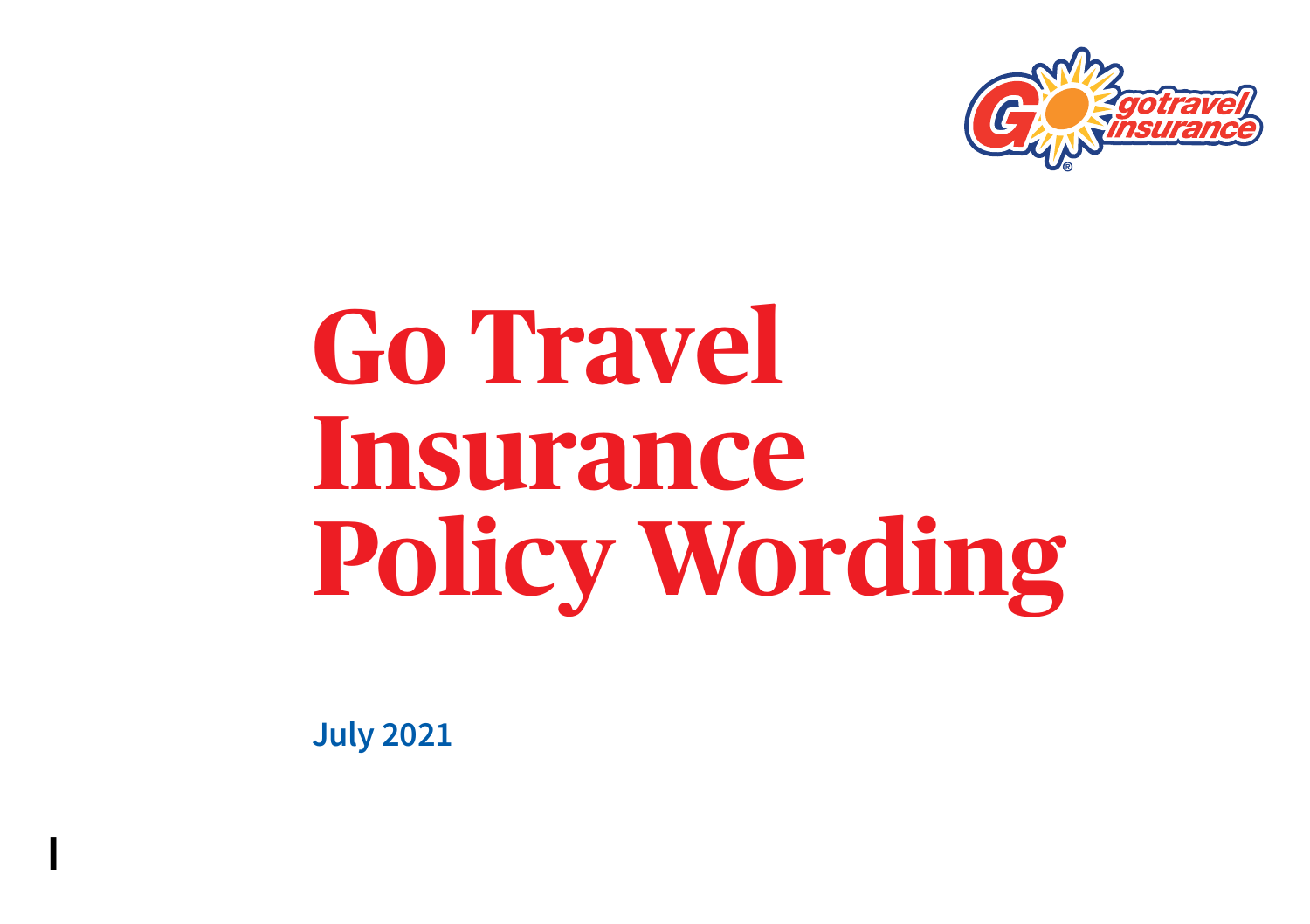## **Contents**

|  | <b>Useful information</b> |
|--|---------------------------|
|  |                           |

### **<sup>4</sup> [Travel insurance](#page-3-0)**

About your policy wording

**6 [Words with special meanings](#page-5-0)**

The meaning of important words used in this policy

**12 [About your insurance contract](#page-11-0)**

Your policy is a legal contract between you and us

### **15 [Medical section](#page-14-0)**

 You must comply with the following conditions to have the full protection of your policy

### **16 [Sports and other activities](#page-15-0)**

 A list of the sports and activities which are covered on this policy as standard

**20 [Important conditions relating to your policy](#page-19-0)**

**21 [Making a claim](#page-20-0)**

- **22 [Claims evidence](#page-21-0)**
- **25 [Table of benefits](#page-24-0)**

### **28 [Exclusions and conditions](#page-27-0)**

 A list of conditions that you must comply with and a list of exclusions that apply to the whole policy

### **32 [Section 1 – Cancelling or cutting short a trip](#page-31-0)** What it covers and specific conditions **[37 Section 2 – Medical emergency](#page-36-0)  [and repatriation expenses](#page-36-0)** What it covers and specific conditions **41 [Section 3 – Disruption or delay to travel plans](#page-40-0)** What it covers and specific conditions **<sup>44</sup> [Section 4 – Personal belongings and money](#page-43-0)** What it covers and specific conditions **46 [Section 5 – Legal and liability](#page-45-0)** What it covers and specific conditions **50 [Section 6 – Personal accident](#page-49-0)** What it covers and specific conditions **[52 Section 7 – Winter sports](#page-51-0)** What it covers and specific conditions **54 [Complaints procedure](#page-53-0)** Who to contact to complain and how to take your complaint beyond AXA **56 [Data protection notice and fraud](#page-55-0)** You have the right to expect the best possible service and support **57 [Important telephone numbers](#page-56-0)** Important numbers to call when making a claim, changing your policy or in an emergency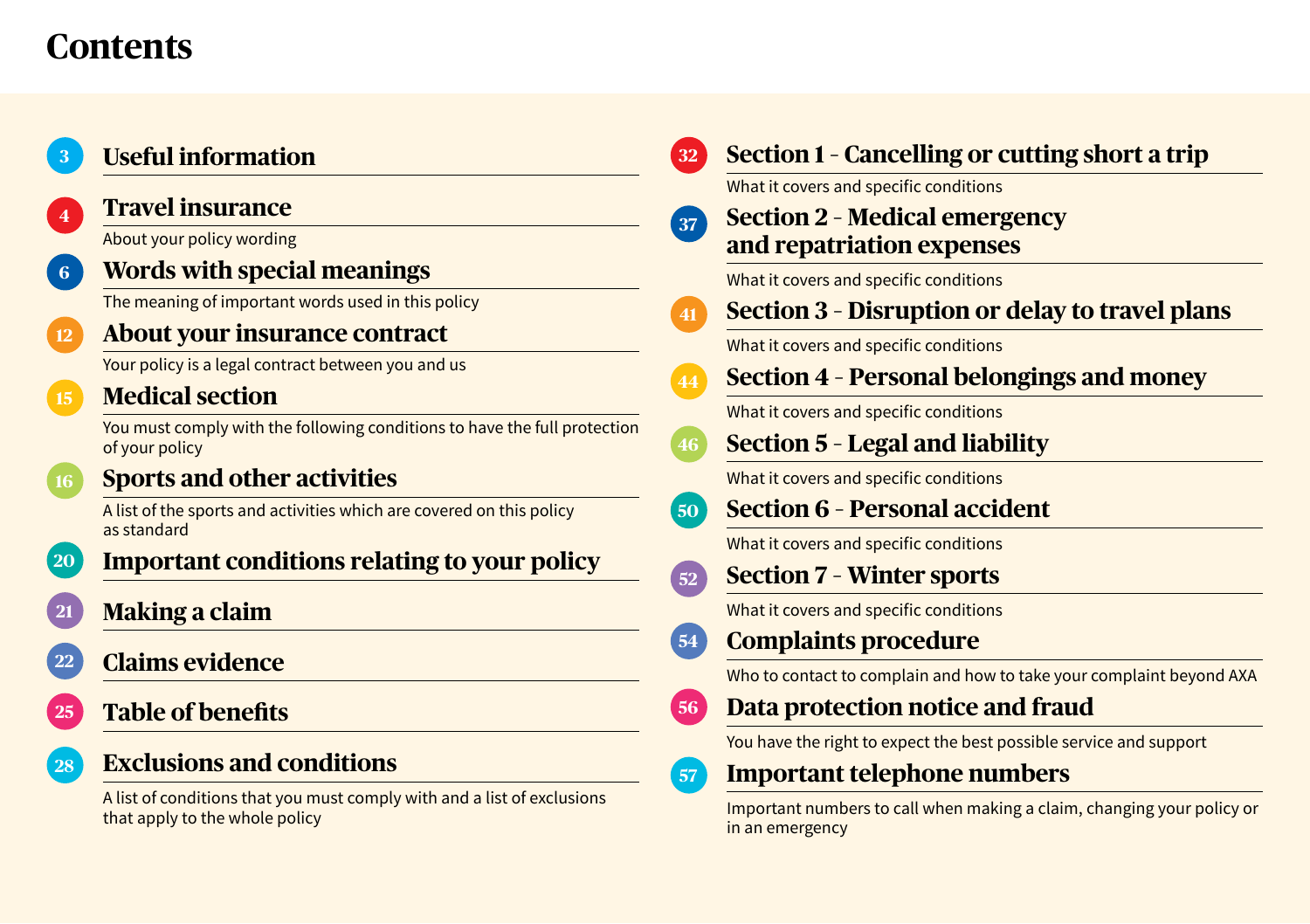### <span id="page-2-0"></span>**Claim Notification**

To make a claim please call the Go Travel Claims call centre on **0330 058 2984**.

(Opening times: Monday to Friday: 8am – 8pm. Saturday 9am – 5pm. Closed Sunday.)

### **Making yourself heard**

Any complaint you may have should in the first instance be addressed to the relevant helpline as outlined within the policy wording.

If the complaint is still not resolved, you can approach the Financial Ombudsman Service. Referral to the Financial Ombudsman will not affect your right to take legal action.

Full details of addresses and contact numbers can be found within the 'Complaints procedure' section of the policy wording.

### **Financial Services Compensation Scheme (FSCS)**

AXA Insurance UK plc are covered by the Financial Services Compensation Scheme (FSCS). You may be entitled to compensation from the scheme in the unlikely event we cannot meet our obligations to you. This depends upon the type of insurance and the circumstances of the claim. Further information about the compensation scheme arrangements is available from the FSCS. Contact them at **[www.fscs.org.uk](http://www.fscs.org.uk)** or call them on **0800 678 1100**.

### **Cancellation Period**

You can cancel this policy at any time by contacting us on **0330 058 3154**.

A full refund of premium will be made if:

- You contact Go Travel Insurance within 14 days of receiving your Policy Documents; and
- You have not made, and do not intend to make, a claim; and
- No incident has occurred which may mean you need to make a claim; and
- You have not travelled.

Otherwise no refund of premium will be made.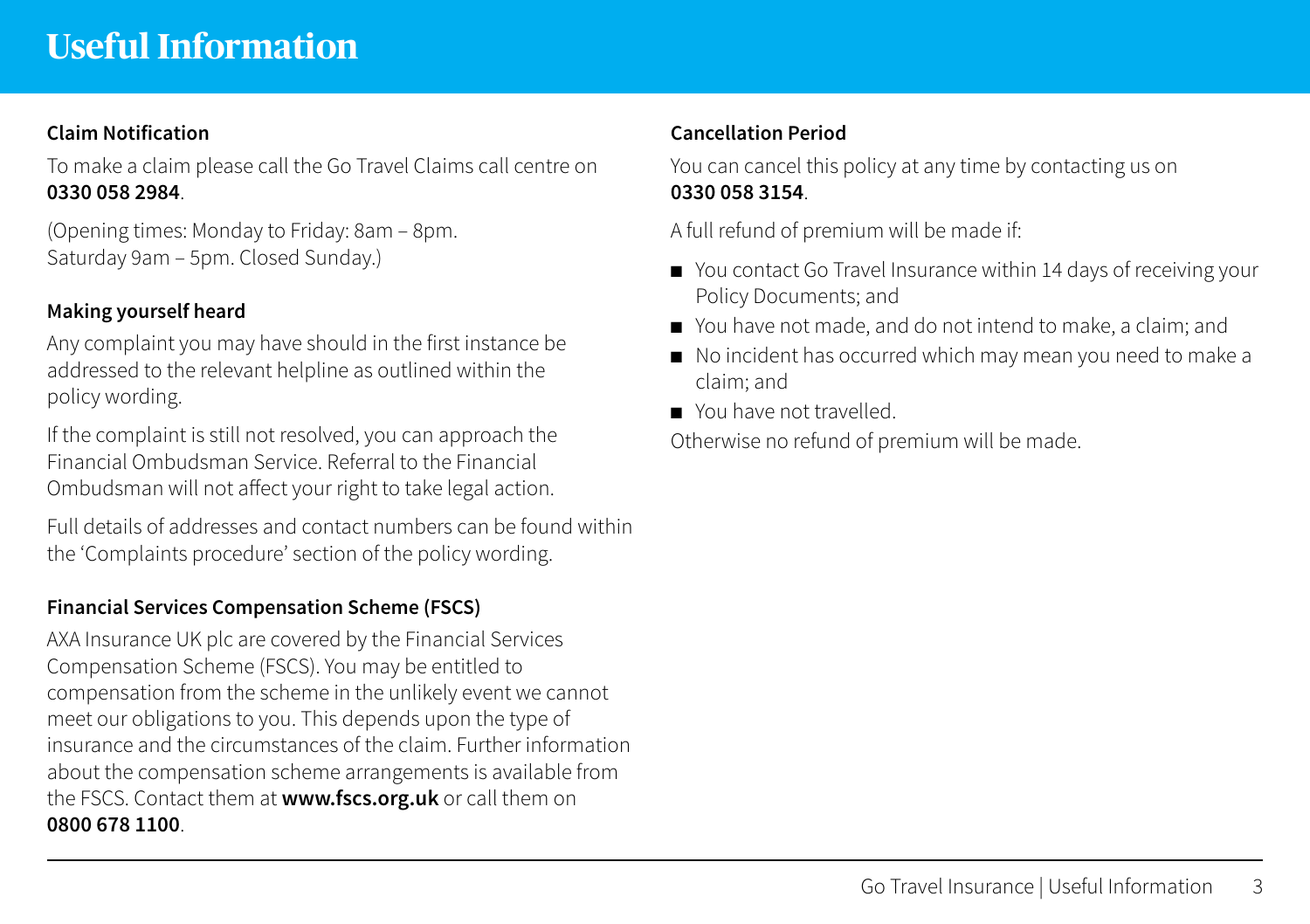## <span id="page-3-0"></span>**About your policy wording**

### **The Insurance Contract**

If **you** have any queries about **your** cover, **you** can call **us** on the number listed in the 'Important telephone numbers' section.

Please make sure **you** have **your** policy number when **you** call.

**We** want **you** to get the most from **your** policy and to do this **you** should:

- Read **your** policy wording and make sure **you** are covered for the sort of losses/incidents **you** think might happen
- Make sure that **you** understand the exclusions and conditions which apply to **your** policy because if **you** do not meet these conditions it may affect any claim **you** make.

Remember, no policy covers everything. **We** do not cover certain things such as, but not limited to:

- **Pre-existing medical conditions** as described in the **pre-existing medical conditions** section (unless **you** have contacted **us** and **we** have accepted in writing)
- Losses that **we** do not state are specifically covered
- **You** must tell **us** of all **your pre-existing medical conditions**. If **you** fail to declare all **pre-existing medical conditions we** may refuse to deal with or reduce the amount of any relevant claims, even if a claim is not related to an undisclosed **pre-existing medical condition**.
- Circumstances known to **you** before **you** purchased this insurance which could reasonably have been expected to lead to a claim will not be covered
- The intention of this policy is to cover the entire **trip**. The policy will need to cover the date that **your trip** begins until the date **you** return to the **UK** inclusive
- Any **trip** that has already begun when **you** purchased this insurance will not be covered
- Losses which occur outside of a valid **trip** (with the exception of Section 1 – Cancelling or cutting short a **trip**, see the definition of **Insurance period** for full details).

The things which are not covered by **your** policy are stated:

- In the 'General exclusions applying to **your** policy'
- Under 'What IS NOT covered' in each section of cover

If **we** do not state that something is covered, **you** should assume that it is not covered.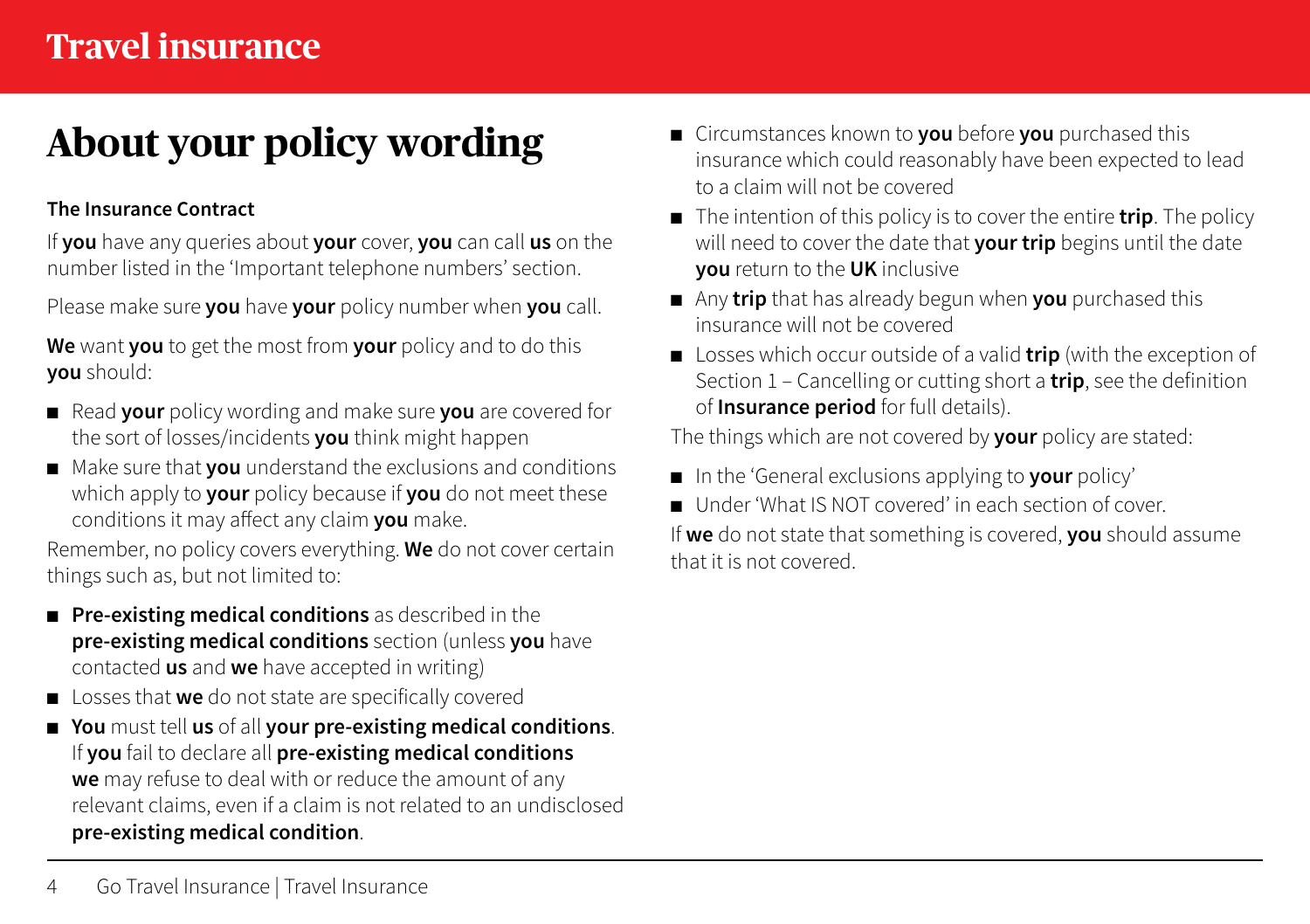### **Introduction**

This is **your** travel insurance policy. It contains details of what is covered, what is not covered and the conditions for each **insured person** and is the basis on which all claims will be settled.

It is confirmed by the issue of the policy schedule which should be read in conjunction with this policy wording.

In return for having accepted **your** premium **we** will provide insurance in accordance with the sections of **your** policy as referred to in **your** policy schedule. The policy schedule is part of the policy.

If **you** need to make any changes to the details contained in **your** policy schedule, **you** should contact **us** as soon as possible. **We** will then advise if those changes can be made and whether any additional premium is required.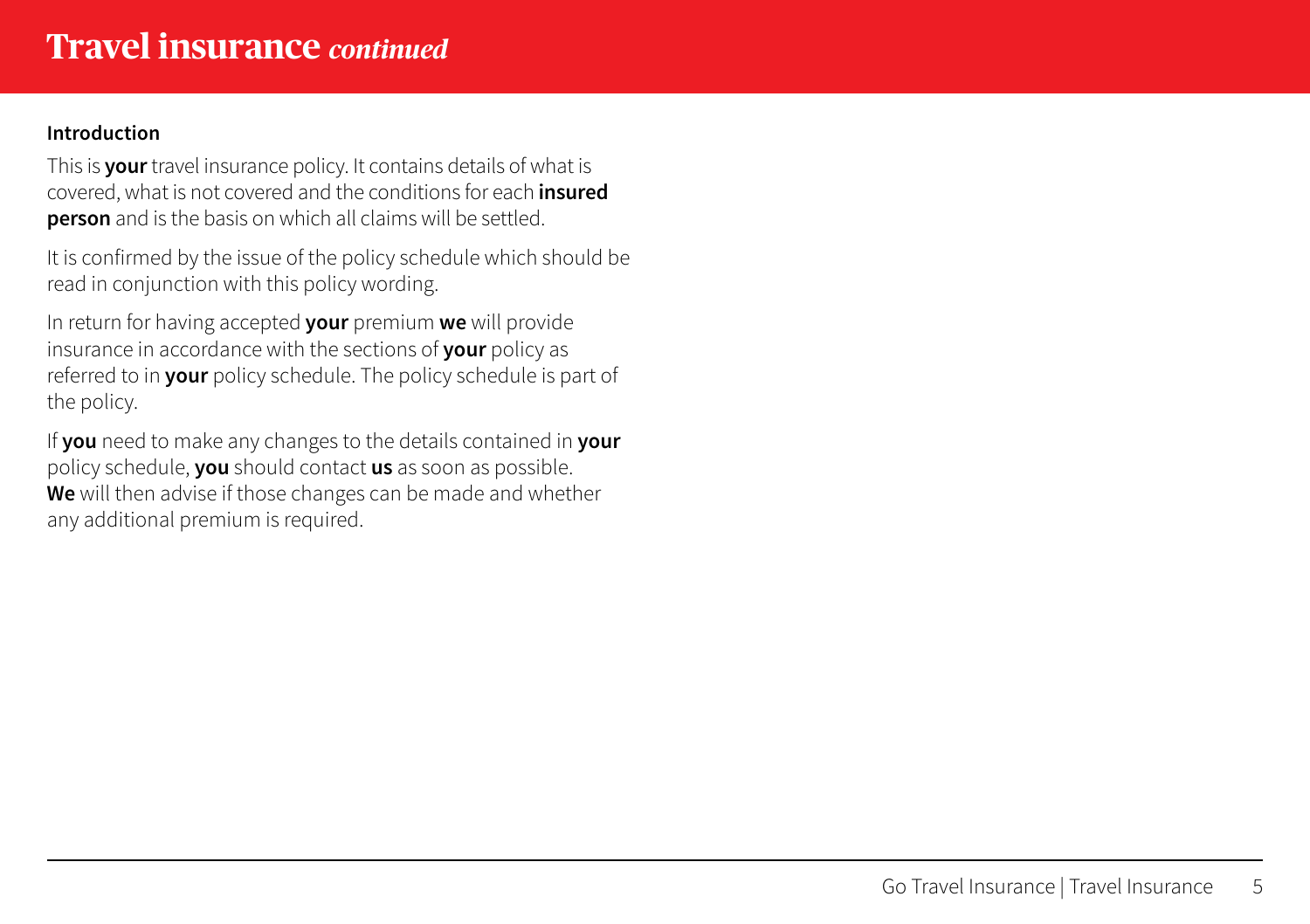## <span id="page-5-0"></span>**Words with special meanings**

## **Words with special meanings**

Throughout **your** policy wording, certain words are shown in **bold type**. These words have special meanings which are listed below.

Section 5a Legal Expenses and Assistance and Section 6 Personal Accident have unique 'Words with special meanings' which can be found at the beginning of the section.

### **Accident(s)/Accidental**

 $\begin{pmatrix} \overline{\mathbf{Q}} & \overline{\mathbf{Q}} \\ \overline{\mathbf{Q}} & \overline{\mathbf{Q}} \end{pmatrix}$  A physical injury caused by sudden, unexpected, external and visible means including injury as a result of unavoidable exposure to the elements.

### **Baggage**

**Fight** ) Any item(s) which belongs to **you** which is worn, used or carried by **you** during a **trip** (but excluding **valuables**, **ski equipment, personal money** and **important documents**).



#### **Catastrophe**

**M**<sub>2</sub>) Means any of the following which results in **you** being unable to use **your** booked accommodation:

- Fire
- Earthquake
- Volcanic eruption and/or volcanic ash clouds, tsunami, landslide, avalanche
- Hurricane
- An outbreak of food poisoning or an infectious disease
- Flood
- Explosion
- Storm
- Civil commotion and/or civil unrest not assuming the proportions of or amounting to an uprising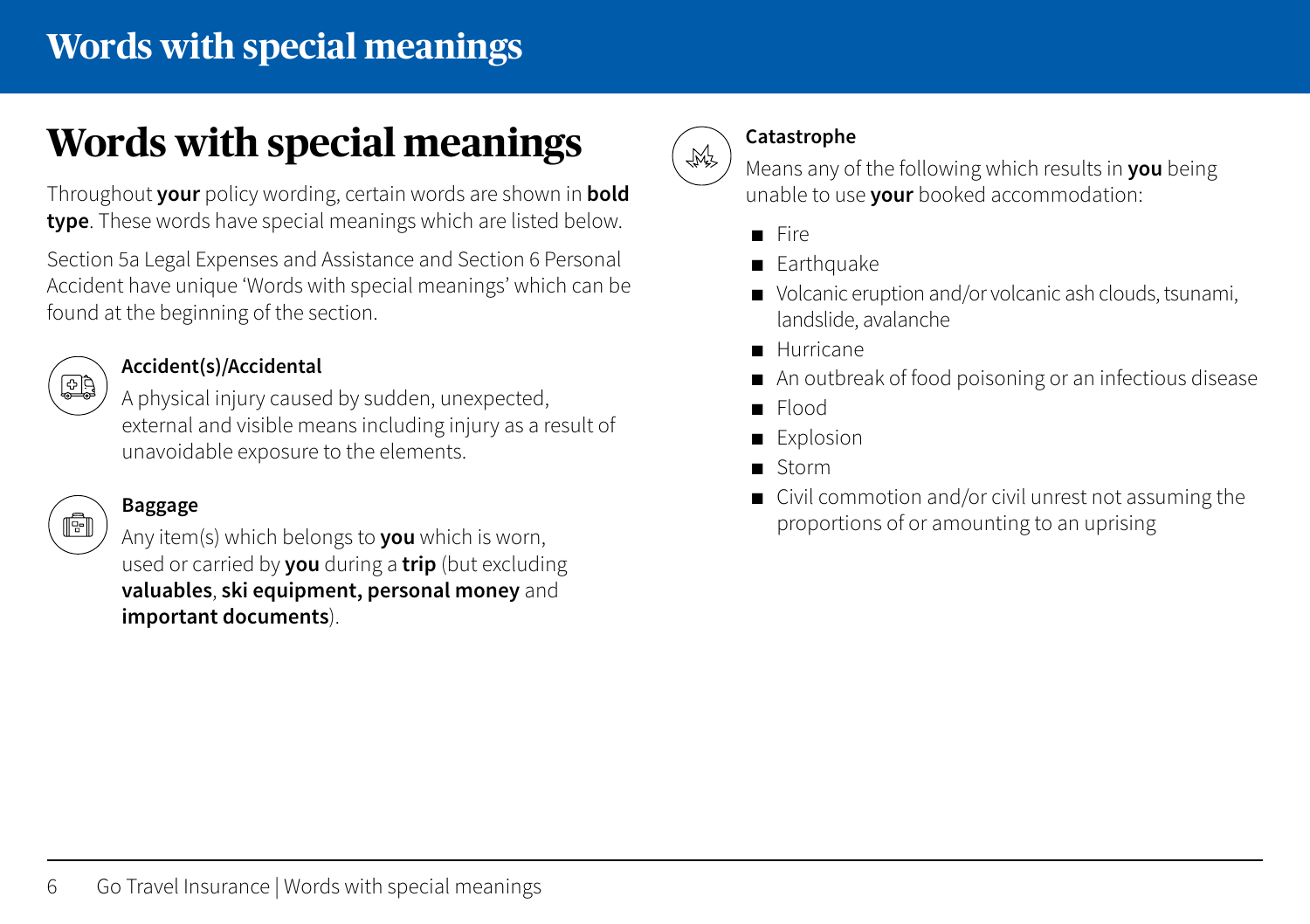## **Words with special meanings** *continued*



### **Close relative**

 **Your** mother, father, sister, brother, fiancé (e), wife, husband, civil partner, domestic partner, daughter, son, grandparent, grandchild, parent-in-law, son-in-law, daughter-in-law, step parent, step child, step sibling, next of kin or guardian.

### **Colleague**

 A person in the same employment as **you** in the **UK**, whose absence from work necessitates **your** stay in or return to the **UK**.

### **Cut short/Cutting short**

Either:

- 
- **a) you cutting short** the **trip** after **you** leave **your home** by direct early return to **your home**
- **b) you** attending a hospital outside **your home area** as an in-patient or being confined to **your** accommodation due to **personal quarantine**, in either case for a period in excess of 24 hours. Claims will be calculated from the day **you** were admitted to hospital or confined to **your** accommodation and based on the number of complete days for which **you** were hospitalised, quarantined or confined to **your** accommodation.

 Claims under part b), above, will only be paid for the ill/injured/quarantined/confined **insured person**, but where **we** or the Emergency Medical Assistance Service agree for another **insured person** (including any children travelling with them) to stay with **you**, **we** will also pay for that **insured person's** proportion only of any unused travel and accommodation costs and expenses they were unable to use during that time.



### **Excess**

The **excess** is the amount **you** pay per person but limited to two excess amounts if more than one **insured person** is claiming.

> If **you** use a Reciprocal Health Arrangement to reduce **your** medical expenses, **you** won't have to pay an **excess**.



### **Home**

 **Your** home address listed on **your** policy schedule.

### **Home area**

For residents of **UK** excluding the Channel Islands and I sle of Man **your home area** means **UK** excluding the Channel Islands and Isle of Man.

> For residents of the Channel Islands and the Isle of Man, **your home area** means either the Channel Island on which **you** live or the Isle of Man depending on where **your home** is.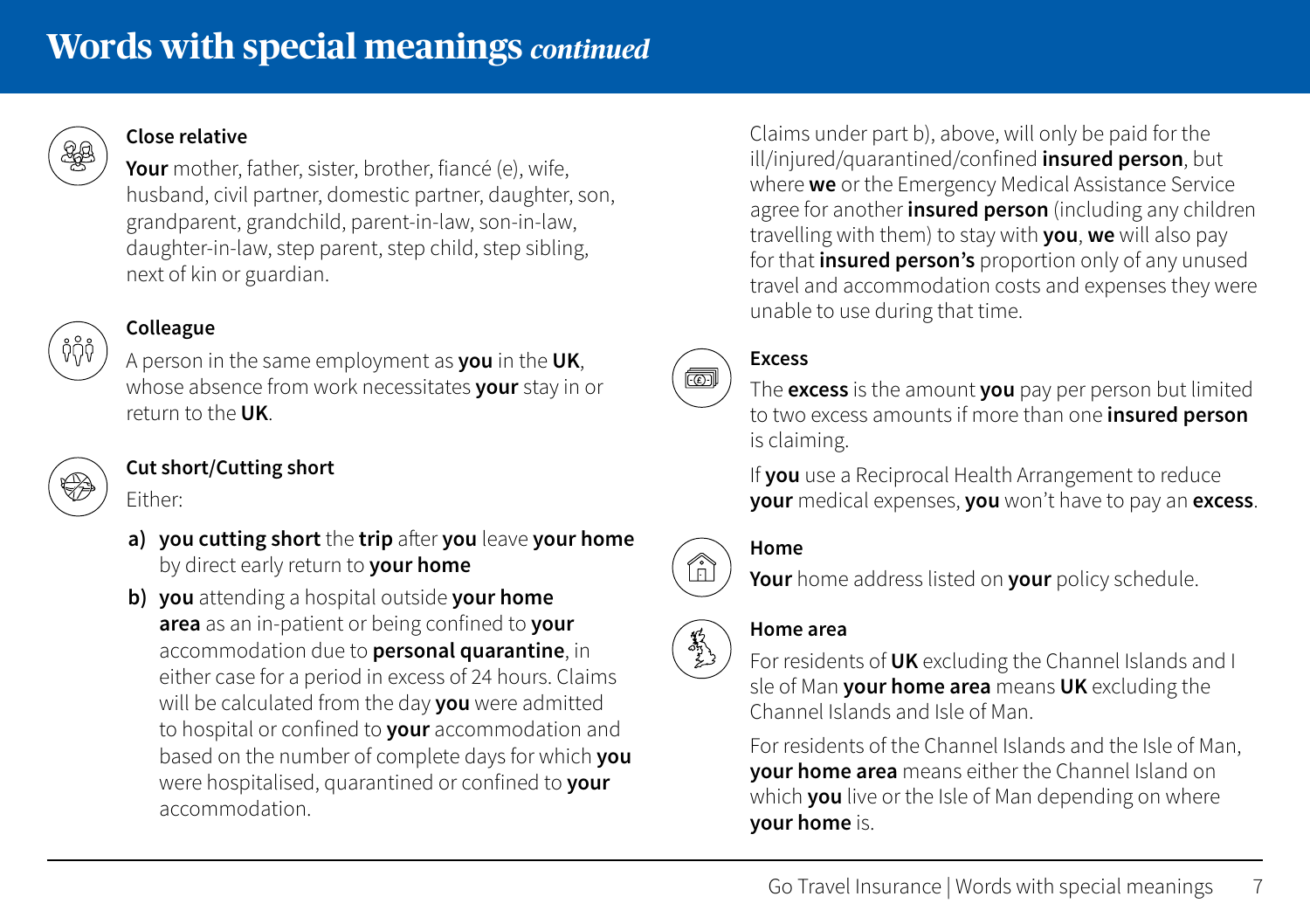

### **Important documents**

 Passport, travel tickets, visas, travel permits, bio-metric card and driving licence.



### **Insurance period**

 If annual multi **trip** cover is selected: cover is provided for the 12-month period as stated in the policy schedule. During this period, any **trip** not exceeding the maximum nights shown in **your** policy schedule is covered.

Section 1 – Cancelling or **cutting short** a **trip** cover will start from the date stated in the policy schedule or the time of booking any **trip** (whichever is later).

 If single **trip** cover is selected: cover is provided for the period of the **trip** and finishes when the **trip** ends, providing the **trip** doesn't exceed the period shown in the policy schedule. Under these policies **you** will be covered under Section 1 – Cancelling or **cutting short** a **trip** from the time **you** pay the premium.

For either annual multi **trip** or single **trip**: cover for all other sections applies for the length of each **trip**. The **insurance period** is automatically extended if **your** return to **your home area** is unavoidably delayed due to an event covered by this policy.

### **Insured Person/You/Your/Yourself**

 Each person travelling on a **trip** and named on the policy schedule.



### **Medical condition(s)**

Any disease, illness or injury.



### **Medical practitioner**

 $\begin{pmatrix} \mathbb{S}^n \\ \mathbb{S}^n \end{pmatrix}$  Medical practitioner<br>A registered practising member of the medical profession recognised by the law of the country where they are practising, who is not related to **you** or any person who **you** are travelling with.



### **Package**

 The pre-arranged combination of at least two of the following components when sold or offered for sale at an inclusive price and when the service covers a period of more than 24 hours or includes overnight accommodation:

- **a)** Transport
- **b)** Accommodation
- **c)** Other tourist services not ancillary to transport or accommodation (such as car hire or airport parking) and accounting for a significant proportion of the package as more fully described under The Package Travel and Linked Travel Arrangements Regulations 2018.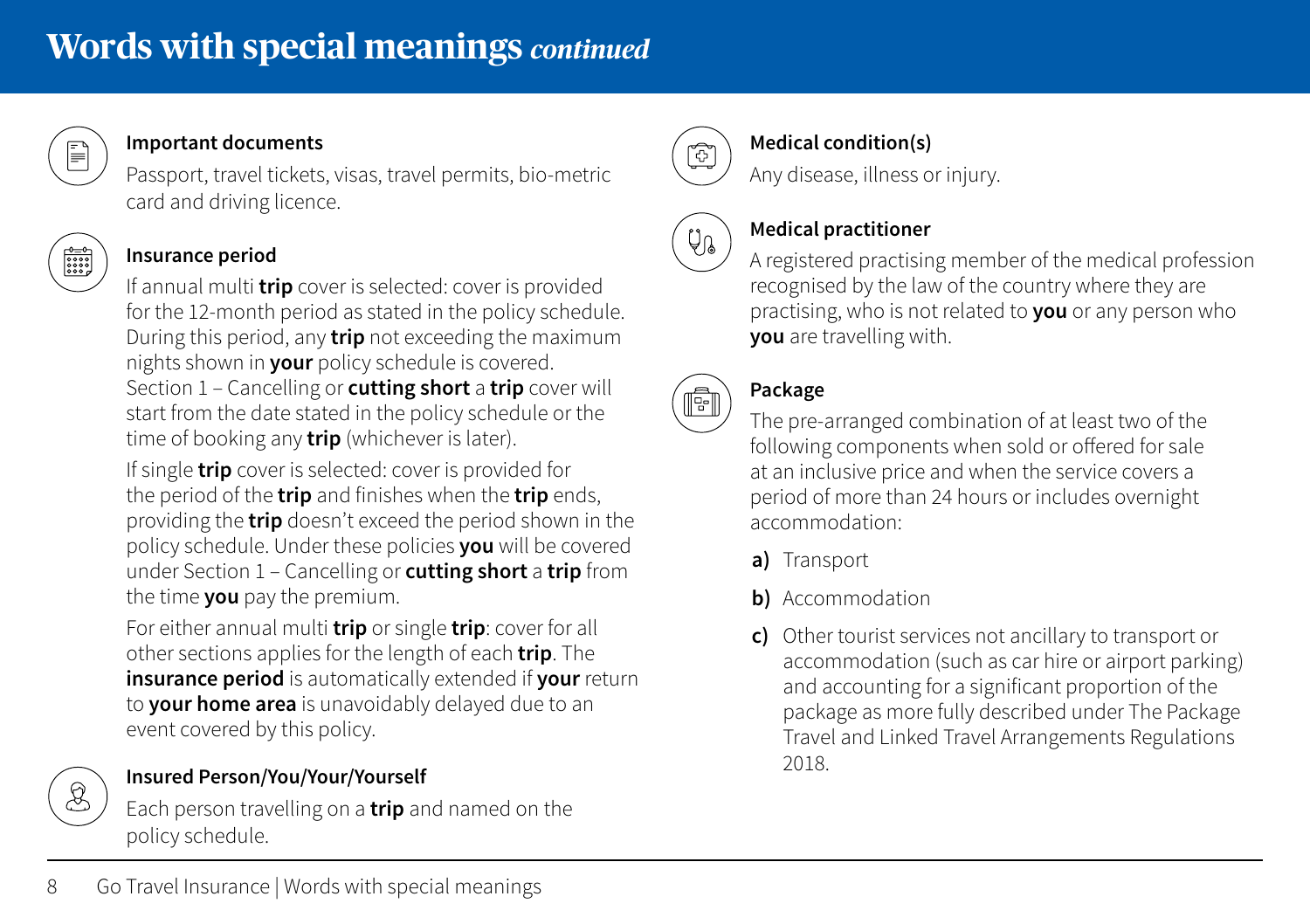

### **Personal money**

Travellers' and other cheques, event and entertainment tickets and pre-paid vouchers.



### **Personal quarantine**

 A period of time where **you** are suspected of carrying an infection or have been exposed to an infection and as a result are confined or isolated on the order of a medical professional or public health board in an effort to prevent disease from spreading.

### **Pre-existing medical conditions means**

- **1.** Any of the following **medical conditions** which **you**  have ever been diagnosed with or treated for:
	- Any heart or respiratory condition? (including but not limited to asthma, bronchitis and chronic obstructive pulmonary disease)
	- Any circulatory condition (problems with blood flow, including strokes, high blood pressure and cholesterol)?
	- Any liver condition?
	- Any cancerous condition?
	- Any psychological conditions such as stress, anxiety, depression, or psychiatric condition such as eating disorders

 **2.** Any other **medical conditions** for which **you** have been prescribed medication, received treatment or had a consultation with a doctor or hospital specialist for any **medical condition** in the past 2 years?

## &

### **Pregnancy complication**

- Toxaemia
- Gestational hypertension
- Gestational diabetes
- Pre-eclampsia
- Ectopic pregnancy
- Molar pregnancy
- Post-partum haemorrhage
- Retained placenta membrane
- Placental abruption
- Hyperemesis gravidarum
- Placenta praevia
- Stillbirths
- Miscarriage
- Medically necessary caesarean section
- Termination for medical reasons
- Any premature births more than eight weeks (or 16 weeks in the case of a known multiple pregnancy) before the expected delivery date.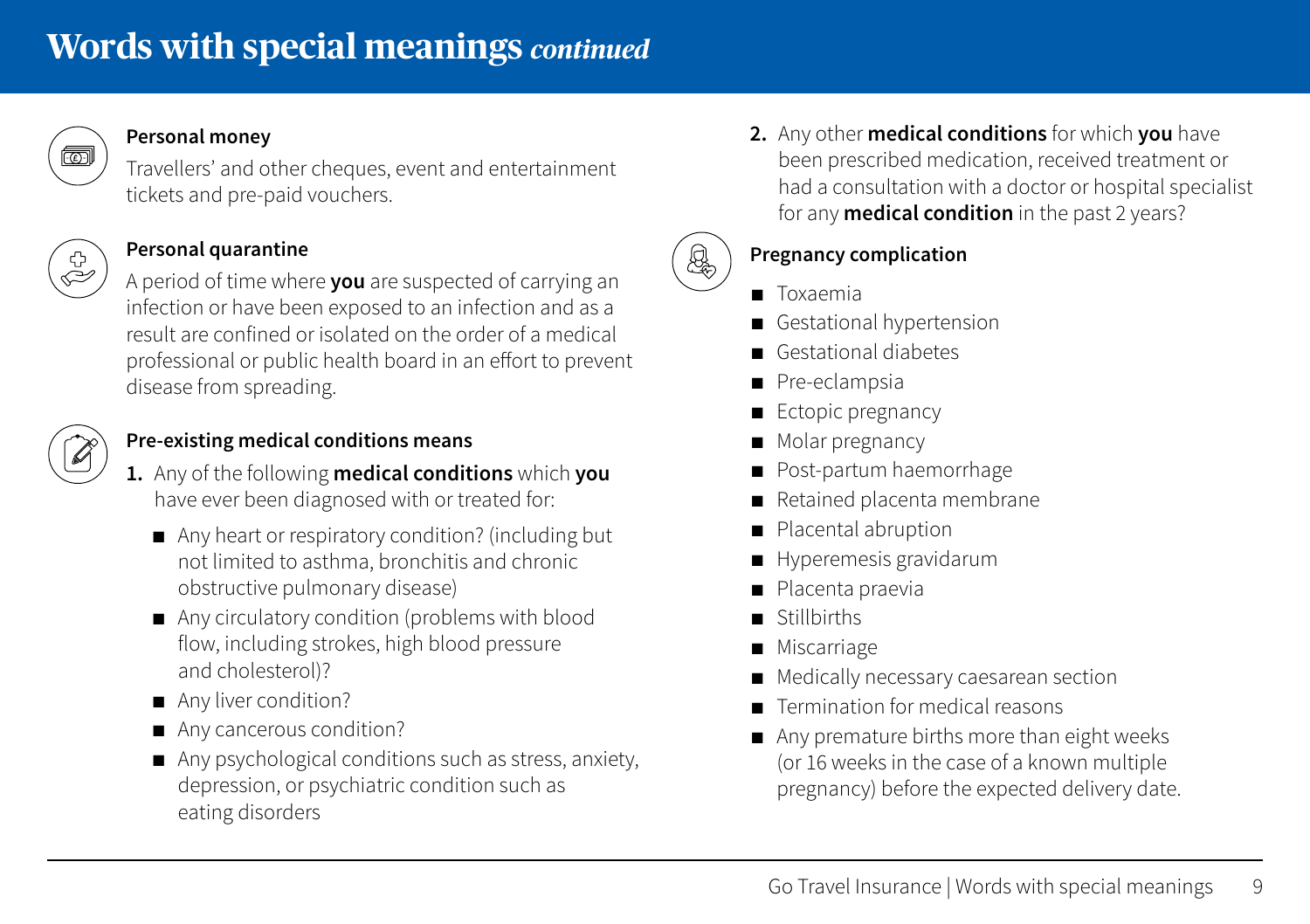## **Words with special meanings** *continued*



### **Pre-paid charges**

Charges **you** have paid before **you** travel, or are contracted to pay for, including but not limited to the following: car hire, car parking, airport accommodation, excursions, airport lounge access, kennel and cattery fees.

> ■ Ski school fees, lift passes and hired **ski equipment** will only be covered provided **you** have purchased the additional Winter Sports section.

#### **Public transport**

 Train, tram, bus, coach, ferry service or airline flight operating to a published timetable, and pre-booked taxis.

### **Redundant/Redundancy**

 $\boxed{\text{min}}$  ) Being made unemployed through the loss of permanent paid employment (except voluntary **redundancy**) and at the time of booking **your trip** or purchasing the policy **you**, or **your travelling companion** had no reason to suspect that **you** would be made **redundant.**

### **Regional quarantine**

 Any period of restricted movement or isolation, including national lockdowns, within **your home area** or destination country imposed on a community or geographic location, such as a county or region, by a government or public authority.



### **Ski equipment**

 Skis (including bindings), ski boots, ski poles and snowboards.



### **Terrorist action**

 The actual or threatened use of force or violence against persons or property, or commission of an act dangerous to human life or property, or commission of an act that interferes with or disrupts an electronic or communications system, undertaken by any person or group, whether or not acting on behalf of or in connection with any organisation, government, power, authority or military force, when any of the following applies:

- **a)** the apparent intent or effect is to intimidate or coerce a government or business, or to disrupt any segment of the economy;
- **b)** the apparent intent or effect is to cause alarm, fright, fear of danger or apprehension of public safety in one or more distinct segments of the general public, or to intimidate or coerce one or more such segments;
- **c)** the reasonably apparent intent or effect is to further political, ideological, religious or cultural objectives, or to express support for (or opposition to) a philosophy, ideology, religion or culture.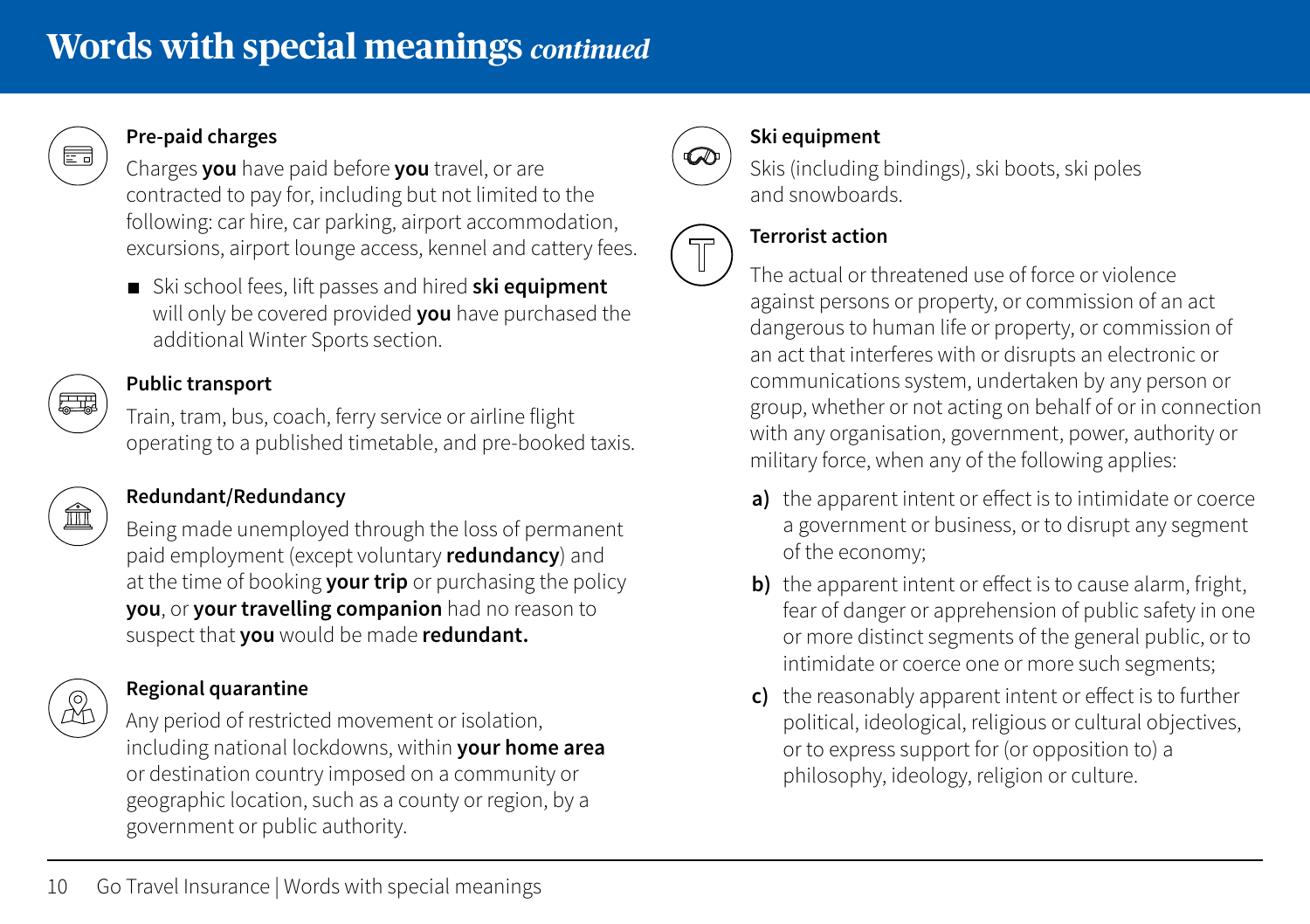

### **Travelling companion**

 Any person with whom **you** are travelling/staying or have arranged to travel/stay with. This person does not have to be insured by **your** policy.

### **Trip(s)**

 The period of time spent away from **your home** on pre-booked business or leisure travel.

> If single **trip** cover is selected: cover is provided for the period of the **trip** and finishes when the **trip** ends, providing the **trip** doesn't exceed the period shown in the policy schedule.

> If annual multi trip cover is selected: the maximum duration of any one **trip** is shown in **your** policy schedule. If any **trip** exceeds **your** maximum number of nights there is no cover under this policy for any of **your trip**. **Trips** outside of the **UK** must start and end in the **UK**.

 **Your** policy is valid for **UK** travel where you have at least two nights planned with either:

- **a)** pre-booked accommodation or
- **b)** pre-booked transport at least 50 miles from **your home**.

## **UK**

 England, Wales, Scotland, Northern Ireland, Isle of Man and Channel Islands.



### **Unattended**

When **you** are not in full view of and not in a position to prevent unauthorised interference with **your baggage, valuables, important documents** or **personal money** (including cash), property or vehicle.



- Jewellery
- Watches and fitness trackers
- Cameras
- Camcorders
- Sat navs (including GPS trackers)
- Telecommunications equipment (including mobile phones)
- Other electronic entertainment devices (including but not limited to mp3 or 4 players, handheld games consoles, tablets, e-readers, and headphones).

### **We/Us/Our**

 AXA Insurance UK plc, (Registered Office) 20 Gracechurch Street, London EC3V 0BG. Registered in England No. 78950, authorised by the Prudential Regulation Authority and regulated by the Financial Conduct Authority and the Prudential Regulation Authority under registration number 202312.

### **You/Your/Yourself**

See the definition of **insured person**.

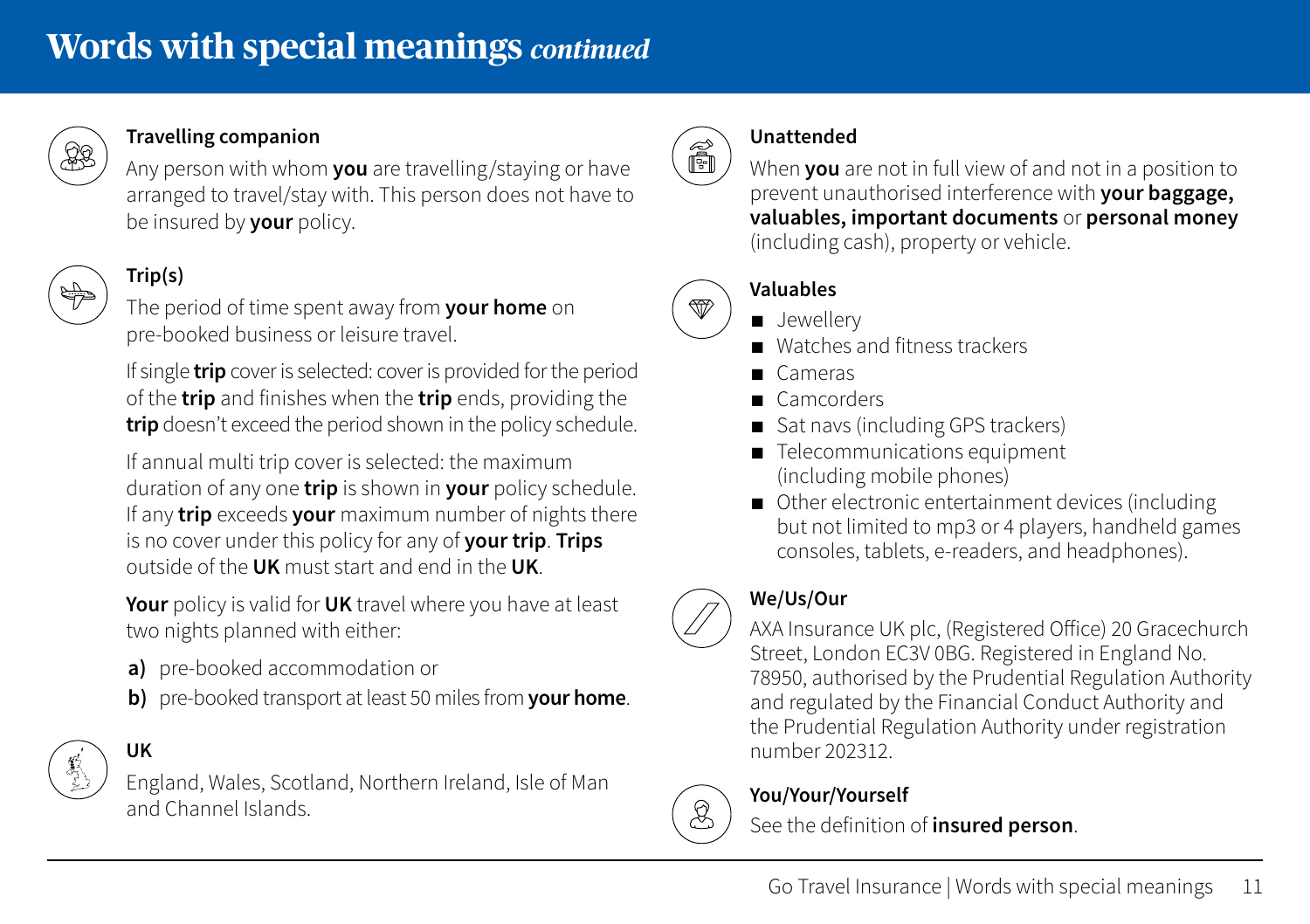## <span id="page-11-0"></span>**About your insurance contract**

### **Your** policy is a legal contract between **you** and **us.**

The laws of the **UK** allow both parties to choose the law which will apply to this contract. However, **your** policy will be governed by the law of England and Wales unless **you** and **we** have agreed otherwise.

#### **The Insurer**

This policy is underwritten by AXA Insurance UK plc, (Registered Office) 20 Gracechurch Street, London EC3V 0BG. Registered in England No. 78950, authorised by the Prudential Regulation Authority and regulated by the Financial Conduct Authority and the Prudential Regulation Authority under registration number 202312. **You** can check this on the Financial Services Register by visiting **[www.fca.org.uk](http://www.fca.org.uk)**

### **Financial Services Compensation Scheme (FSCS)**

AXA Insurance UK plc are covered by the Financial Services Compensation Scheme (FSCS). **You** may be entitled to compensation from the scheme in the unlikely event **we** cannot meet **our** obligations to **you**. This depends upon the type of insurance and the circumstances of the claim. Further information about the compensation scheme arrangements is available from the FSCS. Contact them at **[www.fscs.org.uk](http://www.fscs.org.uk)** or call them on **0800 678 1100**.

### **Our part of the insurance contract is as follows**

**We** provide the cover set out in **your** policy wording.

### **Cancellation**

We reserve the right to cancel the policy by providing 30 days' notice by registered post to **your** last known address on the following grounds:

- **a)** If **you** make a fraudulent claim
- **b)** If **you** are or have been engaged in criminal or unlawful activities
- **c)** If any policy in **your** name is added to the Insurance Fraud Register
- **d)** If **you** use threatening or abusive behaviour or language towards **our** staff or suppliers.

In each case no refund of premium will be made.

### **Duration**

This policy lasts for a period of 12 months, or it is for a single **trip** – *Please refer to your policy schedule for your selected cover.*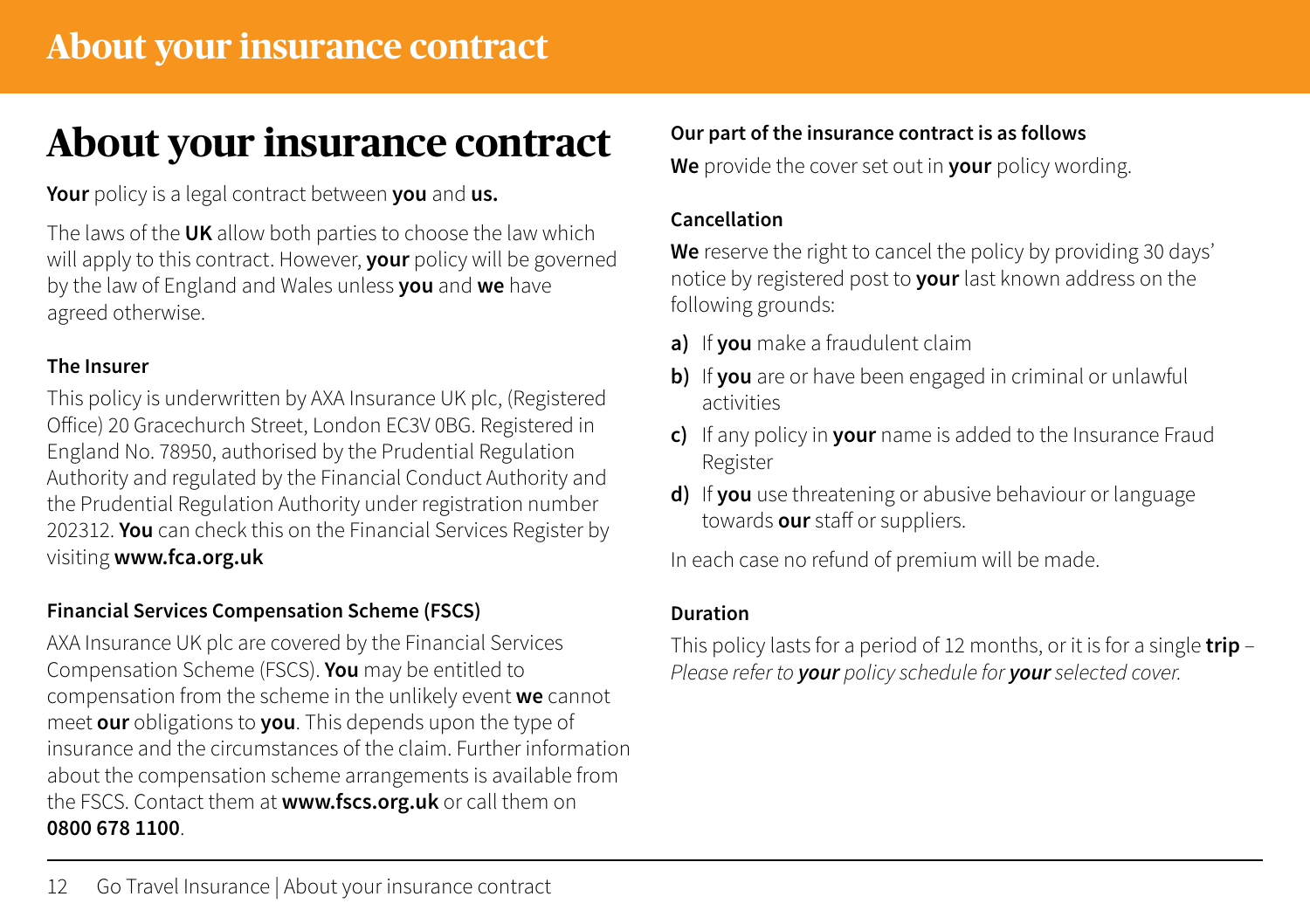### **Automatic renewals on annual multi trip policies**

By purchasing this policy, **you** provide us with the consent to set up a continuous payment authority. This means **we** are authorised to automatically renew **your** policy and apply for renewal payments from **your** account every year, even if **your** card has expired, until **you** instruct **us** to stop.

**We** will contact **you** at least 21 days before the end of **your insurance period**. If **you** still meet **our** eligibility criteria, **we** will seek to automatically renew **your** policy by using the latest details **you** provided to **us**. **You** will also be provided with a renewal invitation which **you** should check to ensure all **your** details are still correct and relevant. **Your** renewal invitation will have information on how **you** can make changes to **your** details or tell **us** if **you** do not wish to renew **your** insurance before **your** renewal date.

### **How to opt-out of automatic renewals**

Contact us after **you** have purchased the policy by calling **us**  on 0330 058 3154.

### **Non-payment of premiums**

Where **we** have been unable to collect a premium payment, **we**  will contact **you** in writing to request payment. If **we** do not receive payment by the date we state, **we** will write to **you** again notifying **you** that payment has not been received and ask **you** to pay the outstanding amount. If payment is not received by the date **we** 

provide **we** will cancel the policy with immediate effect and notify **you** in writing.

### **Cancellation period**

**You** are free to cancel this policy at any time. If **you** wish to cancel within 14 days of the policy start date or the receipt of the policy documents whichever is the later, **you** may do so by contacting **us** on 0330 058 3154 or writing to **us** for a full refund providing **you** have not travelled and no claim has been made. If **you** cancel after the first 14 days of receipt of the documents, no premium refund will be made.

### **Conditions which apply to your policy**

These are some of the conditions **you** must keep to as **your** part of the contract. The others are shown in the 'Exclusions and conditions' section. If **you** do not keep to these conditions, **we** may decline **your** claim.

### **You must prevent loss, theft or damage**

All persons covered by **your** policy must take reasonable steps to prevent loss, theft or damage to everything covered under **your** policy.

Failure to take reasonable steps to prevent loss, theft or damage will result in a deduction from any claim payment, or may result in **your** claim being declined in full.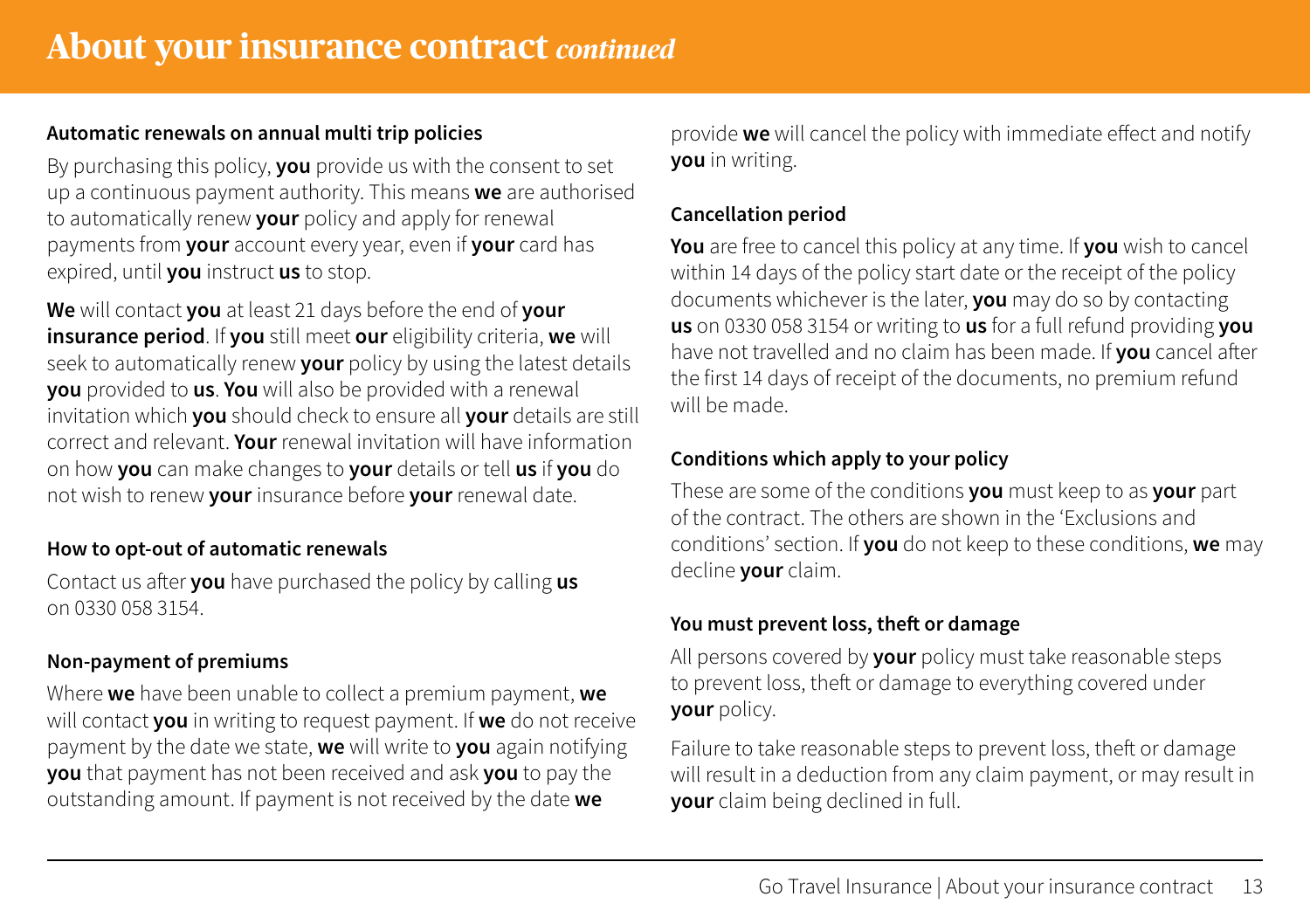### **Reciprocal Health Agreements**

If **you** are travelling to a country which has a reciprocal health agreement with **your home area you** are entitled to benefit from the health care arrangements which exists between the country **you** are visiting and **your home area**.

If **we** agree to pay for a medical expense which has been reduced because **you** have used a reciprocal health agreement or private health insurance, **we** will not deduct the **excess** under Section 2 – Medical emergency and repatriation expenses.

If travelling within the EU **you** can apply for a GHIC either online at [www.ghic.org.uk](http://www.ghic.org.uk) or by telephoning 0300 330 1350.

If travelling outside of the EU visit [https://www.nhs.uk/using-the](https://www.nhs.uk/using-the-nhs/healthcare-abroad/healthcare-when-travelling-abroad/)[nhs/healthcare-abroad/healthcare-when-travelling-abroad/](https://www.nhs.uk/using-the-nhs/healthcare-abroad/healthcare-when-travelling-abroad/)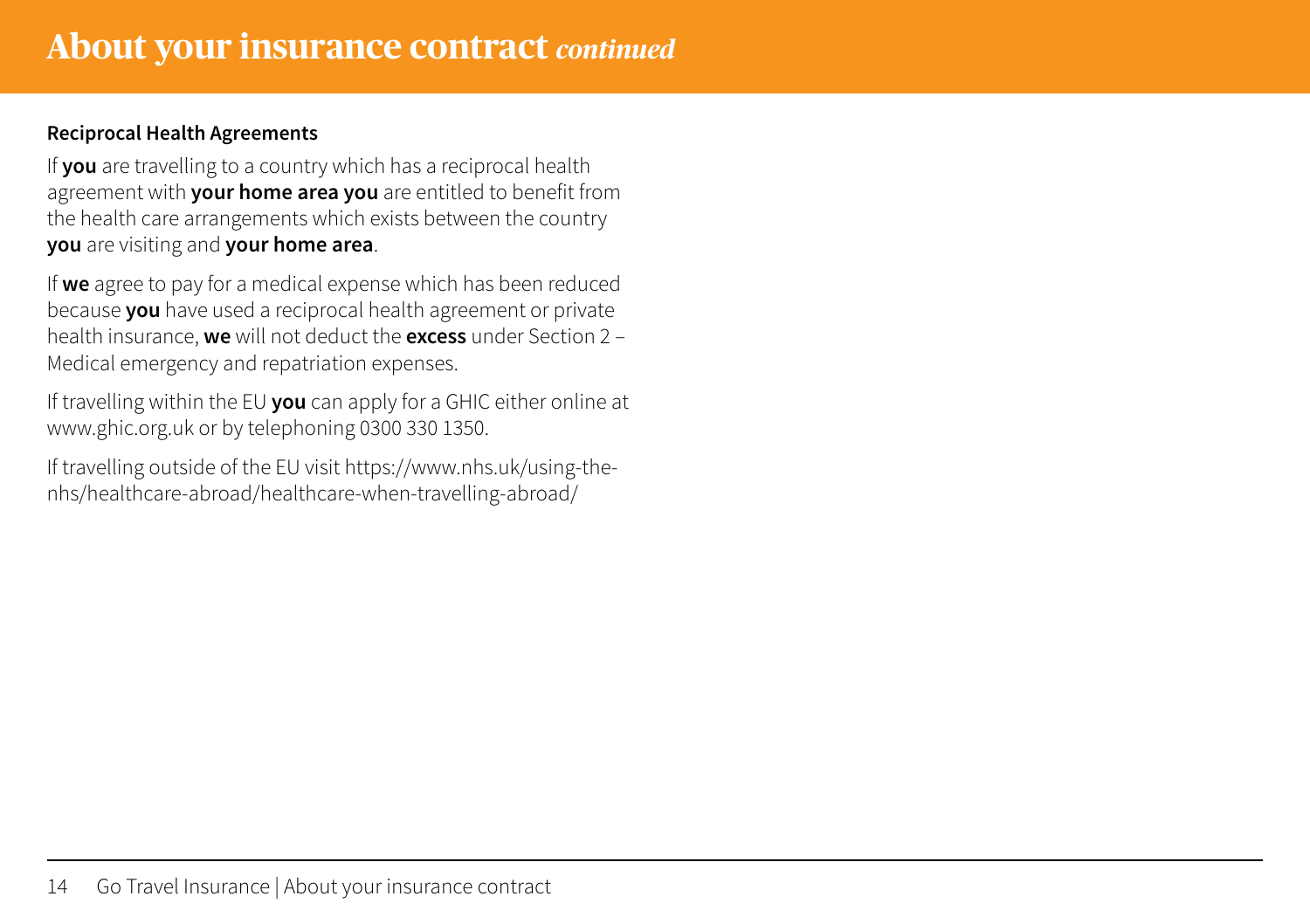## <span id="page-14-0"></span>**Medical section**

### **Important conditions relating to health**

**You** must comply with the following conditions to have the full protection of **your** policy.

**You** must tell **us** of all **your pre-existing medical conditions**. If **you** fail to declare all **pre-existing medical conditions we** may refuse to deal with or reduce the amount of any relevant claims, even if a claim is not related to an undisclosed **pre-existing medical condition**.

It is a condition of this policy that **you** will not be covered under Section 1 – Cancelling or cutting short a trip and Section 2 – Medical emergency and repatriation expenses for any claims arising directly or indirectly from:

### **Throughout the duration of the policy**

- **1. i.** From any **pre-existing medical condition(s)** or **pregnancy complication you** have in respect of which a **medical practitioner** has advised **you** not to travel (or would have done so had **you** sought their advice), but despite which **you** still travel.
	- **ii.** From any surgery, treatment or investigations for which **you** intend to travel outside of **your home area** to receive (including expenses incurred due to the discovery of other medical conditions during and/or complications arising from these procedures).
- **iii.** From any **medical condition** for which **you** are not taking the recommended treatment or prescribed medication as directed by a **medical practitioner**.
- **iv.** If **you** travel against any health requirements stipulated by the carrier, their handling agents or any other **public transport** provider.

At the time of purchasing **your** policy **you** will not be covered for any claim arising directly or indirectly:

- **2. i.** From any **medical condition** for which **you**, a **close relative** or a travelling companion have received a terminal prognosis.
	- **ii.** From any **medical condition** for which **you**, a **close relative** or a travelling companion are on a waiting list for or have knowledge of the need for surgery, treatment or investigation at a hospital, clinic or nursing **home**.
- **3. i.** From any **pre-existing medical condition(s)** unless **you**  contact **us** on Tel: **0330 058 3154** and **we** have agreed, in writing, to cover **your medical condition(s)**.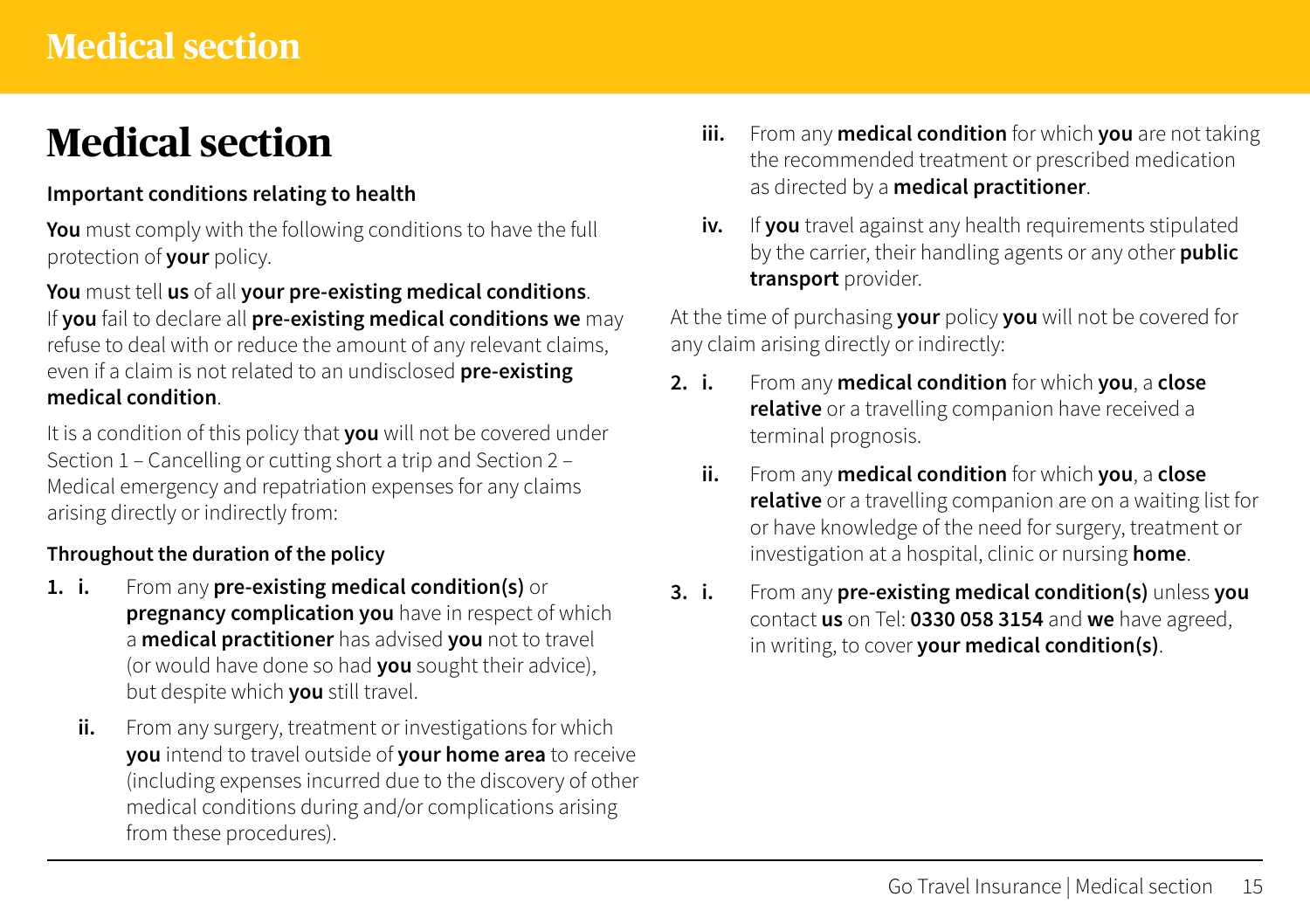## <span id="page-15-0"></span>**Sports and other activities**

### **Cover as standard without charge**

The following lists detail the sports and activities that this policy will cover without charge when **you** are participating on a recreational and non-professional basis during any **trip**. Any involvement in these sports and/or activities is subject to **you** following local laws and regulations and the use of recommended safety equipment.

### **There is no cover under Section 5 – Legal and liability for those sports or activities marked with an \***

- Abseiling (within organisers guidelines)
- \*Administrative, clerical or professional occupations
- Aerobics
- Amateur athletics (track and field)
- Archaeological digging (use of hand tools only)
- Archery
- Badminton
- Banana boating/donuts/inflatables behind power boat
- Baseball (amateur)
- Basketball (amateur)
- Beach games
- Billiards/snooker/pool
- BMX riding (wearing a helmet and no racing, stunts or obstacles) up to 2,500 metres above sea level
- Body boarding (boogie boarding)
- Bowls
- Breathing observation bubble (BOB)
- Bungee jumping/swoop within organisers guidelines and wearing appropriate gear
- Bicycle riding/Cycling wearing a helmet where required (excluding any participation in extreme events, racing or competitions) height restricted to maximum of 2,500 metres above sea level
- \*Camel riding
- Camp America counsellor
- Canoeing (up to grade 2 rivers)
- Capoeira no contact dance movement only
- \*Caring for children (au pair/nanny)
- \*Catamaran sailing (if qualified and no racing)
- Clay pigeon shooting
- Climbing (indoors on climbing wall only)
- Cricket (amateur)
- Croquet
- Cross country running
- Curling (amateur)
- Cycling (see Bicycle riding)
- Dancing (including instruction)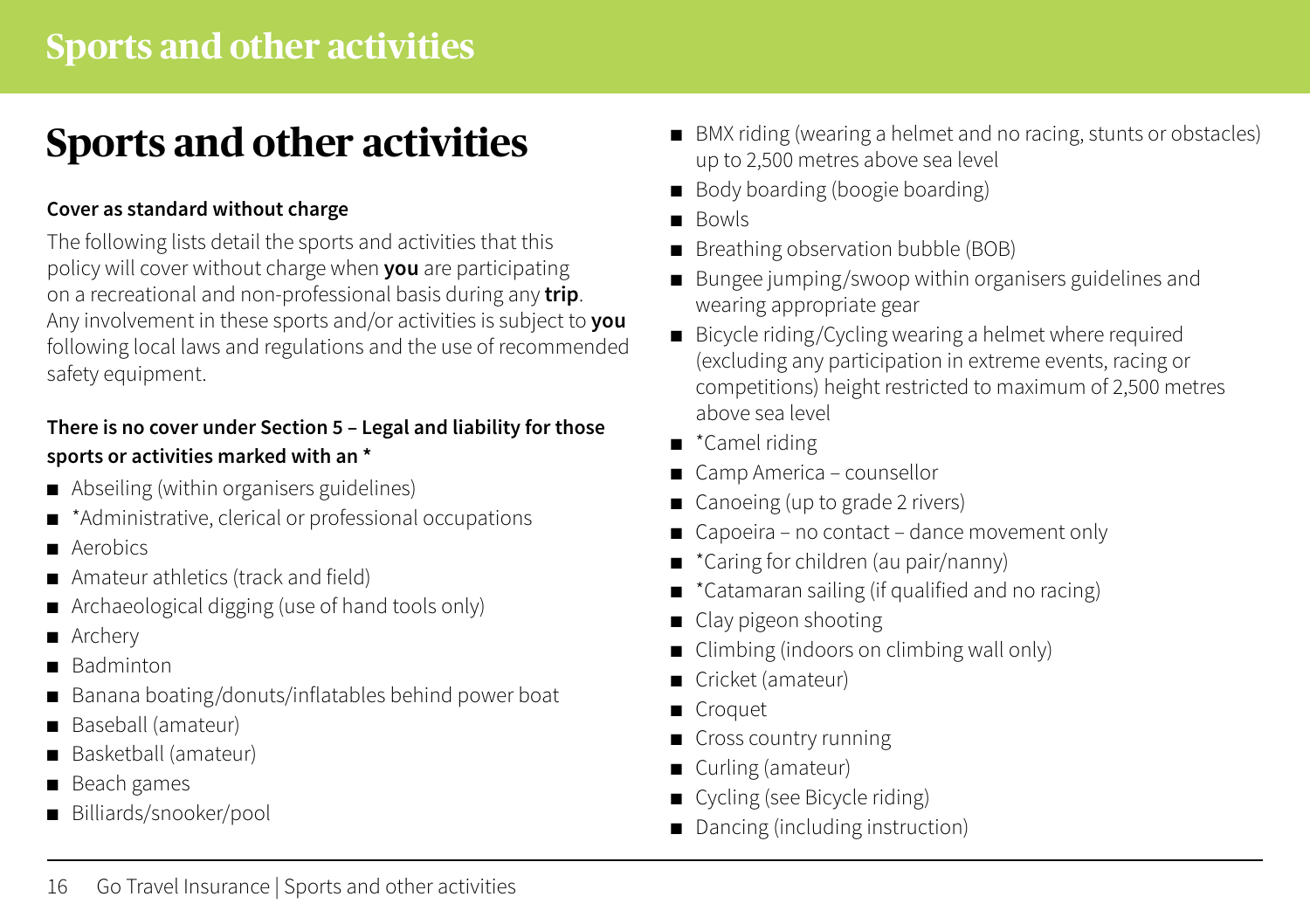## **Sports and other activities** *continued*

- Deep sea fishing
- Dinghy sailing (no racing)
- \*Driving motorised vehicles (excluding Quad bikes) for which you are licensed to drive in the United Kingdom (other than in races, motor rallies or competitions) and wearing a helmet if driving a motorbike, moped, scooter, Segway or assisted bicycle and wearing a seatbelt when travelling in a motorised vehicle where a seatbelt is available for use
- Extreme frisbees (amusement park rides)
- Falconry
- Fell walking/running (up to 2,500 metres above sea level)
- Fencing (training only)
- Fishing
- Fives
- Flying as a fare paying passenger in a fully licensed passenger carrying aircraft
- Flying fox (cable car)
- Football (amateur only, no coaching and not main purpose of trip)
- Freefall/sky diving simulator
- Frisbee/ultimate frisbee
- \*Glass bottom boats/bubbles
- Go karting (amateur only and within organisers guidelines)
- Golf
- Great Wall of China
- Handball (amateur)
- Helicopter rides (as a fare paying passenger in licensed aircraft)
- \*Hobie catting (if qualified and no racing)
- Horse riding (wearing a helmet and excluding competitions, racing, jumping and hunting)
- Hot air ballooning (organised pleasure rides only)
- Hovercraft driving/passenger
- Hurling (amateur only and not main purpose of trip)
- Husky/horse/reindeer sledging or sleigh riding as an activity as a passenger only with a local driver and not on snow
- Hydro zorbing
- Indoor climbing (on climbing wall)
- In-line skating/roller blading (wearing pads and helmets)
- Indoor skating/skateboarding (wearing pads and helmets)
- Javelin throwing (amateur)
- Jet boating (excluding racing and/or competitions)
- Jogging
- \*Karting (wearing a helmet and no racing)
- Kayaking (up to grade 2 rivers)
- Korfball (amateur)
- Netball (amateur)
- Octopush
- Orienteering
- \*Paint balling/war games (wearing eye protection)
- Parasailing/parascending over water
- Pedalos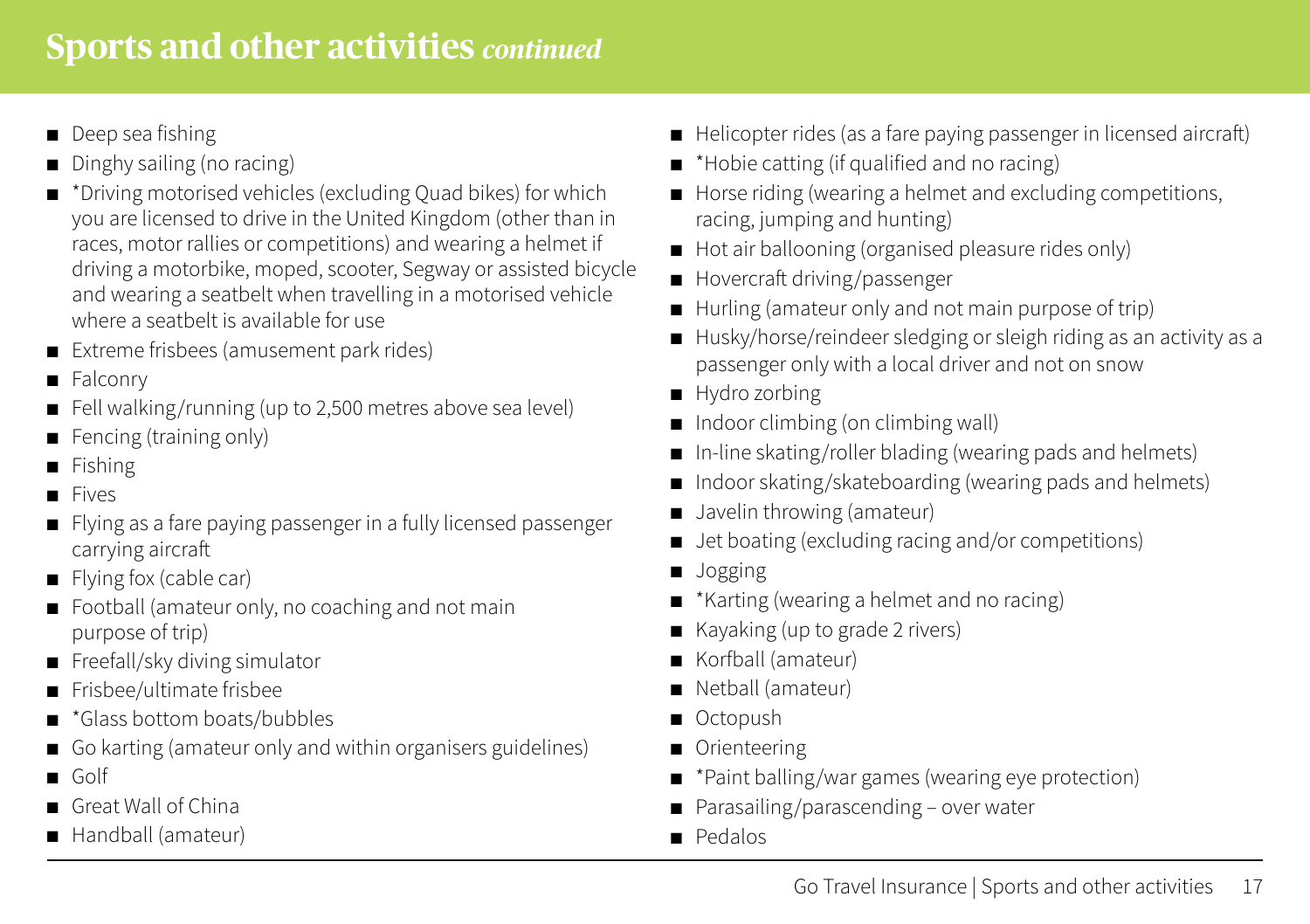## **Sports and other activities** *continued*

- Pilates
- Pony trekking (wearing a helmet)
- \*Power boating
- Racket hall
- Rambling
- Refereeing (amateur only)
- Ringos
- Roller skating/blading/in line skating (wearing pads and helmets)
- Rounders (amateur)
- Rowing (no racing)
- Running (non-competitive, not part of a triathlon and not a marathon of any type)
- Safari trekking/tracking in the bush (must be organised tour)
- \*Sailing/yachting (if qualified or accompanied by a qualified person and no racing)
- Sail boarding/wind surfing
- Sand boarding/sand dunes/sand surfing/sand skiing
- \*Sand yachting (no racing)
- Scuba diving up to depth of 18 metres (if qualified or accompanied by qualified instructor and not diving alone, not involved in cave diving and not involved in air travel until more than 24 hours have elapsed after your last dive)
- Sea canoeing/kayaking (within sight of land)
- \*Segway riding (organised tours only, wearing correct safety equipment including a helmet)
- Shooting/small bore target/rifle range shooting (within organisers guidelines)
- Skateboarding (wearing pads and helmets)
- Squash
- Sledging/sleigh riding as a passenger (pulled by horse or reindeer) with a maximum of two nights for Lapland trips
- Snorkelling
- Softball (amateur)
- Spear fishing (without tanks)
- \*Speed sailing (no racing)
- \*Students working as counsellors or university exchanges for practical course work (non-manual)
- Surfing (including on board surf simulators)
- Swimming (excluding competitions or racing)
- Swimming with dolphins
- Swimming/bathing with elephants
- Sydney harbour bridge (organised and walking across clipped onto a safety line)
- Table tennis
- \*Tall ship crewing (no racing)
- Ten pin bowling
- Tennis
- Trampolining
- Tree canopy walking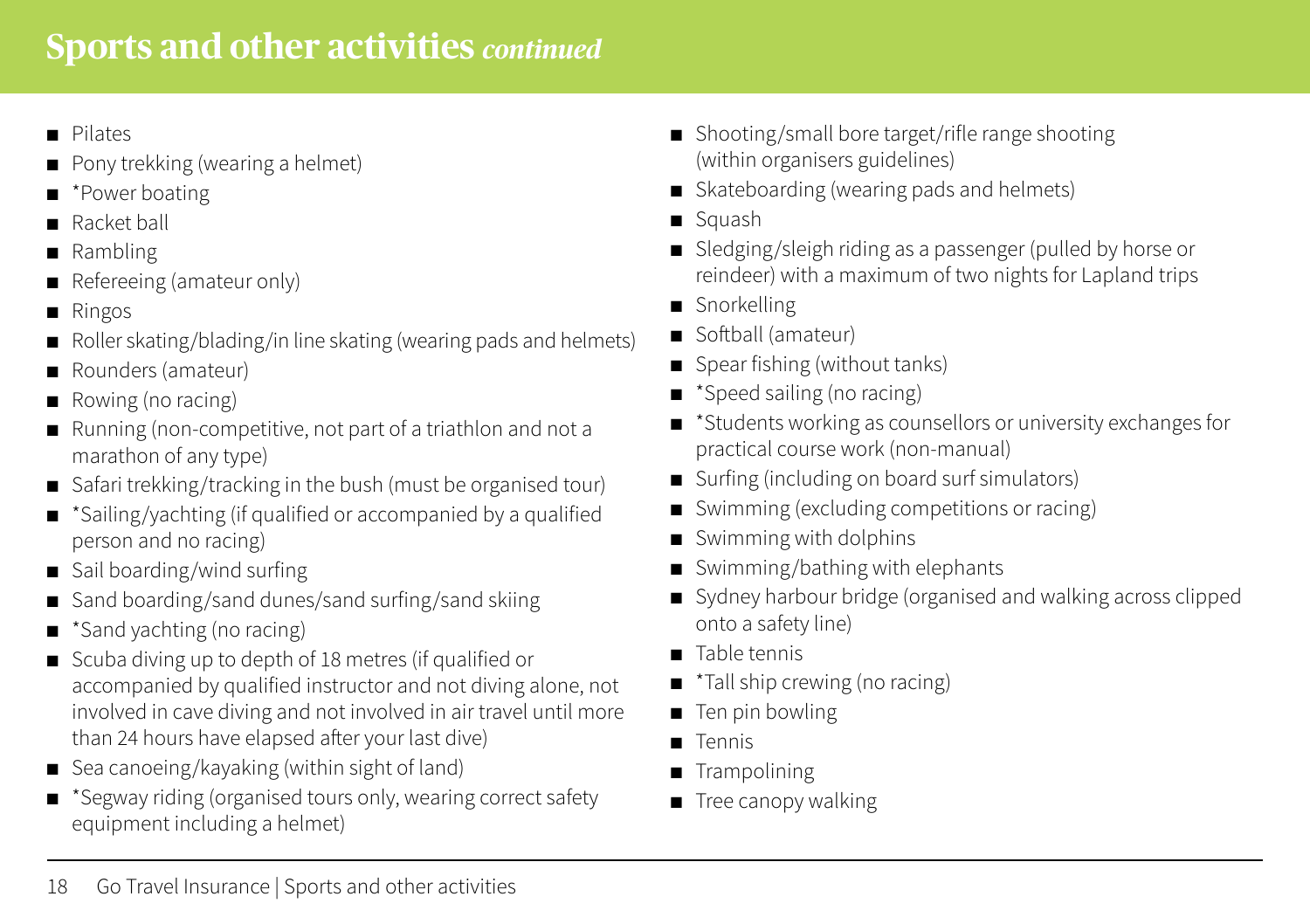## **Sports and other activities** *continued*

- Trekking/hiking/walking/hill walking up to 2,500 metres above sea level
- Tug of war
- Volleyball
- Wake boarding
- Water polo (amateur)
- Water skiing/water ski jumping
- Whale watching
- White water canoeing/kayaking/touring/rafting up to grade 2 rivers
- Wicker basket tobogganing
- Wind surfing/sailboarding
- Wind tunnel flying (pads and helmets to be worn)
- Yoga
- \*Zap cats
- Zip lining/trekking (safety harness must be worn)
- Zorbing/hydro zorbing/sphering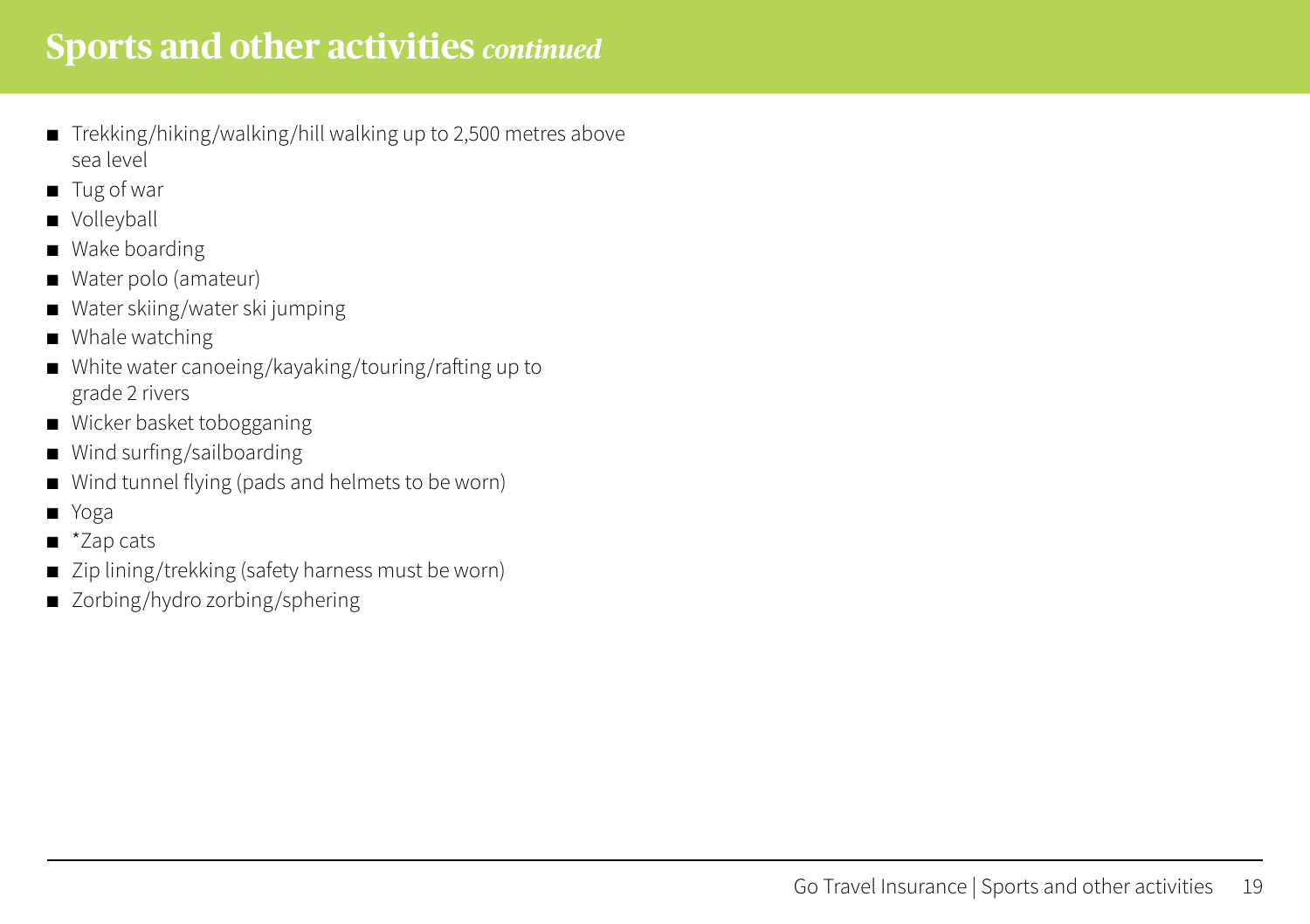## <span id="page-19-0"></span>**Important conditions relating to your policy**

- Where **you** have selected an annual multi **trip** policy the maximum duration of any one **trip** is shown on **your** policy schedule. If any **trip** exceeds the maximum nights shown on **your** policy schedule there is no cover under this policy for any of **your trip**.
- The maximum duration of any one **trip** is shown in **your** policy schedule. After **your trip** limit, there is no cover under **your** policy except as outlined below.
	- **• Your** policy automatically extends to provide cover if **you**  are unable to return **home** by the end of the **insurance period** due to the death, injury or illness of **you** or a **public transport** delay which is covered under the policy.
- **Your** policy only covers **you** if **you** are a permanent resident in the **UK** and registered with a **UK medical practitioner**.
- Claims will only be considered if the cause of the claim falls within the **insurance period**.

### **Policy information**

If **you** would like more information or if **you** feel the insurance may not meet **your** needs, telephone **our** customer helpline on 0330 058 3154.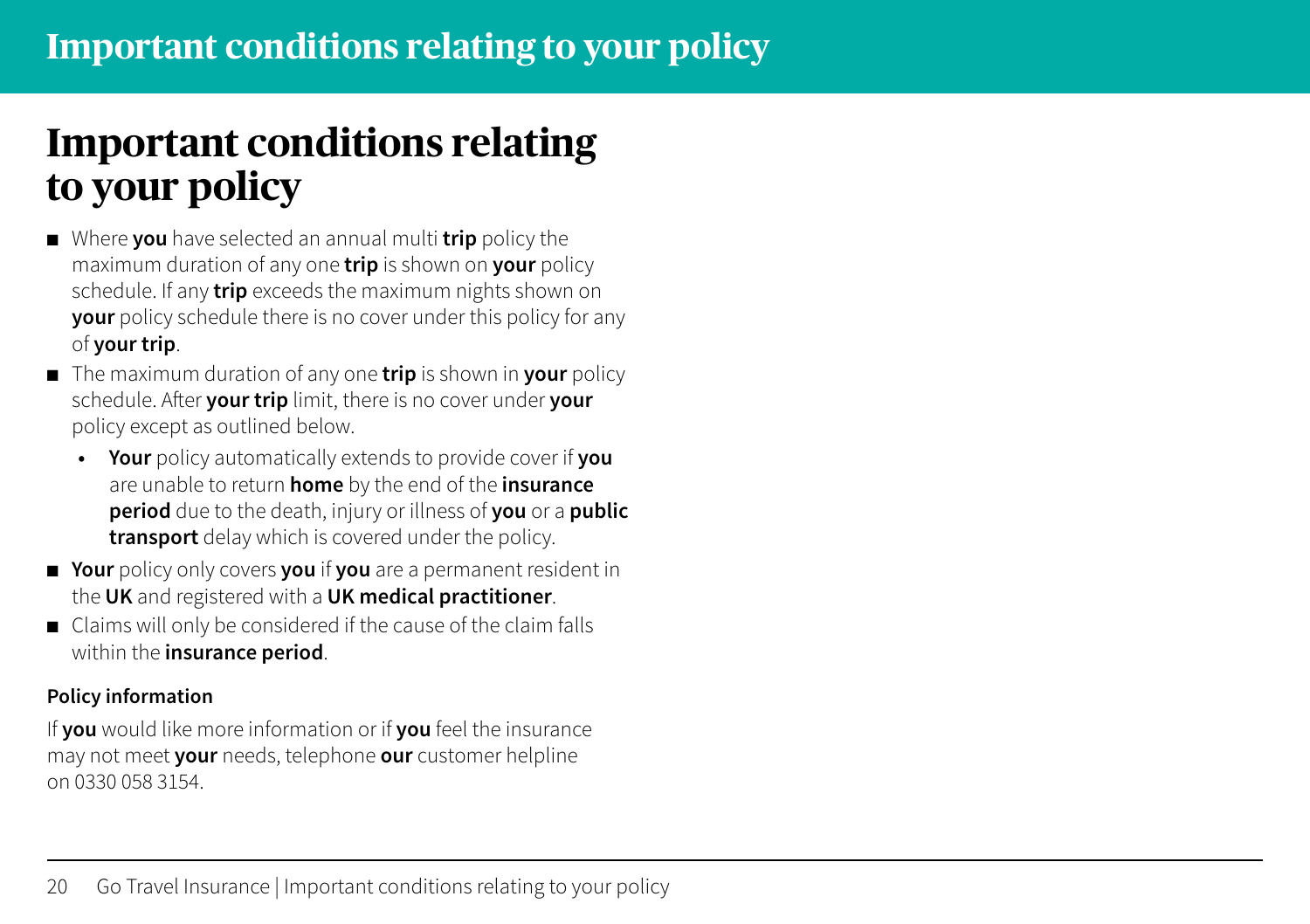## <span id="page-20-0"></span>**Making a claim**

If **you** are abroad and need urgent assistance please contact the Emergency Medical Assistance Service on +44 (0)1473 351 759.

#### **How to make a claim for any of the following:**

For all claims follow these steps:

- **1.** Find the relevant section listed below and ensure that **you** have all the claims evidence **we** require.
- **2.** Telephone the relevant helpline listed in the 'Important telephone numbers' section as soon as reasonably possible with **your** policy number.

Please remember to keep copies of all correspondence **you** send to **us** for **your** future reference.

In all claims, **you** must provide details of any household, travel or other insurance under which **you** could also claim.

All claims except legal expenses 0330 058 2984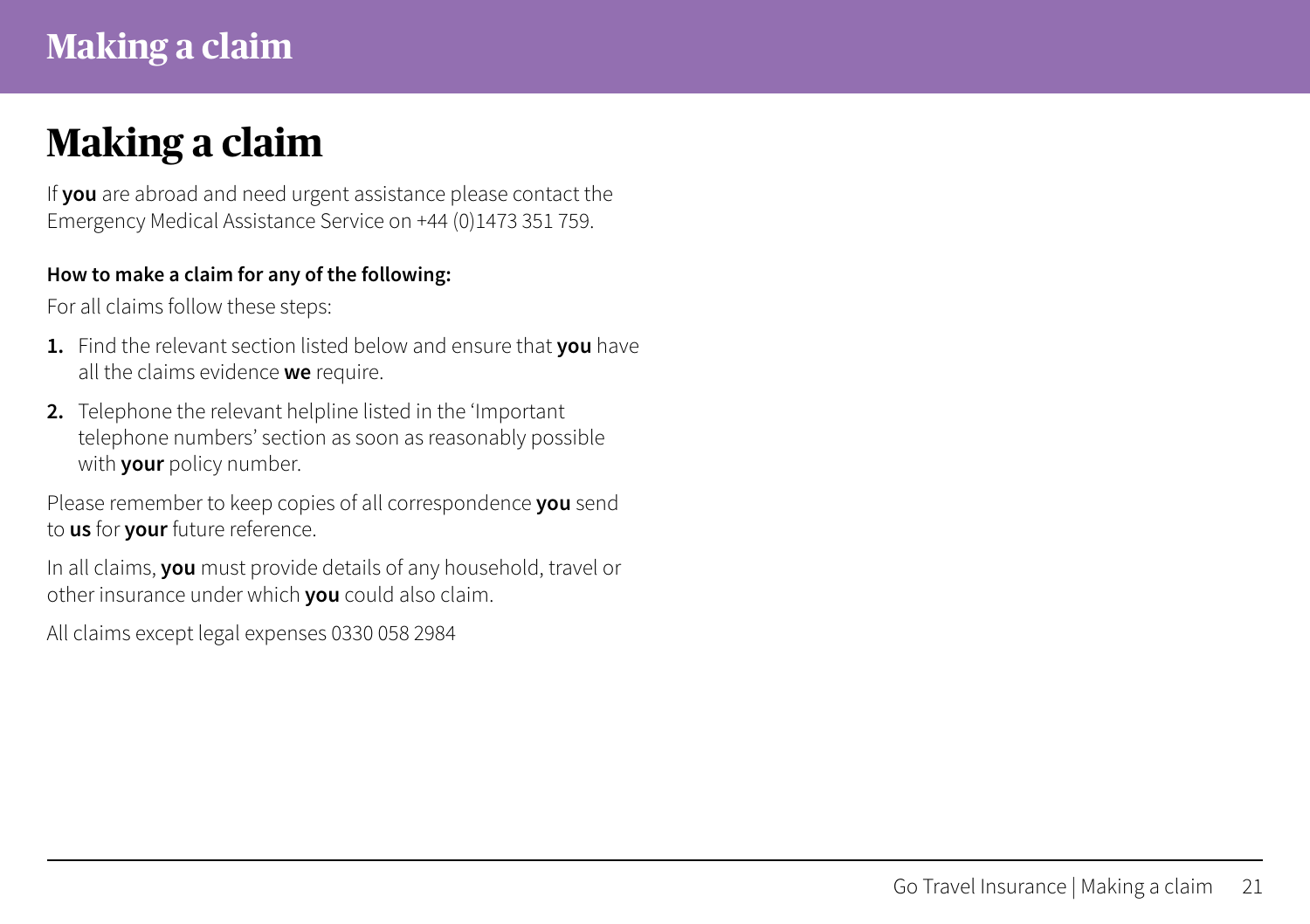## <span id="page-21-0"></span>**Claims evidence**

Claims evidence will be at **your** own expense.

## **Section 1 – Cancelling or cutting short a trip**

To make a claim under this section of **your** policy, where relevant **you** must provide **us** with:

- Tour operator's booking invoice or other evidence of **your trip**.
- Tour operator's cancellation invoice or unused flight tickets.
- Written confirmation that no refund is available in respect of privately booked accommodation and evidence of payment for that accommodation.
- Confirmation from a **medical practitioner** that **you** or **your travelling companions** are not fit to travel.
- Confirmation from the Clerk of the Courts office that **you** are required for Jury Service or as a witness in a court of law.
- Confirmation from **your** employer/**your** partner's employer/ **your travelling companions'** employer of **redundancy** and period of employment or leave cancelled.
- A letter from **your** tour operator's representative, hotel or accommodation provider where appropriate.
- Confirmation of the delay to **public transport** from the company involved.
- Original Police report including crime reference number or incident report, obtained within 24 hours of the incident or as soon as possible after that.
- Confirmation from a relevant authority that **you** have been instructed to stay at/return **home**.
- A copy of a death certificate, where appropriate.

### **Section 2 – Medical emergency and repatriation expenses**

To make a claim under this section of **your** policy, where relevant **you** must provide **us** with:

- Tour operator's booking invoice or other evidence of **your trip**.
- Receipts or bills for all in-patient/outpatient treatment or emergency dental treatment received.
- Receipts or bills for taxi fares to or from hospital claimed for, stating details of the date, name and location of the hospital concerned.
- Hospital, doctor, dentist, pharmacist receipts and all receipts for additional expenses; and (if travelling in Europe) a copy of **your**  European Health Insurance Card (EHIC).
- Receipts or bills or proof of purchase for any other transport, accommodation or other costs, charges or expenses claimed for, including calls to the Emergency Medical Assistance Service.
- In the event of death, the original death certificate and receipts or bills for funeral, cremation or repatriation expenses.
- Information and medical history from **your** GP (if this is requested **you** may need to sign a release form with **your**  surgery to obtain this).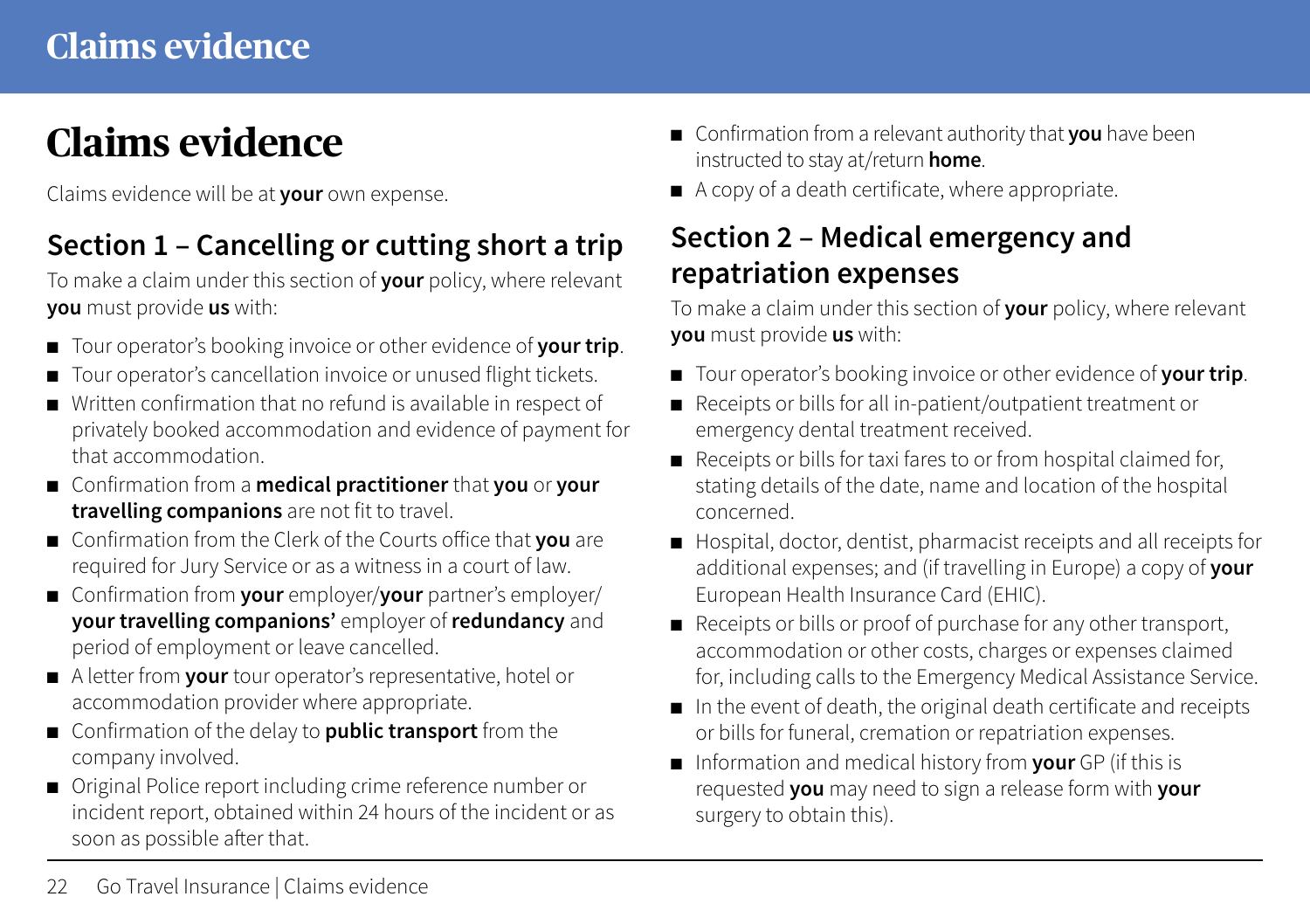## **Claims evidence** *continued*

- Information/evidence/reports about treatment/medication/ diagnosis received during **your trip** from a hospital, doctor, dentist or pharmacist.
- Details of any travel, private medical or other insurance under which **you** could also claim.

### **Section 3 – Disruption or delay to travel plans**

To make a claim under this section of **your** policy, where relevant **you** must provide **us** with:

- Tour operator's booking invoice or other evidence of **your trip**.
- Tour operator's cancellation invoice or unused flight tickets.
- Confirmation from the carrier of the reason and duration of **your** delay.
- Confirmation from a garage/motoring organisation that breakdown assistance was provided.
- Evidence of service history and/or MOT history for **your** vehicle.
- Confirmation of the delay to **public transport** from the company involved.
- Written confirmation that no refund is available in respect of privately booked accommodation and evidence of payment for that accommodation.

## **Section 4 – Personal belongings and money**

To make a claim under this section of **your** policy, where relevant **you** must provide **us** with:

- Courier's report/Property Irregularity Report (PIR) from the carrier (this must be obtained as soon as **you** are aware of an incident).
- A Police report including crime reference number or incident report, from the local Police in the country where the incident occurred for all loss, theft or attempted theft.
- Proof of purchase (e.g. original receipts, valuations issued prior to the loss, cash withdrawal slips and credit/debit card statements etc).
- Written estimate for the cost of repair or written confirmation that the item is damaged beyond repair, where appropriate.
- Household Contents policy details.
- All travel tickets and tags for submission.
- A letter from the carrier confirming the number of hours **your personal baggage** was delayed for.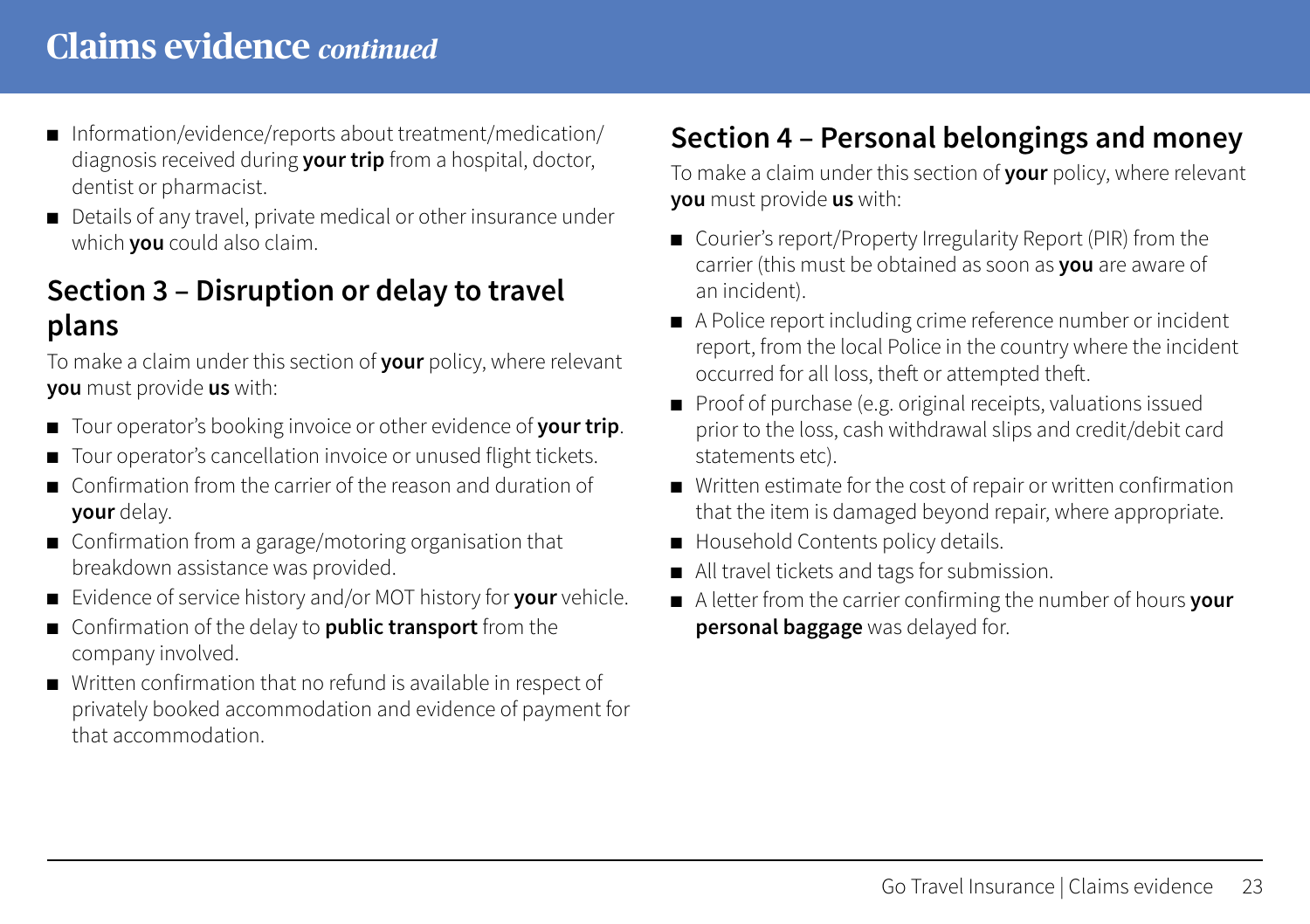## **Claims evidence** *continued*

## **Section 5 – Legal and liability**

### **Section 5a – Legal expenses and assistance**

To make a claim under this section of **your** policy, where relevant **you** must provide **us** with:

- Tour operator's booking invoice or other evidence of **your trip**.
- Relevant documentation and evidence to support **your** claim, including photographic evidence.
- Details of any travel or other insurance under which **you** could also claim.

To make a claim for Legal Expenses please call **0238 085 7423**

### **Section 5b – Personal liability**

To make a claim under this section of **your** policy where relevant **you** must provide **us** with:

- Tour operator's booking invoice or other evidence of **your trip**.
- Any claim form, summons, or other legal document (as soon as **you** receive them).
- Any reasonable information or help **we** need to deal with the case and **your** claim.

## **Section 6 – Personal accident**

To make a claim under this section of **your** policy, where relevant **you** must provide **us** with:

- Tour operator's booking invoice or other evidence of **your trip**.
- Detailed medical report from **your** consultant.
- Confirmation of executor or administrator of the estate.
- A copy of a death certificate, where appropriate.

### **Section 7– Winter sports**

(This section is available as an upgrade, if **you** have purchased this upgrade this will be shown in **your** policy schedule of insurance).

To make a claim under this section of **your** policy, where relevant **you** must provide **us** with:

- Tour Operator's booking invoice or other evidence of **your** trip.
- Tour Operator's cancellation invoice or unused flight tickets.
- A Police report from the local Police in the country where the incident occurred for all loss, theft or attempted theft.
- A Property Irregularity Report from the airline or a letter from the carrier where loss, theft or damage occurred in their custody.
- Keep all travel tickets and tags for submission.
- Proof of ownership such as an original receipt, valuation or bank or credit card statements, for items lost, stolen or damaged.
- Repair report where applicable.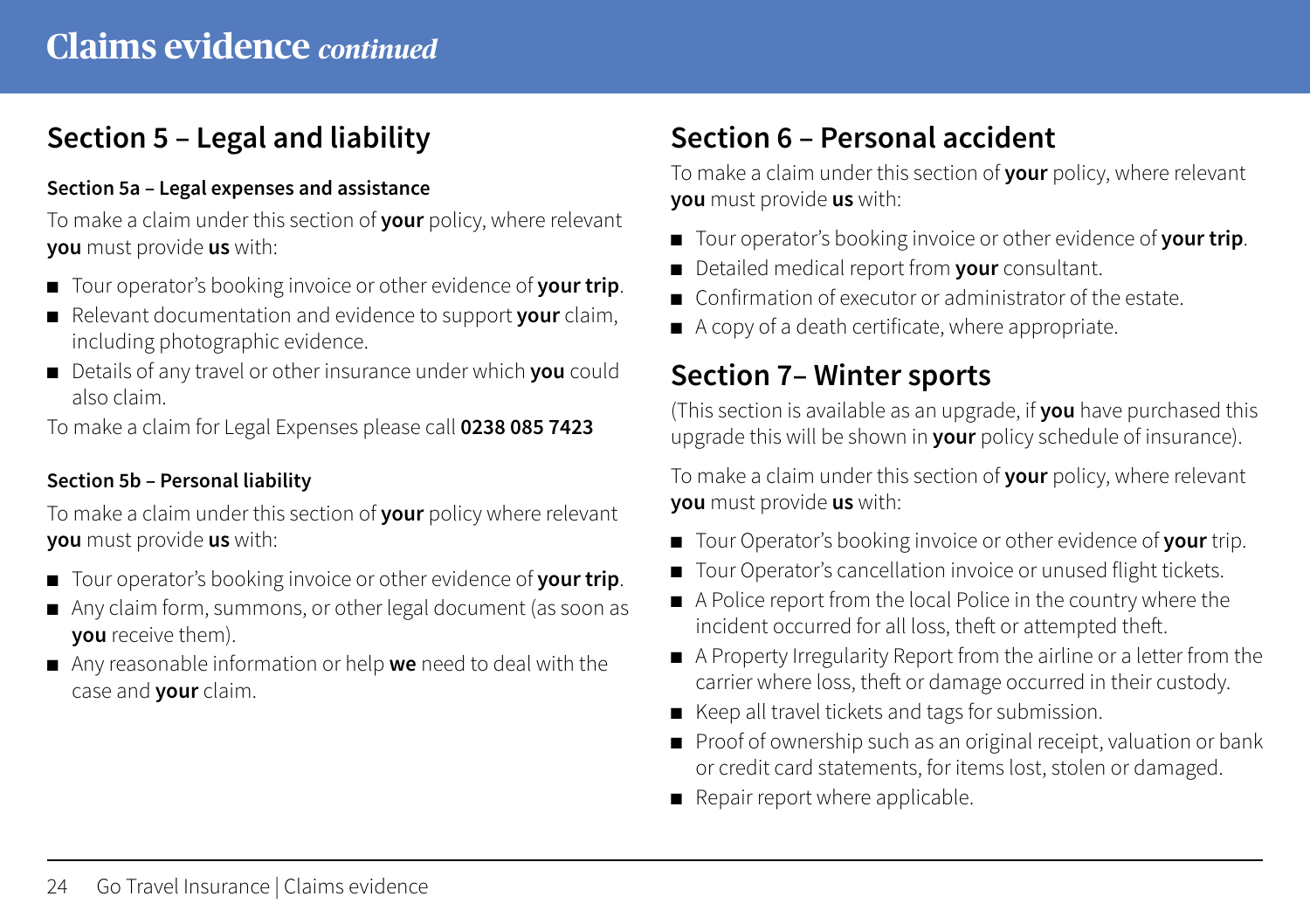## <span id="page-24-0"></span>**Table of benefits**

This table shows the maximum **you** can claim for each section, these limits are per person unless otherwise stated.

| Section                                               | <b>Standard Essential</b> | <b>Premier Essential</b>                                                                                           |  |
|-------------------------------------------------------|---------------------------|--------------------------------------------------------------------------------------------------------------------|--|
| <b>Excess</b>                                         | £200 per person (max 2)   | £95 per person (max 2)                                                                                             |  |
| Section 1 Cancelling or cutting short your trip       |                           |                                                                                                                    |  |
| Cancellation or cutting short your trip               | £1,000                    | £3,000                                                                                                             |  |
| Section 2 Medical emergency and repatriation expenses |                           |                                                                                                                    |  |
| Medical emergency and repatriation expenses           | £5,000,000                | £10,000,000                                                                                                        |  |
| Emergency dental                                      | £200                      | £300                                                                                                               |  |
| Hospital Benefit <sup>t</sup>                         | No cover                  | £10 per day up to a maximum<br>of $£200$                                                                           |  |
| Section 3 Disruption or delay to travel plans         |                           |                                                                                                                    |  |
| Missed Departure                                      | £300                      | £500                                                                                                               |  |
| Delayed Arrival <sup>t</sup>                          | No cover                  | £20 after at least 12 hours delay,<br>followed by £10 per each full<br>12 hours delay up to a maximum<br>of $£100$ |  |
| Travel Disruption                                     | No cover                  | £3,000                                                                                                             |  |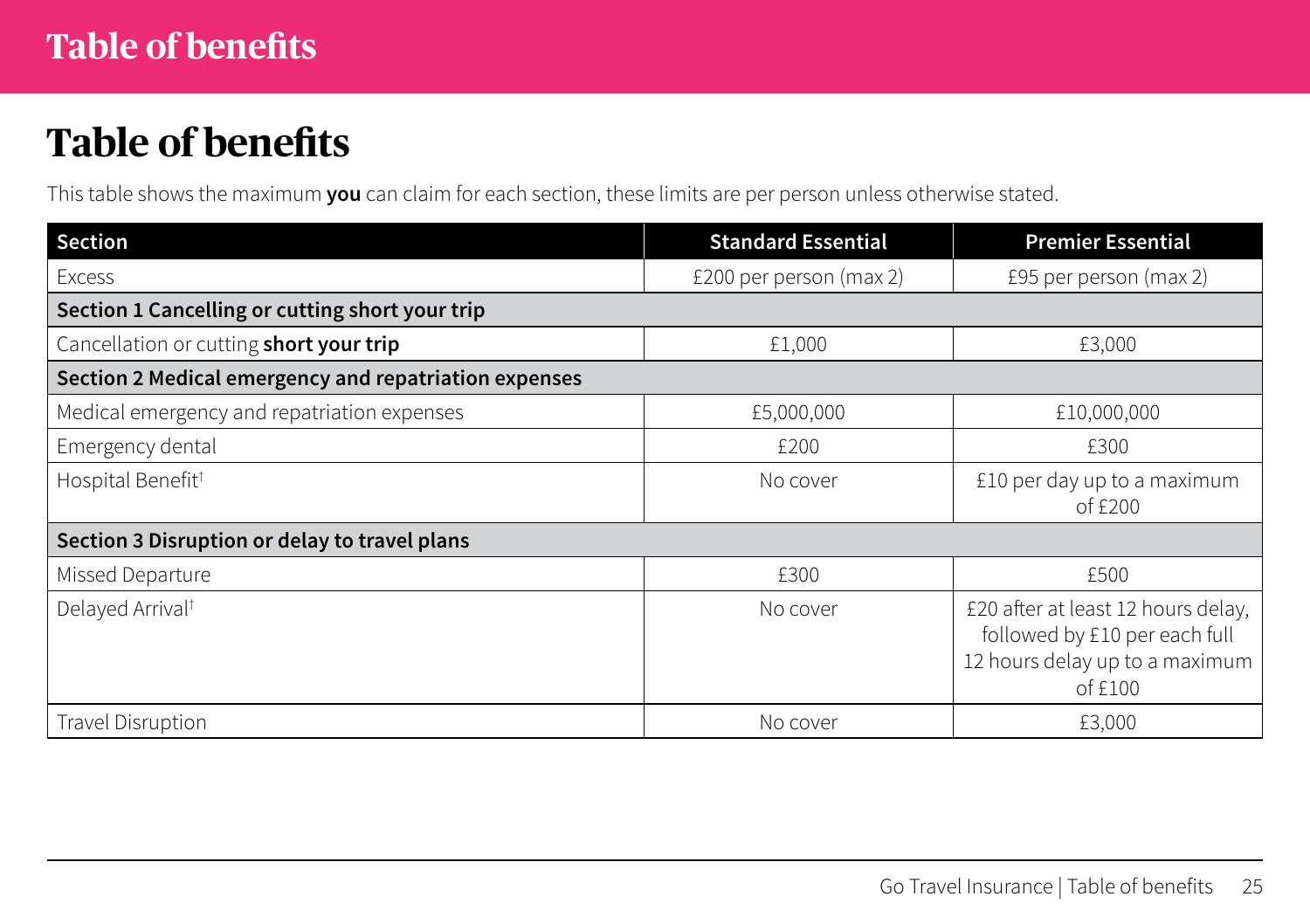## **Table of benefits** *continued*

| Section                                                                                                                                                                                     | <b>Standard Essential</b>             | <b>Premier Essential</b>              |
|---------------------------------------------------------------------------------------------------------------------------------------------------------------------------------------------|---------------------------------------|---------------------------------------|
| Section 4 Personal belongings and money                                                                                                                                                     |                                       |                                       |
| <b>Baggage</b>                                                                                                                                                                              | £500                                  | £1,500                                |
| Single Article Limit                                                                                                                                                                        | £225                                  | £300                                  |
| Valuables (This will be deducted from your baggage limit)                                                                                                                                   | £250                                  | £300                                  |
| Replacement of essential items if lost in transit due to carrier<br>error during the outward journey for more than 12 hours (This<br>will be deducted from your baggage limit) <sup>t</sup> | £100<br>(within <b>baggage</b> limit) | £200<br>(within <b>baggage</b> limit) |
| Replacement personal money and important documents                                                                                                                                          | £225                                  | £250                                  |
| Cash                                                                                                                                                                                        | £100                                  | £200                                  |
| Cash (if under 16)                                                                                                                                                                          | £50                                   | £50                                   |
| Travel and accommodation expenses incurred when replacing<br>important documents                                                                                                            | £225                                  | £350                                  |
| <b>Section 5 Legal and Liability</b>                                                                                                                                                        |                                       |                                       |
| Legal expenses and assistance <sup>†</sup> (the maximum <b>we</b> will pay<br>is double this amount if the policy covers two or more people)                                                | £10,000                               | £25,000                               |
| Personal Liability                                                                                                                                                                          | £1,000,000                            | £2,000,000                            |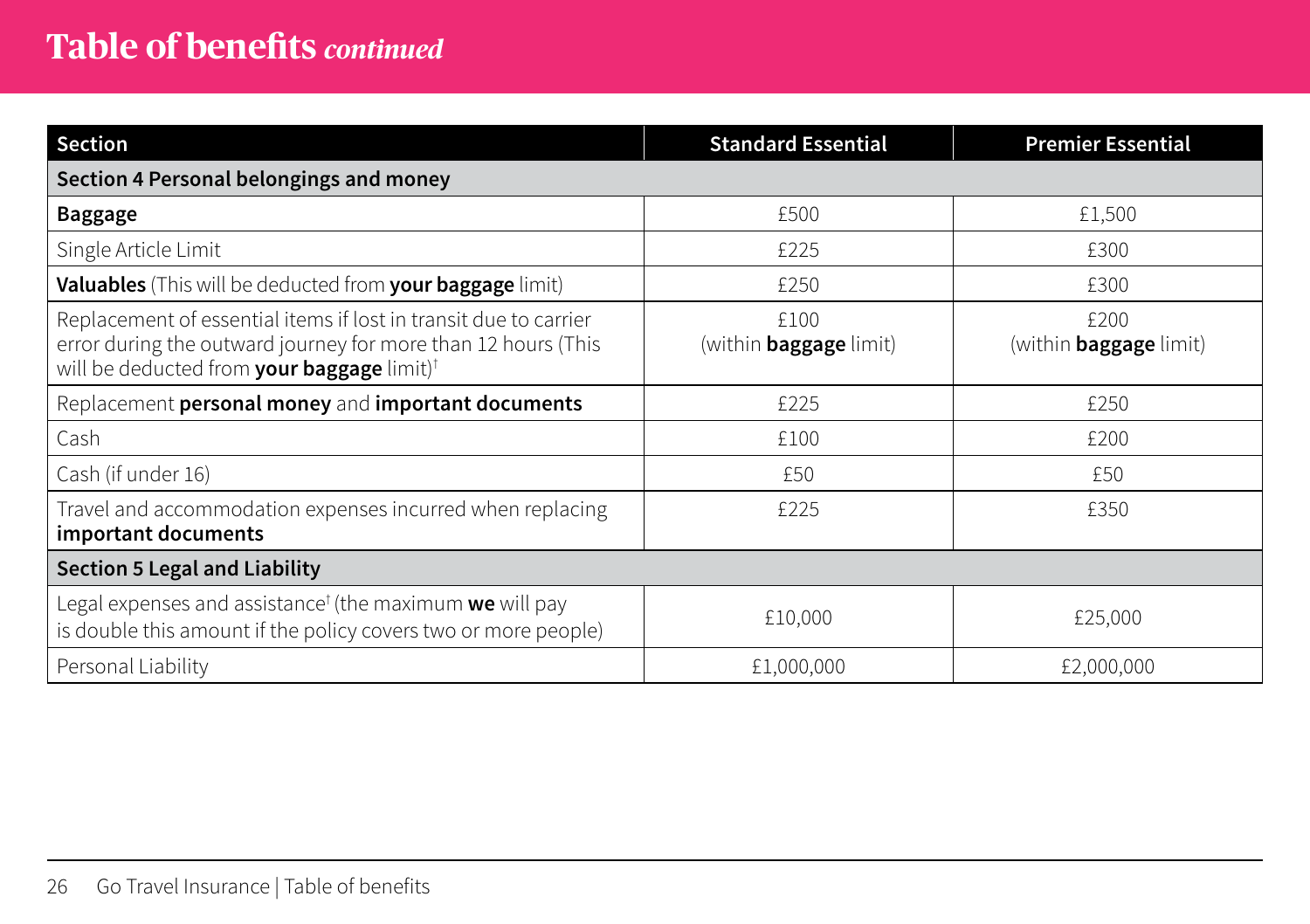## **Table of benefits** *continued*

| <b>Section</b>                                                                                                                | <b>Standard Essential</b> | <b>Premier Essential</b>                   |
|-------------------------------------------------------------------------------------------------------------------------------|---------------------------|--------------------------------------------|
| <b>Section 6 Personal accident</b>                                                                                            |                           |                                            |
| Death <sup>†</sup>                                                                                                            | No cover                  | £10,000 (£2,000<br>if under 16 or over 65) |
| Loss of Limbs and/or Loss of Sight <sup>†</sup>                                                                               | No cover                  | £10,000<br>(no cover if 65 or over)        |
| Permanent Total Disablement <sup>†</sup>                                                                                      | No cover                  | £10,000<br>(no cover if 65 or over)        |
| Section 7 Winter sports (This section is optional, if you have purchased this cover it will be shown on your policy schedule) |                           |                                            |
| Ski equipment (owned)                                                                                                         | £500                      | £600                                       |
| Hired ski equipment                                                                                                           | £200                      | £200                                       |
| Ski equipment single article limit                                                                                            | £225                      | £300                                       |
| Hire of ski equipment <sup>†</sup>                                                                                            | £150                      | £200                                       |

† No excess is applicable for sections marked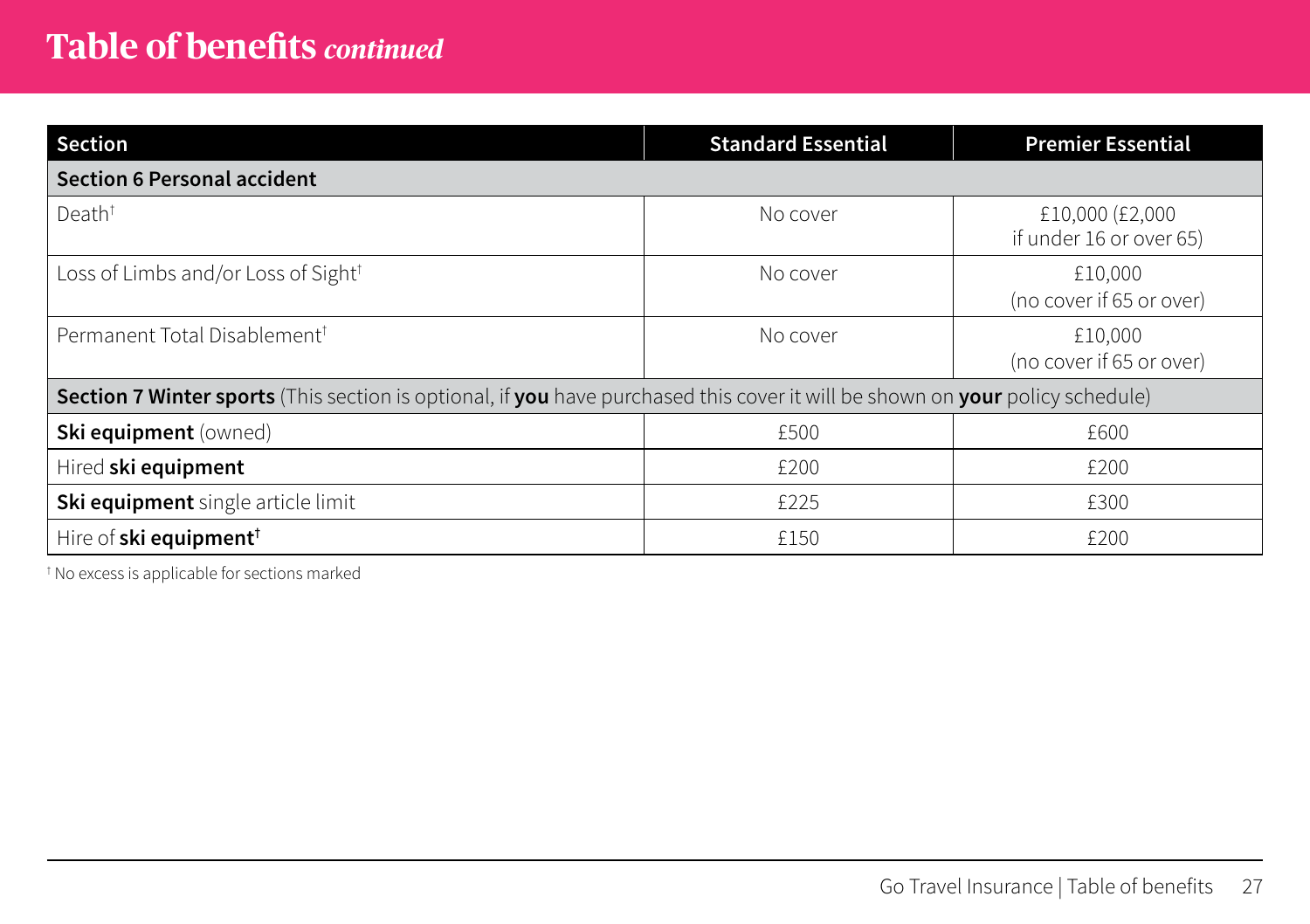## <span id="page-27-0"></span>**Exclusions and conditions**

These conditions apply throughout **your** policy. **You** must comply with them to have the full protection of **your** policy.

If **you** do not comply with them **we** may take one or more of the following actions:

- cancel **your** policy
- declare **your** policy void (treating **your** policy as if it never existed)
- change the terms and/or premium of **your** policy
- refuse to deal with all or part of any relevant claim or reduce the amount of any relevant claim payment.
- **1.** Providing accurate and complete information

When taking out, renewing or making changes to this policy, **you** must take reasonable care to provide accurate and complete answers to all questions. **We** may ask **you** to provide further information and/or documentation to ensure that the information **you** provided when taking out, making changes to or renewing **your** policy was accurate and complete. Failure to do this may impact or invalidate any claim **you** make.

**2.** Changes in **your** circumstances

**You** must tell **us** as soon as reasonably possible if **your** circumstances change or if any of the information shown in **your** policy schedule changes during the **insurance period**.

- **3. We** may not pay **your** claim if **you** do not:
	- Take all possible care to safeguard against **accident**, injury, loss, damage or theft.
	- Give **us** full details of any incident which may result in a claim under **your** policy as soon as is reasonably possible.
	- Pass on to **us** every claim form, summons, legal process, legal document or other communication in connection with the claim.
	- Provide all information and assistance that **we** may reasonably require at **your** expense (including, where necessary, medical certification and details of **your**  household insurance). **We** will only ask for information relevant to **your** claim.
- **4. You** must not admit liability for any event, or offer to make any payment, without **our** prior written consent.
- **5.** The terms of **your** policy can only be changed if **we** agree. **We**  may require **you** to pay an additional premium before making a change to **your** policy.
- **6. You** must start each **trip** from **your home** in the **UK** and return to **your home** in the **UK** at the end of each **trip**.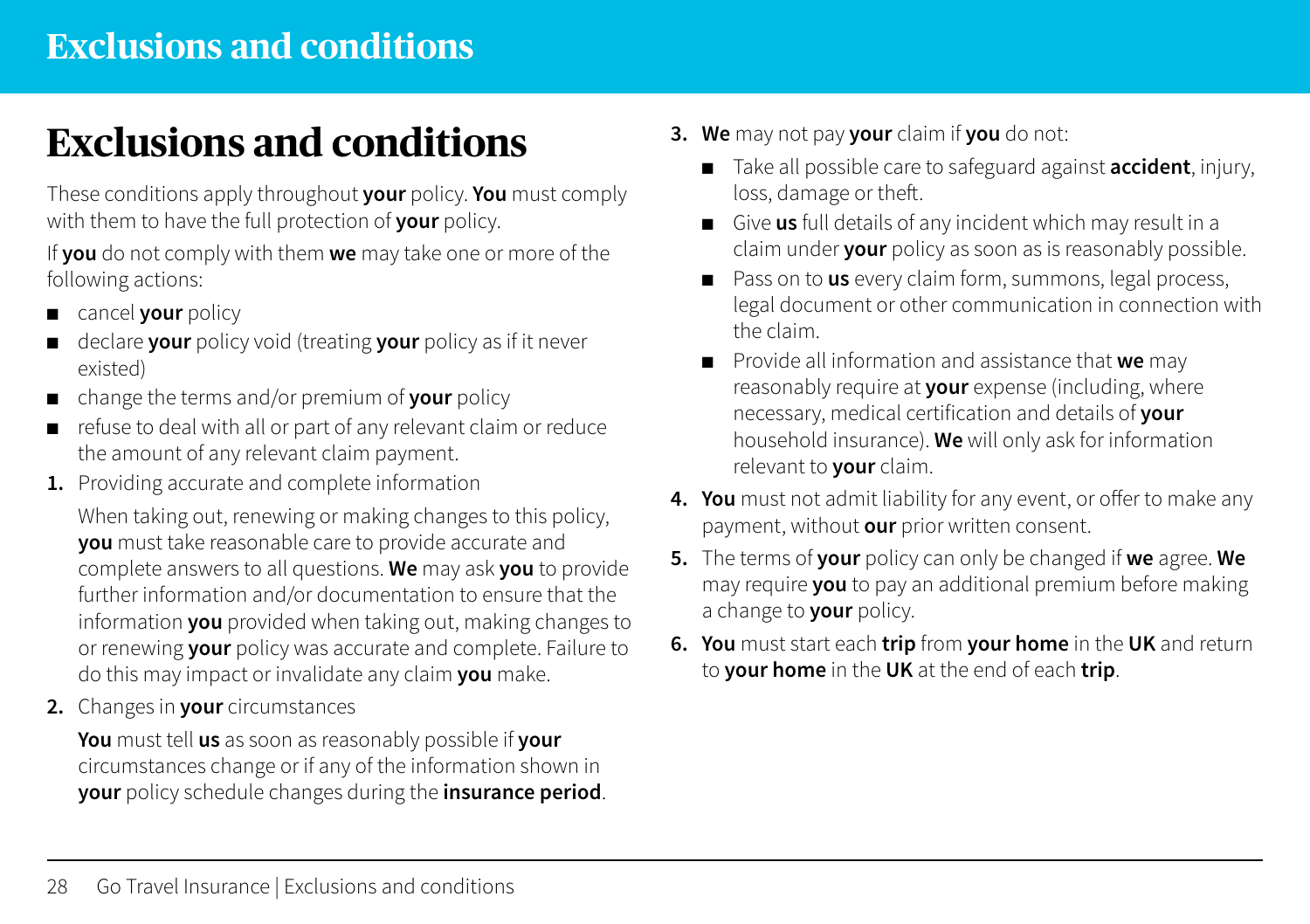- **7. You** agree that **we** can
	- Make **vour** policy void where any claim is proven to be fraudulent.
	- Share information with other insurers to prevent fraudulent claims via a register of claims. A list of participants is available on request. Any information **you** supply on a claim, together with information **you** have supplied at inception of **your** policy and other information relating to a claim, may be provided to the register participants.
	- Pass **your** details to recognised centralised insurance industry applications and claims review systems (for example the Travel Claims Database) where **your** details may be checked and updated.
	- Take over and act in **your** name in the defence or settlement of any claim made under **your** policy.
	- Take over proceedings in **your** name but at **our** expense to recover for **our** benefit the amount of any payment made under **your** policy.
	- Obtain information from **your** medical records (with **your** permission) for the purpose of dealing with any cancellation or medical claims. No personal information will be disclosed to any third party without **your** prior approval.
- **8. We** will not pay **you** more than the amounts shown in the policy limits and **excesses** section, these are subject to per person and per **trip** limits (unless otherwise stated).
- **9. You** agree that **we** only have to pay a proportionate amount of any claim where there is another insurance policy in force covering the same risk. **You** must give **us** details of such other insurance.
- **10.We** will not provide cover, be liable to pay any claim or provide any benefit where doing so would expose **us** to:
	- Any sanctions, prohibitions or restrictions under United Nations resolutions; or
	- The trade or economic sanctions, laws or regulations of the European Union, United Kingdom, or United States of America.

## **General exclusions applying to your policy**

**Your** policy does not cover **you** for any claim directly or indirectly resulting from any of the following:

- **1. Pre-existing medical conditions** as described in the **Pre-existing medical conditions** section unless **we** have agreed in writing to cover **you.**
- **2.** Any claims where **you** were not fit to undertake **your trip** when booking **your trip** or purchasing **your** policy whichever is the later.
- **3. Your** failure to obtain any recommended vaccines, inoculations or medications prior to **your trip**.
- **4. Your** inability to travel due to **your** failure to hold, obtain or produce valid **important documents** in time for the booked **trip**.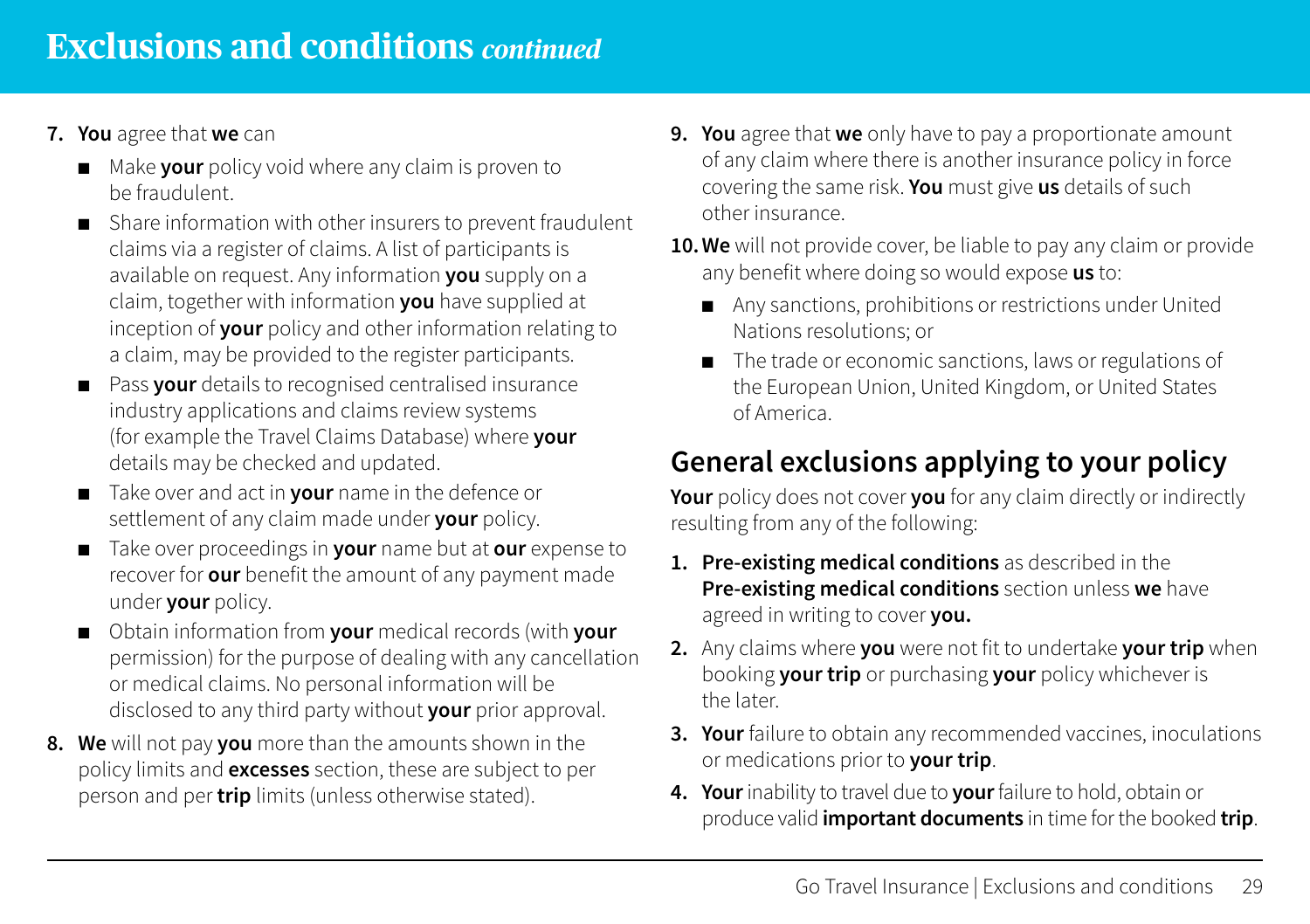- **5.** Events which are caused by any of the following which were already taking place at the beginning of any **trip** or prior to purchasing **your** policy or booking **your trip** (whichever is later):
	- **Invasion**
	- Acts of foreign enemies
	- **Hostilities**
	- Warlike operations (whether war be declared or not)
	- Civil war
	- Rebellion
	- **Terrorist action**
	- **Revolution**
	- **Insurrection**
	- Civil commotion
	- Civil unrest assuming the proportions of or amounting to an uprising, military or usurped power
	- Nuclear, chemical or biological attack.
- **6. Your** travel to a country, specific area or event when the Travel Advice Unit of the Foreign, Commonwealth & Development Office (FCDO) or regulatory authority in a country to/from which **you** are travelling has advised against all travel (Cover will be excluded under all sections other than claims arising from new FCDO advice resulting in **you** not being able to travel or **cutting short** the **trip** before completion, as provided for under Section 1 – Cancelling or cutting short a **trip**). *For example if you book a trip to an area the FCDO has advised against all travel when you booked and you have to claim, no cover will be in place.*
- **7.** Confiscation or destruction of property by any Customs, Government or other Authority of any country.
- **8.** Engaging in sports or activities which are not covered on **your** policy. There are many sports and activities which are covered as standard under the policy, please refer to the Sports and activities section.
- **9. Your** wilfully self-inflicted injury or illness, suicide or attempted suicide.
- **10.You** are not covered for any claim arising directly or indirectly from:
	- **Your** consumption of alcohol, drugs and/or solvents impairing **your** physical ability and/or judgement.
	- **You** abusing alcohol, drugs and/or solvents.
	- **You** suffering from the symptoms of or illness due to alcohol, drug and/or solvent dependence and/or withdrawal.
- **11.You** putting **yourself** at needless risk (except in an attempt to save human life).
- 12. Your own unlawful action or any criminal proceedings against **you**.
- **13.Your** work involving manual work, electrical and construction work or use of power tools or machinery unless **you** have contacted **us** and **we** have agreed otherwise.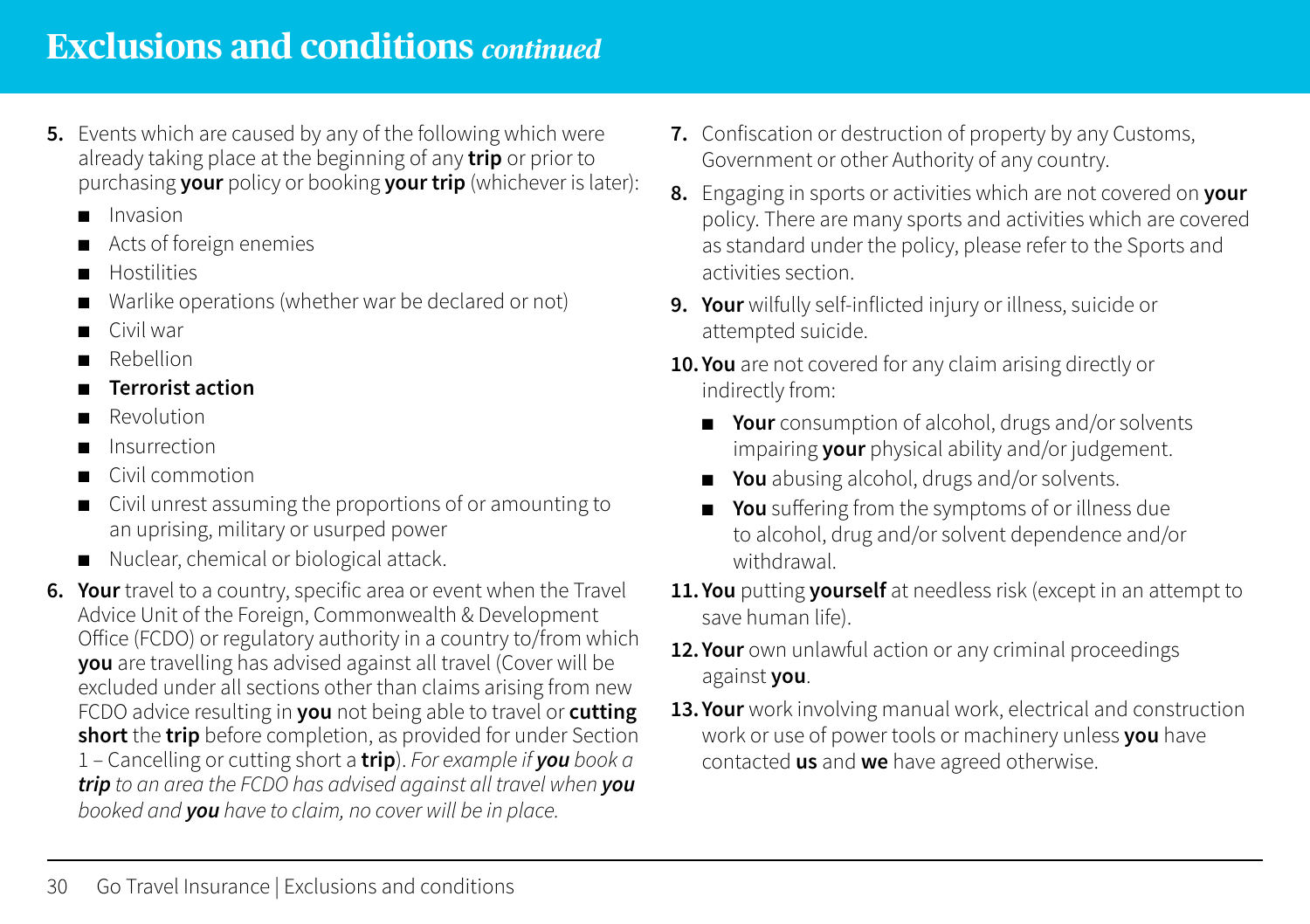- **14.**Any other loss, damage or additional expense following on from the event for which **you** are claiming, unless **we** provide cover under this insurance, this includes any claim for loss of enjoyment for any **trip**. *Examples of such loss, damage or additional expense would be the cost of replacing locks after losing keys, costs incurred in preparing a claim, loss of earnings following injury, illness or disease or not being able to enjoy the trip due to poor weather.*
- 15. Any amount recoverable from any other source.
- **16.You** gaining access to controlled or restricted areas and/or the unauthorised use of swimming pools outside of the specified opening times. When travelling, **you** must adhere to the guidelines issued for controlled areas, swimming pools etc.
- **17.You** climbing on or jumping from a vehicle, building, bridge, scaffolding, balcony or climbing or moving from any part of any building to another (apart from stairs, ramps or walkways) and falling, regardless of the height, unless **your** life is in danger or **you** are attempting to save human life.
- **18.**Driving any motorised vehicle unless it is listed as covered under the Sports and other activities section. When driving **you** must hold a valid licence for that vehicle. In addition any claim where **you** are not wearing a helmet whilst on a motorcycle, moped, scooter, Segway or bicycle, regardless if riding as a passenger or driver.
- **19.**Any claim where **you** are not wearing a seatbelt when travelling in a motor vehicle, where a seatbelt is available.
- **20.**Any person not insured or named on this policy. This policy is not intended to cover any costs which relate to anybody not insured on this policy; please ensure that all persons travelling have sufficient insurance to cover their needs. This applies even where **you** have paid for the additional costs for example, if **you** have paid for another person's travel or accommodation costs. The only exception to this is if the Medical Assistance team agree for another person to remain with **you**.
- **21.We** will not pay any claim **you** have for any **trip** where a **medical practitioner** has advised **you** not to travel (or would have done so had **you** sought their advice), but despite which **you** still travel.
- **22.** Where **you** have selected an annual multi **trip** policy the maximum duration of any one **trip** is shown in **your** policy schedule. If any **trip** exceeds the maximum number of nights there is no cover under this policy for any of **your trip**. **Your**  policy automatically extends to provide cover if **you** are unable to return **home** by the end of the **insurance period** due to the death, injury or illness of **you** or a **public transport** delay which is covered under the policy.
- **23.** Any virtual currency including but not limited to crypto-currency, including fluctuations in value.
- **24.** Any costs for **your Package** holiday if it was cancelled by **your** travel provider or **you** were unable to travel due to a change in FCDO travel advice.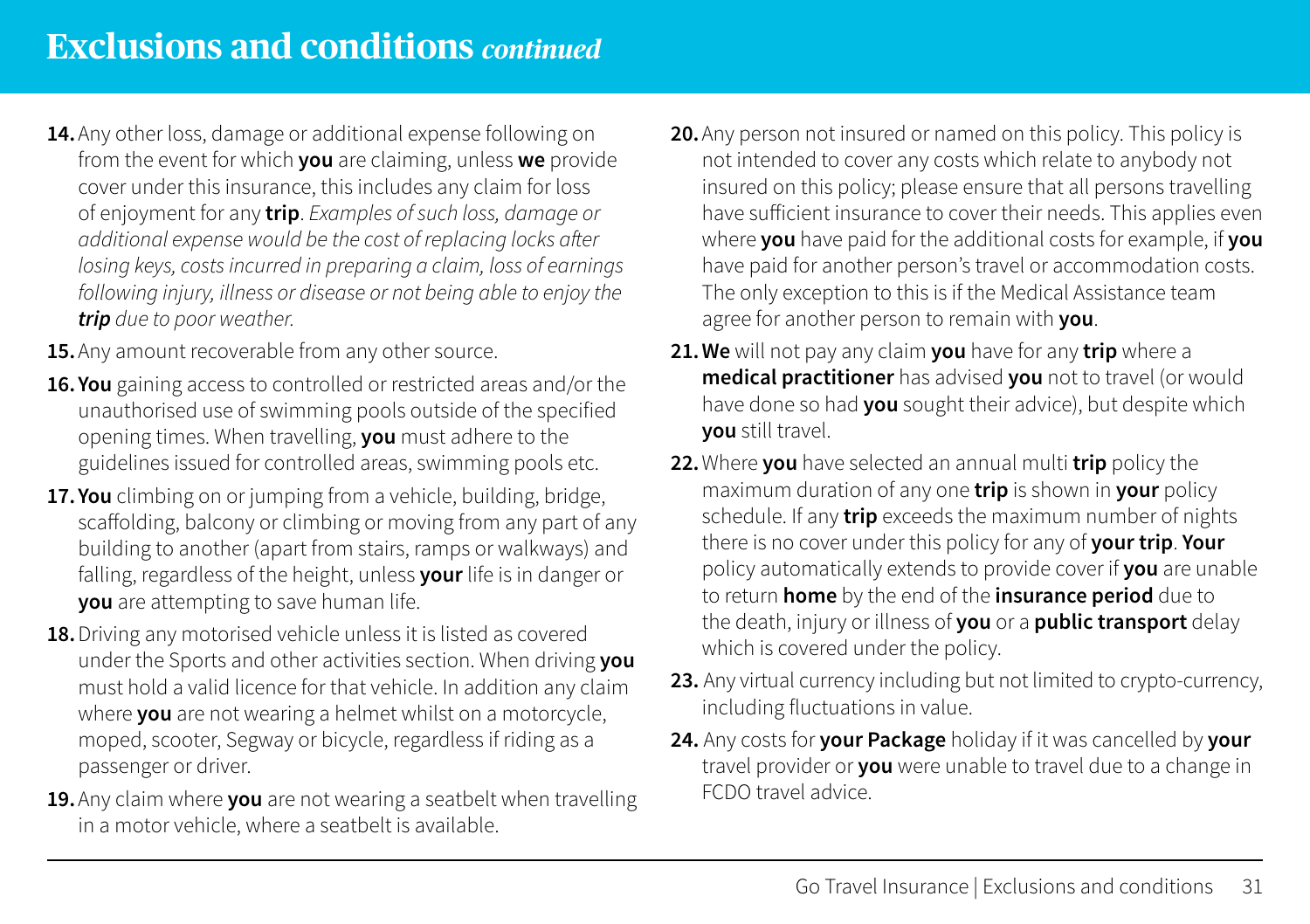## <span id="page-31-0"></span>**Section 1 – Cancelling or cutting short a trip**

#### **Introduction**

The purpose of this section is to help **you** if **you** need to cancel or **cut short your trip** as a result of one of the reasons listed under the heading of 'What is covered'. However, under certain circumstances, **your** tour operator or transport provider may be responsible for refunding **your** costs. If the loss **you** have suffered is covered by **your** tour operator or transport provider **we** will not provide cover for it under this policy. **You** may also be covered by **your** credit/debit card provider under the Consumer Credit Act if the services **you** have paid for are not provided as agreed e.g. if company becomes insolvent.

For further information on the cover provided by **your** tour operator, **your** airline or **your** credit card provider please contact them directly.

### **European Union (EU) Regulation**

European Union (EU) Regulation establishes the minimum rights for air passengers to ensure they are treated fairly and **you** may be entitled to compensation from **your** airline in the event of one of the following:

- **1.** Denied Boarding Have **you** been denied boarding because the airline did not have enough seats on the flight?
- **2.** Cancelled Flight Has **your** flight been cancelled?
- **3.** Long Delays Has **your** flight been delayed for two hours or more?
- **4.** Baggage Has **your** checked-in baggage been damaged, delayed or lost?
- **5.** Injury and Death by Accident(s) Have **you** been injured during **your** flight?
- **6.** Package Holidays Did **you** get what **you** booked?

#### For full details of **your** entitlements,

### visit **<http://ec.europa.eu/transport/themes/passengers/air/>**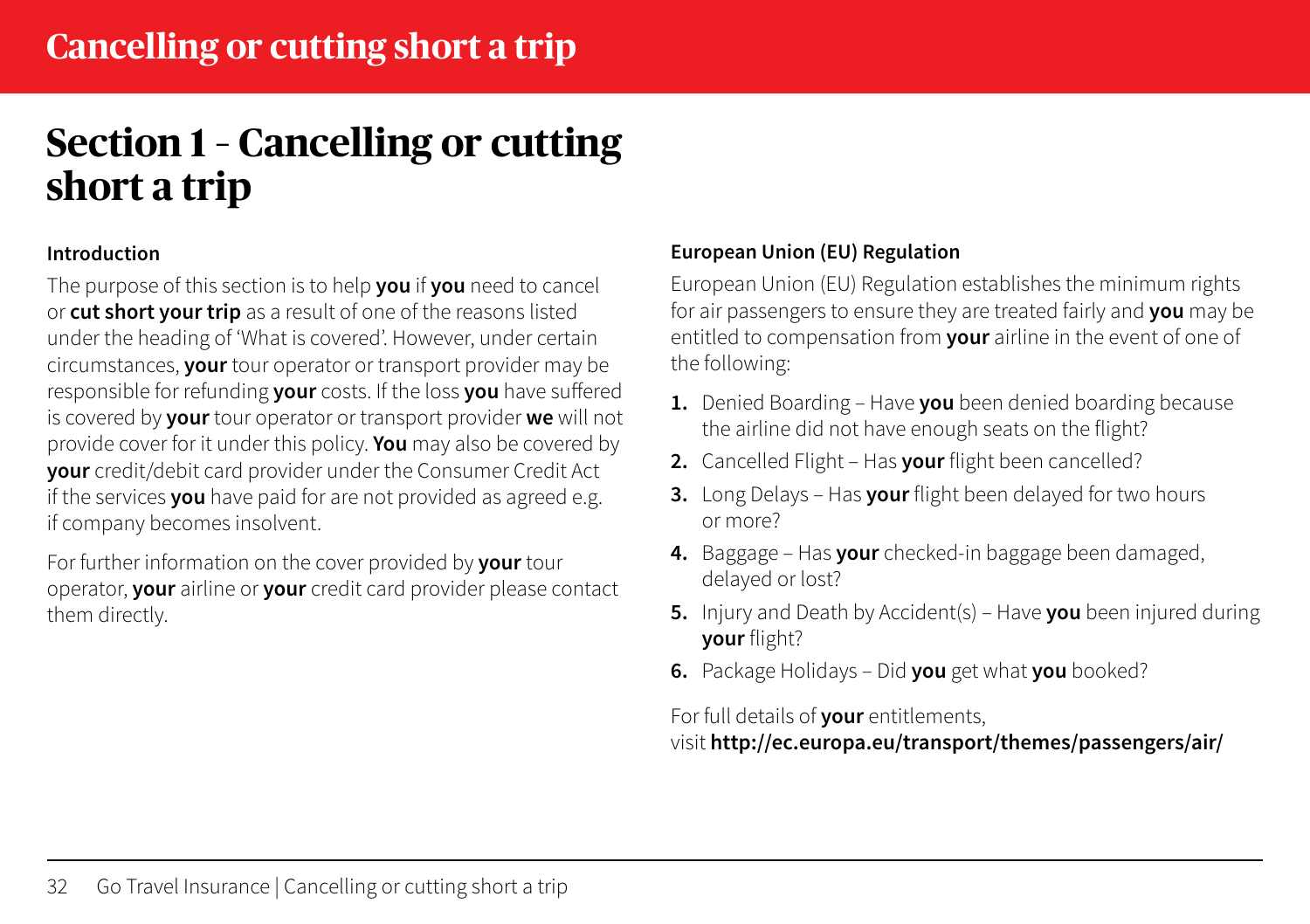### **What is covered**

**We** will pay **you** up to the amount shown in **your** policy schedule for **your** proportion only of **your** irrecoverable unused travel and accommodation costs and other **pre-paid charges** if **you** need to cancel or **cut short your trip** following any of the reasons which are shown in the table below.

If **you** need to cancel or **cut short your trip**, any **pre-paid charge** relating to Winter Sports will only be covered if **you** have paid the premium for the additional cover.

| Cover to cancel or cut short your trip for the following events:                                                                                                                                                                                   |                                     | Premier<br><b>Essential</b> |
|----------------------------------------------------------------------------------------------------------------------------------------------------------------------------------------------------------------------------------------------------|-------------------------------------|-----------------------------|
| The death, injury due to an accident, illness, disease, or pregnancy complication of you, your travel companion,<br>your close relative or your colleague                                                                                          |                                     |                             |
| Compulsory <b>personal quarantine</b> , jury service attendance or being called as a witness at a Court of Law (other than<br>in an advisory or professional capacity) of you or your travelling companions.                                       |                                     |                             |
| Redundancy of you or your travel companion                                                                                                                                                                                                         |                                     |                             |
| You or your travel companion have leave withdrawn and are a member of the Armed Forces (including reserves<br>and territorial), Emergency Services, medical or nursing professions (in the public sector) or senior employees<br>of the Government |                                     |                             |
| Insolvency of the accommodation providers or their booking agents or catastrophe                                                                                                                                                                   |                                     |                             |
| Cover to cancel your trip only for the following events:                                                                                                                                                                                           | <b>Standard</b><br><b>Essential</b> | Premier<br><b>Essential</b> |
| The Travel Advice Unit of the Foreign. Commonwealth & Development Office (FCDO) or other regulatory authority                                                                                                                                      |                                     |                             |

The Travel Advice Unit of the Foreign, Commonwealth & Development Office (FCDO) or other regulatory authority in a country which **you** are travelling to advising against all travel or all but essential travel within 21 days of **your** departure date, but not including where advice is issued due to a pandemic ✓ ✓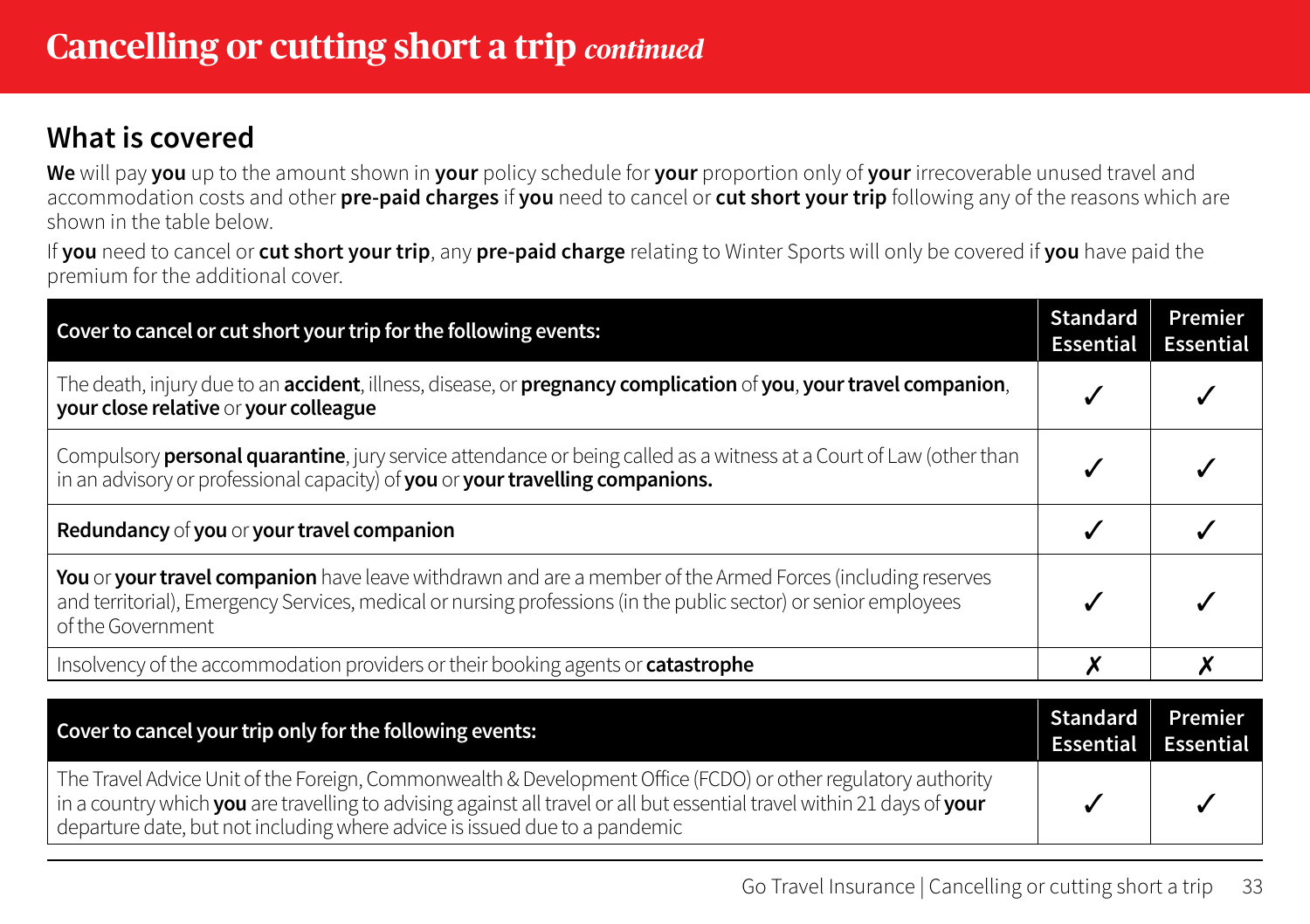## **Cancelling or cutting short a trip** *continued*

| Cover to cut short your trip only for the following events:                                                                                                                                                                                                                                                        |                                     | Premier<br><b>Essential</b> |
|--------------------------------------------------------------------------------------------------------------------------------------------------------------------------------------------------------------------------------------------------------------------------------------------------------------------|-------------------------------------|-----------------------------|
| The Travel Advice Unit of the Foreign, Commonwealth & Development Office (FCDO) or other regulatory authority in<br>a country in which you are travelling in advising you to evacuate or return to your home area, providing the advice<br>came into force during your trip                                        |                                     |                             |
| No cover to cancel your trip for the following events:                                                                                                                                                                                                                                                             | <b>Standard</b><br><b>Essential</b> | Premier<br><b>Essential</b> |
| No suitable alternative <i>public transport</i> is provided within the number of hours stated of the original scheduled<br>time of departure following delay or cancellation of your public transport, or you are involuntarily denied boarding<br>(because there are too many passengers for the seats available) |                                     |                             |
| Theft of your passport and/or visa within the 72 hours before your scheduled time of departure if you are due to<br>travel outside your home area                                                                                                                                                                  |                                     |                             |

### **Special conditions relating to claims**

Special conditions are important in the event of a claim. If **you** are unable to show they have been followed this may affect **your** ability to claim.

- **1. You** must get the prior approval of the Emergency Medical Assistance Service to confirm it is necessary to return **home** prior to having to **cut short yourtrip** for any of the reasons listed.
- **2.** If **you** fail to notify the travel agent, tour operator or provider of transport or accommodation as soon as **you** find out it is necessary to cancel the **trip,** the amount **we** will pay will be limited to the cancellation charges that would have otherwise applied.

**3. You** must provide a written police report as evidence if a claim is made due to theft of **your** passport and/or visa.

### **What is not covered**

- **1.** The **excess**.
- **2.** Any claim where **you** have been unable to evidence **your** loss, please refer to the claims evidence section.
- **3.** Circumstances known to **you** before **you** purchased **your** policy or at the time of booking any **trip** which could reasonably have been expected to lead to cancellation or **cutting short** of the **trip**.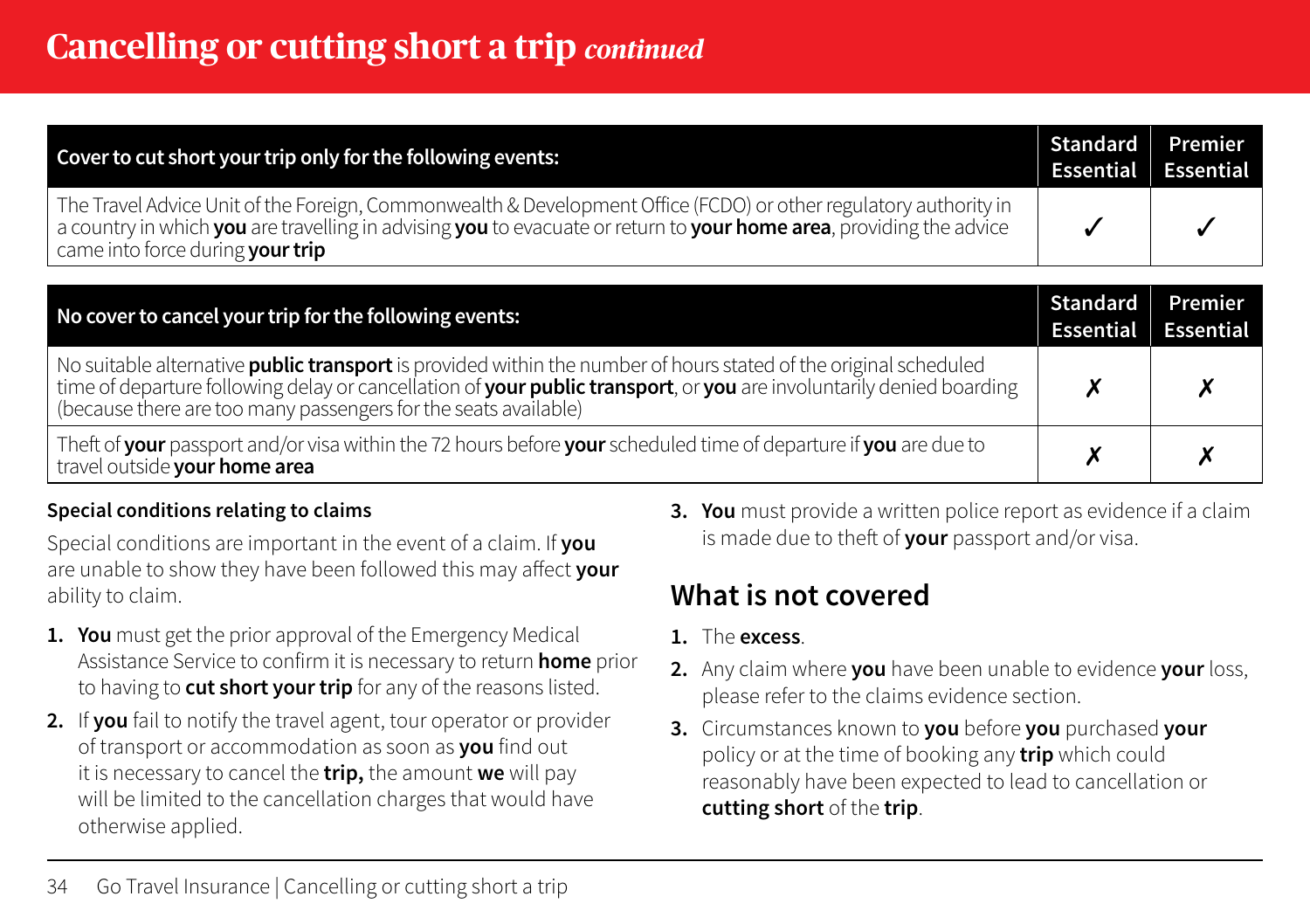## **Cancelling or cutting short a trip** *continued*

- **4.** The cost of **your** unused original tickets where **we** have paid for **you** to come **home** following **cutting short your trip.** In addition if **you** have not purchased a return ticket, **we** will deduct the cost of an economy flight (based on the cost on the date **you** come **home**) from any costs **we** have incurred whilst returning **you** to **your home**.
- **5.** The cost of Air Passenger Duty (APD) at the rate published by HMRC, whether irrecoverable or not.
- **6. Pre-existing medical conditions** as described in the **Pre-existing medical conditions** section unless **we** have agreed in writing to cover **you**.
- **7.** Any claims for **redundancy** that are voluntary, including compromise agreement or resignation. **We** will also not cover misconduct or dismissal.
- **8.** Travel tickets paid for using any reward scheme (for example Avios or supermarket loyalty points) unless evidence of specific monetary value can be provided.
- **9.** Any property maintenance costs or fees incurred by **you** as part of **your** involvement of a Timeshare or Holiday Property Bond scheme.
- **10.**Any claims relating to loss or theft of **your** passport or visa if left **unattended** at any time, unless stored securely in **your home**  (before **you** travel) or in a safe, safety deposit box or left in locked accommodation (during **your trip**).
- **11.**Any unused or additional costs incurred by **you** which are recoverable from:
	- The providers of the accommodation, their booking agents, travel agent or other compensation scheme.
	- The providers of the transportation, their booking agents, travel agent, compensation scheme or Air Travel Organisers' Licensing (ATOL).
	- **Your** credit or debit card provider or PayPal.
- **12.**Stress, anxiety, depression or any other mental or nervous disorder that **you** are suffering from unless **you** have declared them to **us** (and **we** have confirmed cover in writing) or in the case of a new diagnosis **you** are under the care of a Community Mental Health Team or a consultant specialising in the relevant field.
- **13.**Denied boarding due to **your** drug use, alcohol or solvent abuse or **your** inability to provide a valid passport, visa or other documentation required by the **public transport** operator or their handling agents.
- **14.**Normal pregnancy, without any accompanying **pregnancy complication**. This policy excludes any costs incurred because of normal pregnancy or childbirth. This section is designed to provide cover for unforeseen events, **accidents**, illnesses and diseases and normal childbirth would not constitute an unforeseen event.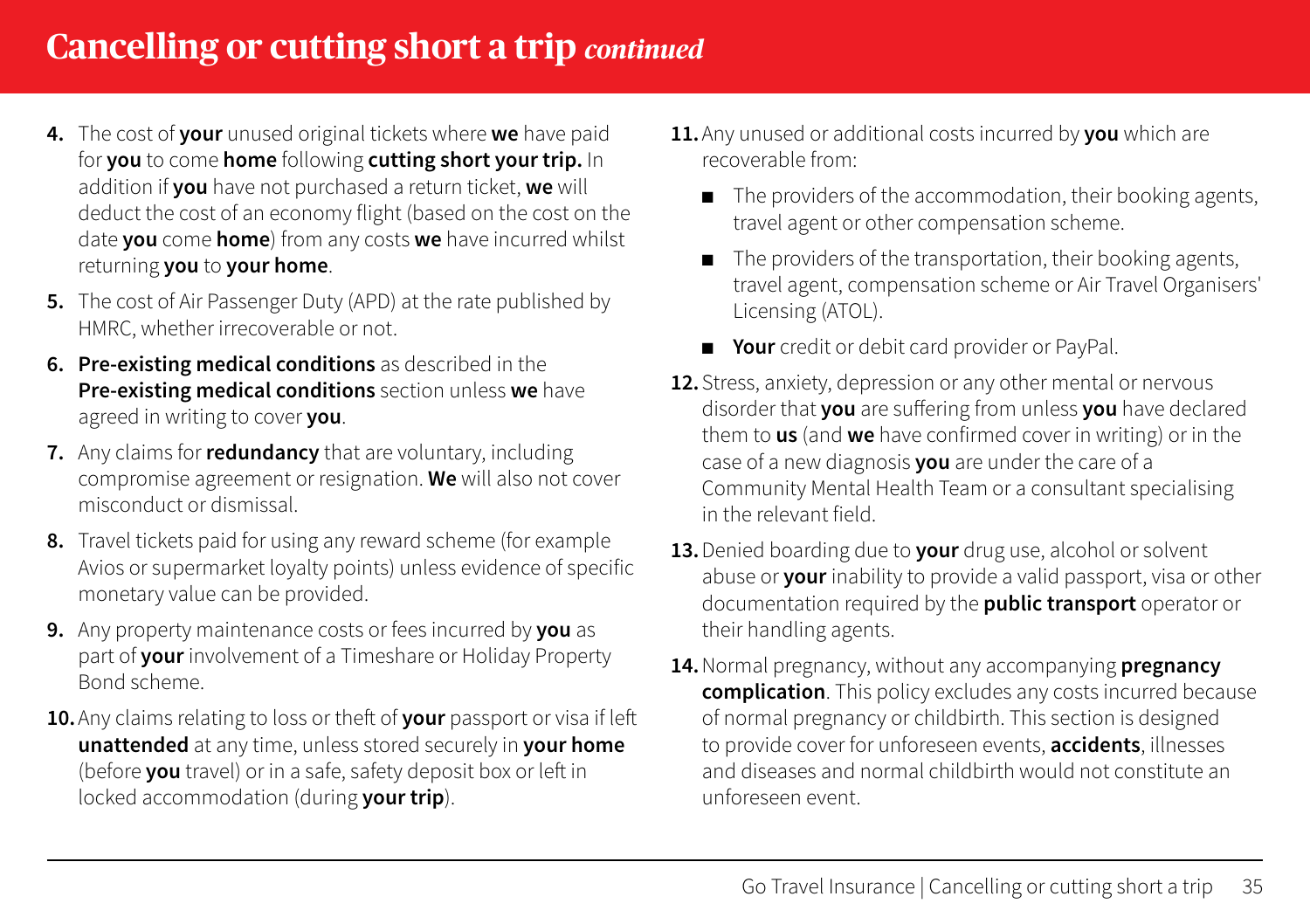## **Cancelling or cutting short a trip** *continued*

- **15.**Any claim where **you** cannot travel or choose not to travel because the Foreign and Commonwealth Office (or any other equivalent government body in another country) advises against travel due to a pandemic.
- **16.** Any claim arising from a reason not listed in the 'what is covered' section.
- **17.**Any claim due to a **regional quarantine**.
- **18.**Any claim from **you** not wanting to travel due to the need to quarantine on return to **your home area**.
- **19. Your** inability to travel due to **you** not producing vaccine certificates, medical tests/documents which are needed to travel.
- **20.** Any additional costs for tests/documentation the government or other regulatory authority introduce and are needed in order for **you** to travel to/from/in **your** destination or to return to **your home area** regardless of whether **you** knew when booking or not.
- **21.** Anything mentioned in the Exclusions and conditions section which are applicable to all sections of the policy.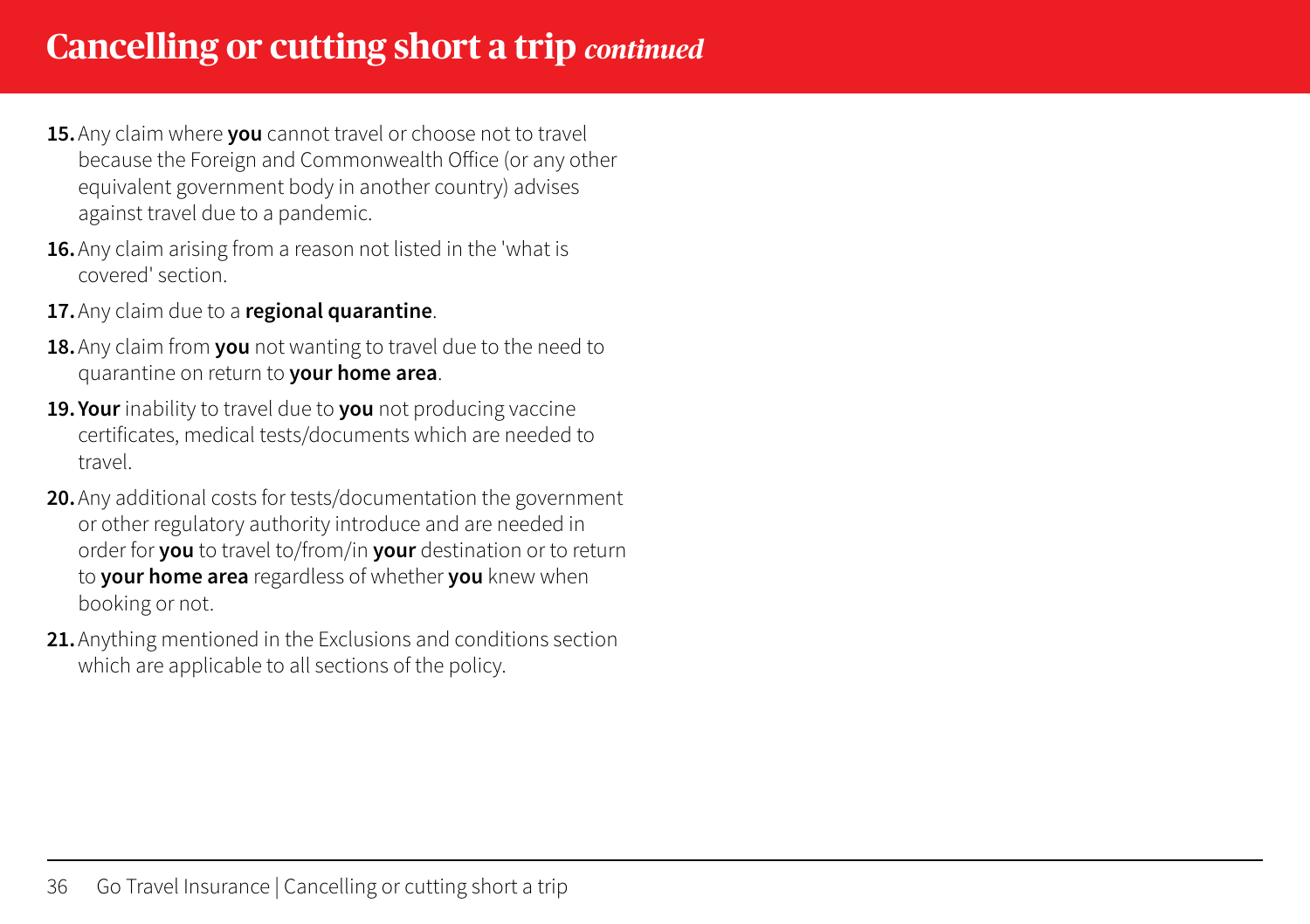## <span id="page-36-0"></span>**Section 2 – Medical emergency and repatriation expenses**

#### **Introduction**

The purpose of this section is to help **you** if **you** require unforeseen emergency medical treatment whilst on a **trip**. Under certain circumstances, **you** may be covered by a Reciprocal Health Agreement, **you** can find out more about these under the Reciprocal Health Agreement section.

### **What is covered**

**We** will pay **you** up to the amounts shown in **your** policy schedule for the following expenses which are necessarily incurred during a **trip** due to **you** suffering unforeseen injury due to an **accident**, illness, disease and/or compulsory quarantine:

- **1.** Emergency medical, surgical, hospital, ambulance and medical fees and charges incurred outside of **your home area**.
- **2.** Emergency dental treatment incurred outside of **your home area** for the immediate relief of pain and/or emergency repairs to dentures or artificial teeth if they are causing pain only up to amounts shown in **your** policy schedule.
- **3.** Up to amounts shown in **your** policy schedule for every complete 24 hour period **you** are in hospital or confined to **your** accommodation on the advice of a **medical practitioner**

whilst abroad, and up to the amounts shown in **your** policy schedule towards meal expenses for a nominated person who is staying or travelling with **you**.

- **4.** Costs of telephone calls to and from the Emergency Medical Assistance Service notifying and dealing with the problem of which **you** are able to provide evidence.
- **5.** The cost of taxi fares for **your** travel to or from hospital relating to **your** admission, discharge or attendance for outpatient treatment or appointments and/or for collection of medication prescribed for **you**.
- **6.** If **you** die outside **your home area** the cost of funeral expenses abroad plus the cost of returning **your** ashes or **your** body to **your home.** If **you** die on a **trip** within **your home area** the reasonable additional cost of returning **your** ashes or body to **your home**.
- **7.** Additional transport and/or accommodation expenses incurred, up to the standard of **your** original booking, if it is medically necessary for **you** to stay beyond **your** scheduled return date.

 This includes, with the prior authorisation of the Emergency Medical Assistance Service, reasonable additional transport and/or accommodation expenses for a travelling companion, friend or **close relative** to stay with **you** or travel to **you** from the **UK** or escort **you home**. Also additional travel expenses to return **you** to **your home** or a suitable hospital nearby if **you** cannot use the return ticket.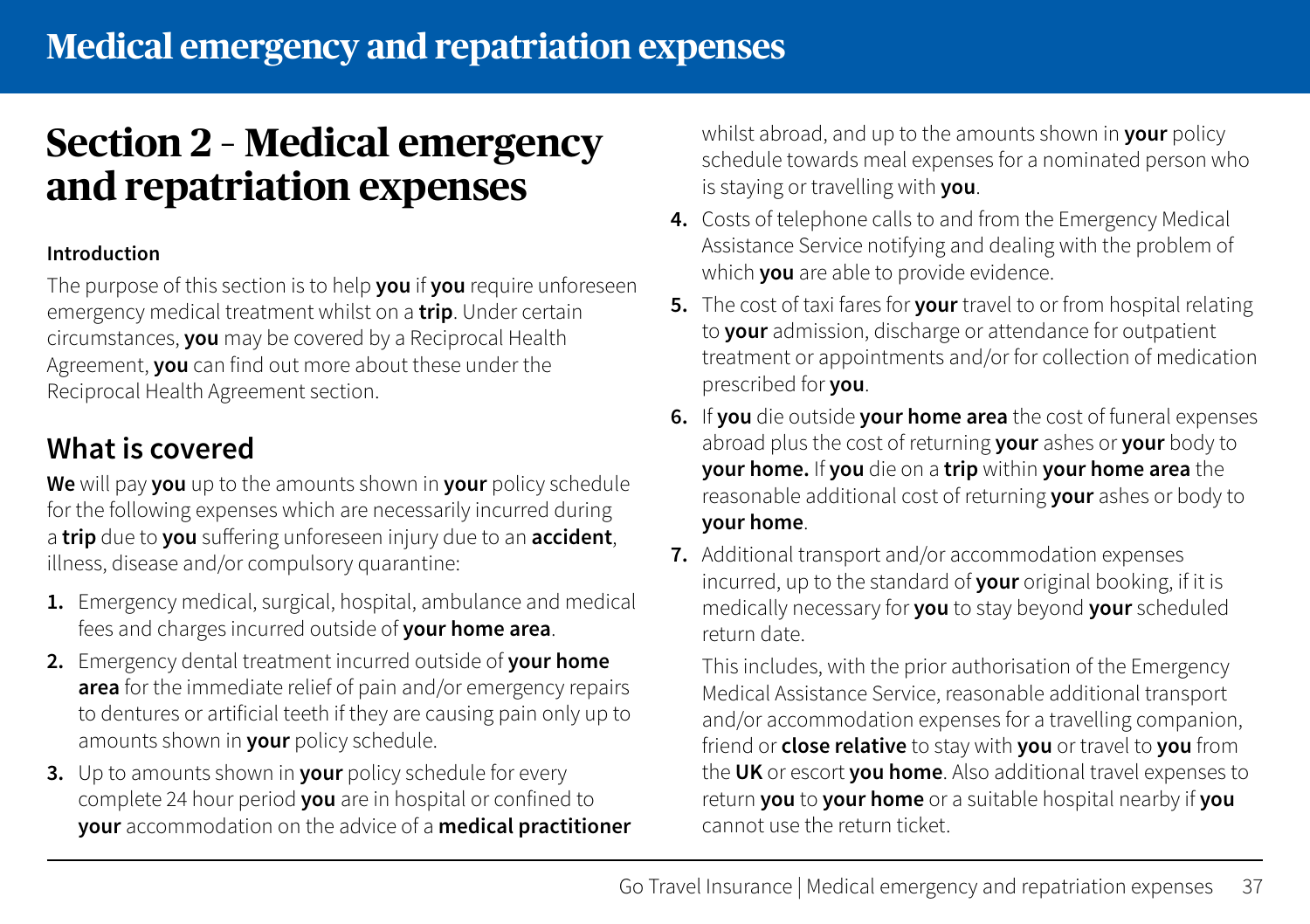**8.** With the prior authorisation of the Emergency Medical Assistance Service, the additional costs incurred in the use of air transport or other suitable means, including qualified attendants, to repatriate **you** to **your home** if it is medically necessary. These expenses will be for the identical class of travel utilised on the outward journey unless the Emergency Medical Assistance Service agree otherwise. If the Emergency Medical Assistance Service confirm an alternative method of travel is required this will only apply for the ill or injured **insured person**.

### **Special conditions relating to claims**

Special conditions are important in the event of a claim. If **you** are unable to show they have been followed this may affect **your** ability to claim.

- **1. You** must tell the Emergency Medical Assistance Service as soon as possible of any injury due to an **accident**, illness or disease which requires **your** admittance to hospital as an in-patient or before any arrangements are made for **your** repatriation.
- **2.** If **you** suffer injury due to an **accident**, illness or disease **we**  reserve the right to move **you** from one hospital to another and/or arrange for **your** repatriation to the **UK** at any time during the **trip**. **We** will do this, if in the opinion of the Emergency Medical Assistance Service or **us** (based on information provided by the **medical practitioner** in attendance), **you** can be moved safely and/or travel safely to **your home area** or a suitable hospital nearby to continue treatment.

**3.** This is not a private medical insurance policy. The intention of this section is to pay for emergency medical/surgical/dental treatment only and not for treatment or surgery that can be reasonably delayed until **your** return to **your home area**. **Our**  decisions regarding the treatment or surgery that **we** will pay for (including repatriation to **your home area**) will be based on this.

If **you** do not accept **our** decisions and do not want to be repatriated, then **we** will not provide any cover under the following sections:

- Section 1 Cancelling or cutting short a **trip**
- Section 2 Medical emergency and repatriation expenses
- Section 6 Personal accident

**We** will then refuse to deal with claims from **you** for any further treatment and/or **your** repatriation to **your home area**.

Cover for **you** under all other sections will continue for the remainder of **your trip**.

## **What is not covered**

- **1.** The **excess** (except under point 3 of the what is covered section).
- **2.** Any claim where **you** have been unable to evidence **your** loss, please refer to the claims evidence section.
- **3.** Any claim caused by participating in a sport or activity where the policy doesn't cover the sport or activity which **you** are taking part in.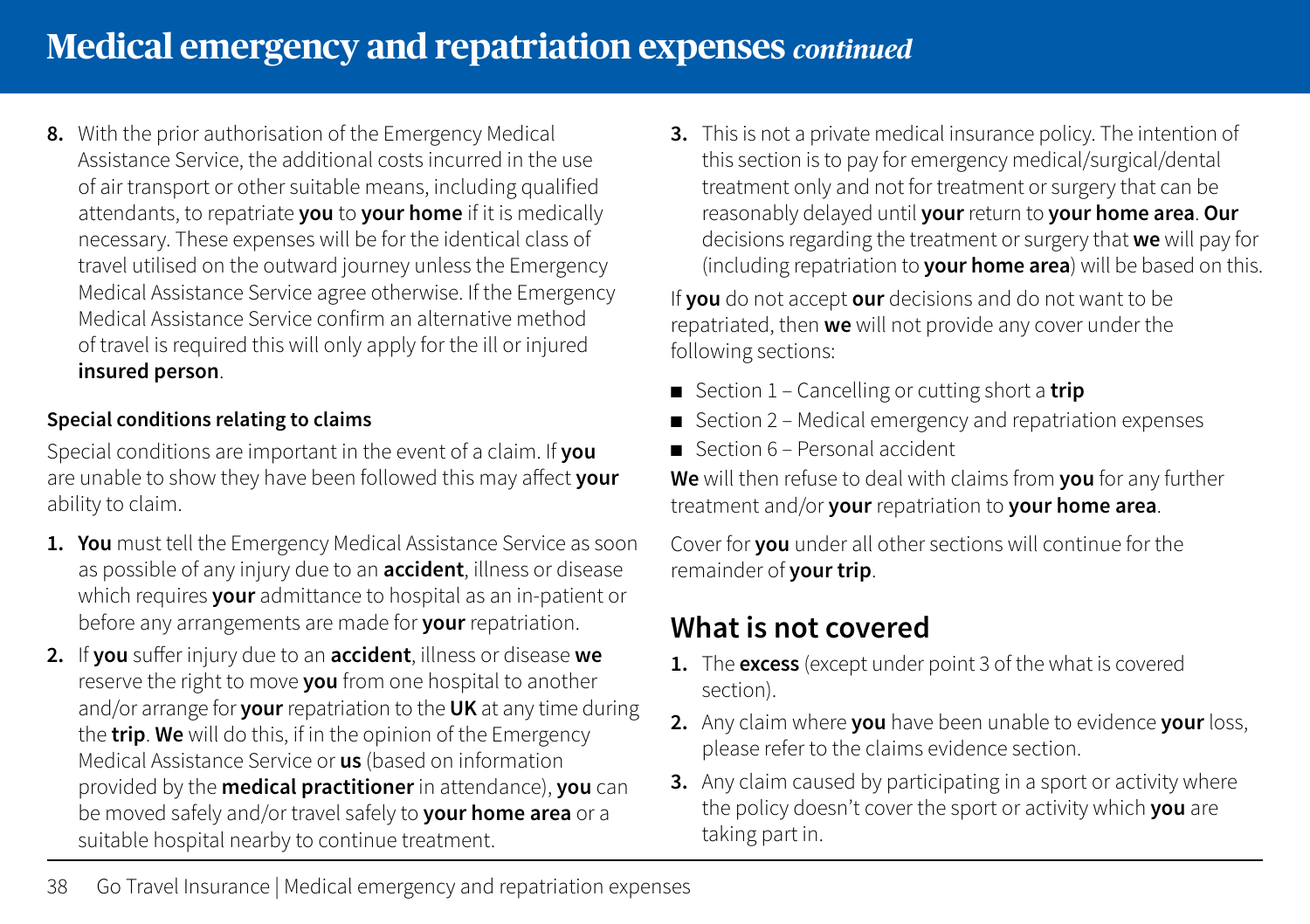- **4.** Any claim caused by participating in a Winter Sports activity unless **you** have purchased the upgrade and it is shown as purchased in **your** policy schedule.
- **5.** Pregnancy, without any accompanying **pregnancy complication**. This policy excludes any costs incurred because of normal pregnancy or childbirth. This section is designed to provide cover for unforeseen events, **accidents**, illnesses and diseases and normal childbirth would not constitute an unforeseen event.
- **6. Pre-existing medical conditions** as described in the **Pre-existing medical conditions** section unless **we** have agreed in writing to cover **you**.
- **7.** The cost of **your** unused original tickets where **you** or **we**  have paid for **you** to come **home** following **cutting short your trip** or had to extend **your trip**. In addition if **you** have not purchased a return ticket, **we** will deduct the cost of an economy flight (based on the cost on the date **you** come **home**) from any costs **we** have incurred whilst returning **you**  to **your home**.
- **8.** Any claims arising directly or indirectly from:
	- **a)** The cost of treatment or surgery, including exploratory tests, which are not related to the injury due to an **accident**  or illness which necessitated **your** admittance into hospital.
	- **b)** Any expenses which are not usual, reasonable or customary to treat **your** injury due to an **accident**, illness or disease.
- **c)** Any form of treatment or surgery which in the opinion of the Emergency Medical Assistance Service or **us** (based on information provided by the **medical practitioner** in attendance), can be delayed reasonably until **your** return to **your home area**.
- **d)** Expenses incurred in obtaining, replenishing or replacing medication, which **you** know **you** will need at the time of departure or which will have to be continued whilst on **your trip**.

Where possible and with the agreement of **your medical practitioner, you** should consider how much medication **you** will require and allow for any possible travel delays.

- **e)** Additional costs arising from single or private room accommodation.
- **f)** Treatment or services provided by a health spa, convalescent, physiotherapist or nursing home or any rehabilitation centre unless agreed by the Emergency Medical Assistance Service.
- **g)** Any costs incurred by **you** to visit another person in hospital or costs incurred by others to visit **you** in hospital.
- **h)** Any expenses incurred after **you** have returned to **your home area**.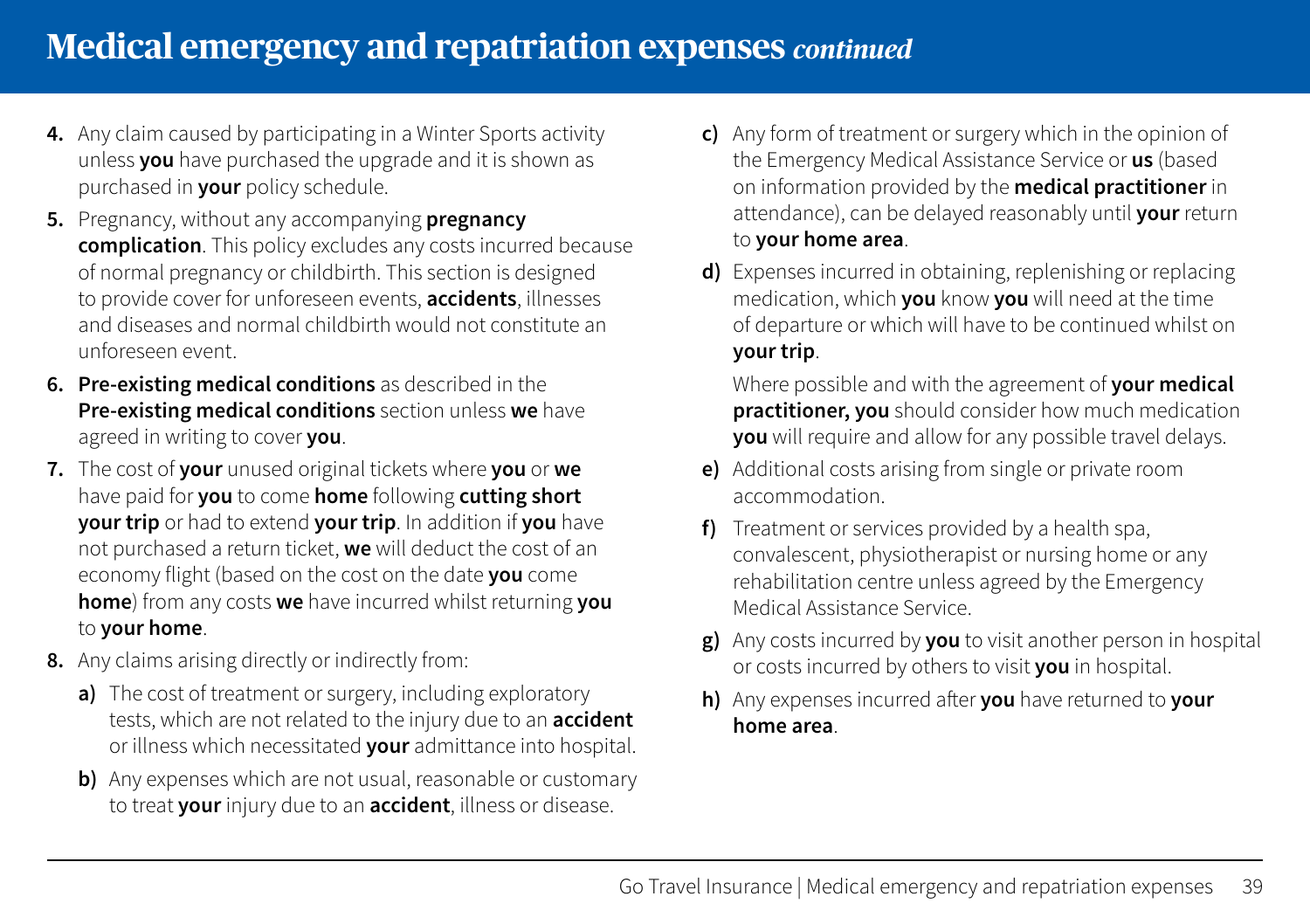### **i)** Any expenses incurred in the **UK**:

- **i.** for private treatment, or
- **ii.** which are funded by, or are recoverable from the Health Authority in **your** usual country of residence, or
- **iii.** which are funded by a Reciprocal Health Agreement between these countries and/or islands.
- **j)** Expenses incurred because of a tropical disease where **you** have not had the NHS recommended inoculations and/or not taken the NHS recommended medication.
- **k)** Any expenses incurred after the date on which **we** attempt to move **you** from one hospital to another and/or arrange for **your** repatriation but **you** decide not to be moved or repatriated.
- **9.** Expenses incurred for medical tests required in the area **you**  are travelling to/in/from or returning to **your home area**, or by the **public transport** provider (unless specifically needed for a repatriation arranged by **our** Emergency Assistance Line).
- **10.**Anything mentioned in the Exclusions and conditions section which are applicable to all sections of the policy.

**You** should also refer to the **Pre-existing medical conditions** section.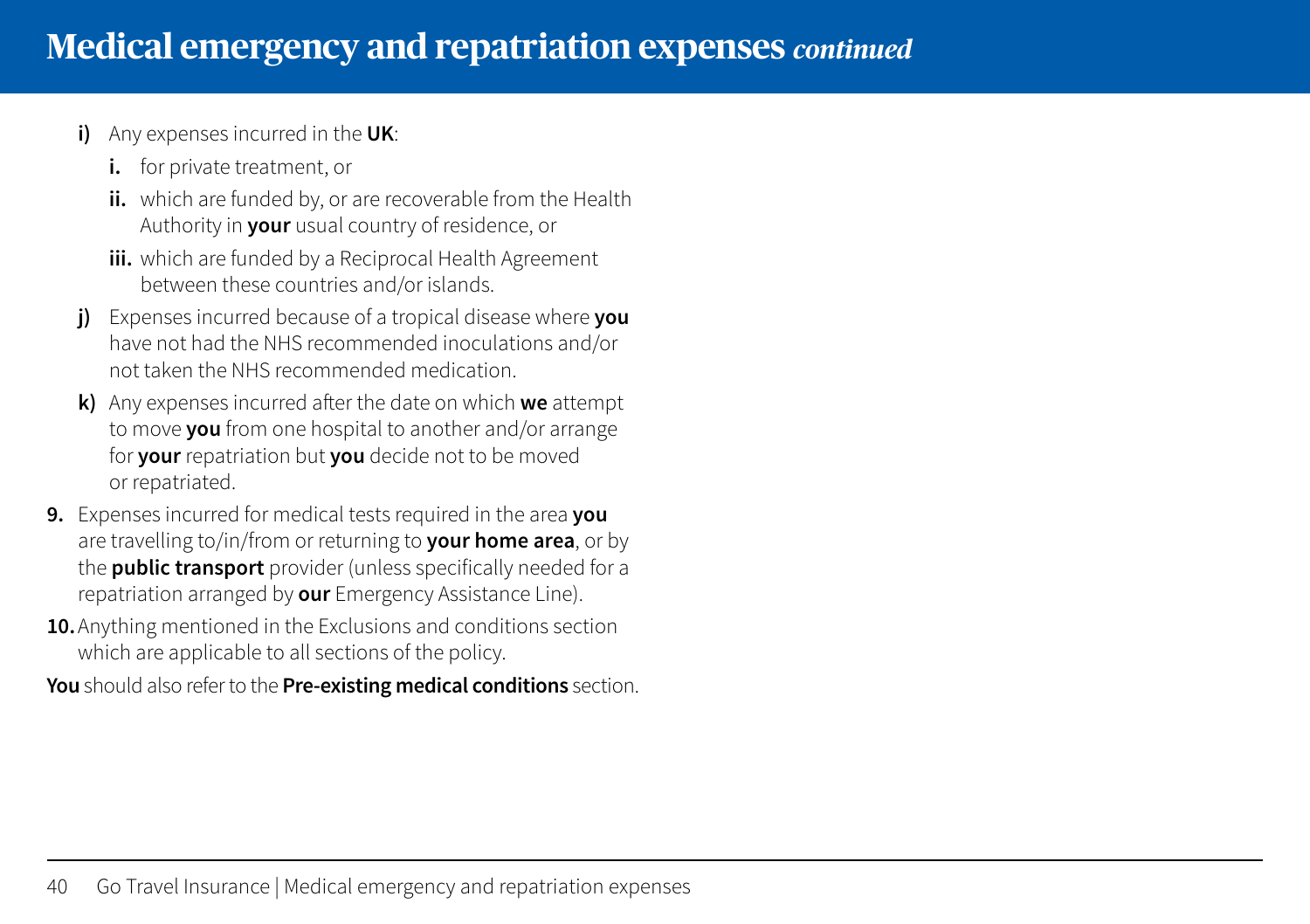## <span id="page-40-0"></span>**Section 3 – Disruption or delay to travel plans**

#### **Introduction**

The purpose of this section is to help **you** if **you** experience certain disruptions to **your** travel plans and **you** are left out of pocket. However, under certain circumstances, **your** tour operator or transport provider may be responsible for providing assistance and compensation. If the loss **you** have suffered is covered by the compensation scheme of **your** tour operator or transport provider **we** will not provide the same cover under this policy. **You** may also be covered by your credit/debit card provider under the Consumer Credit Act if the services **you** have paid for are not provided as agreed e.g. if a company becomes insolvent.

### **European Union (EU) Regulation**

European Union (EU) Regulation establishes the minimum rights for air passengers to ensure they are treated fairly and **you** may be entitled to compensation from **your** airline in the event of one of the following:

- **1.** Denied Boarding Have **you** been denied boarding because the airline did not have enough seats on the flight?
- **2.** Cancelled Flight Has **your** flight been cancelled?
- **3.** Long Delays Has **your** flight been delayed for two hours or more?
- **4.** Baggage Has **your** checked-in baggage been damaged, delayed or lost?
- **5.** Injury and Death by Accident(s) Have **you** been injured during **your** flight?
- **6.** Package Holidays Did **you** get what **you** booked?

For full details of **your** entitlements,

visit **<http://ec.europa.eu/transport/themes/passengers/air/>**

### **What is covered**

- **1.** If **you** fail to arrive at the departure point, including any onward connecting flight, in time to board the **public transport** on which **you** are booked to travel due to:
	- the failure of other **public transport** or
	- an accident to or breakdown of the vehicle in which **you** are travelling or
	- an accident, breakdown or an unexpected traffic incident happening which causes an unexpected delay
	- adverse weather conditions
	- strike

then **we** will pay **you** up to the amounts shown in **your** policy schedule for reasonable additional accommodation (room only) and **public transport** costs (economy only) so that **you** may continue **your trip.**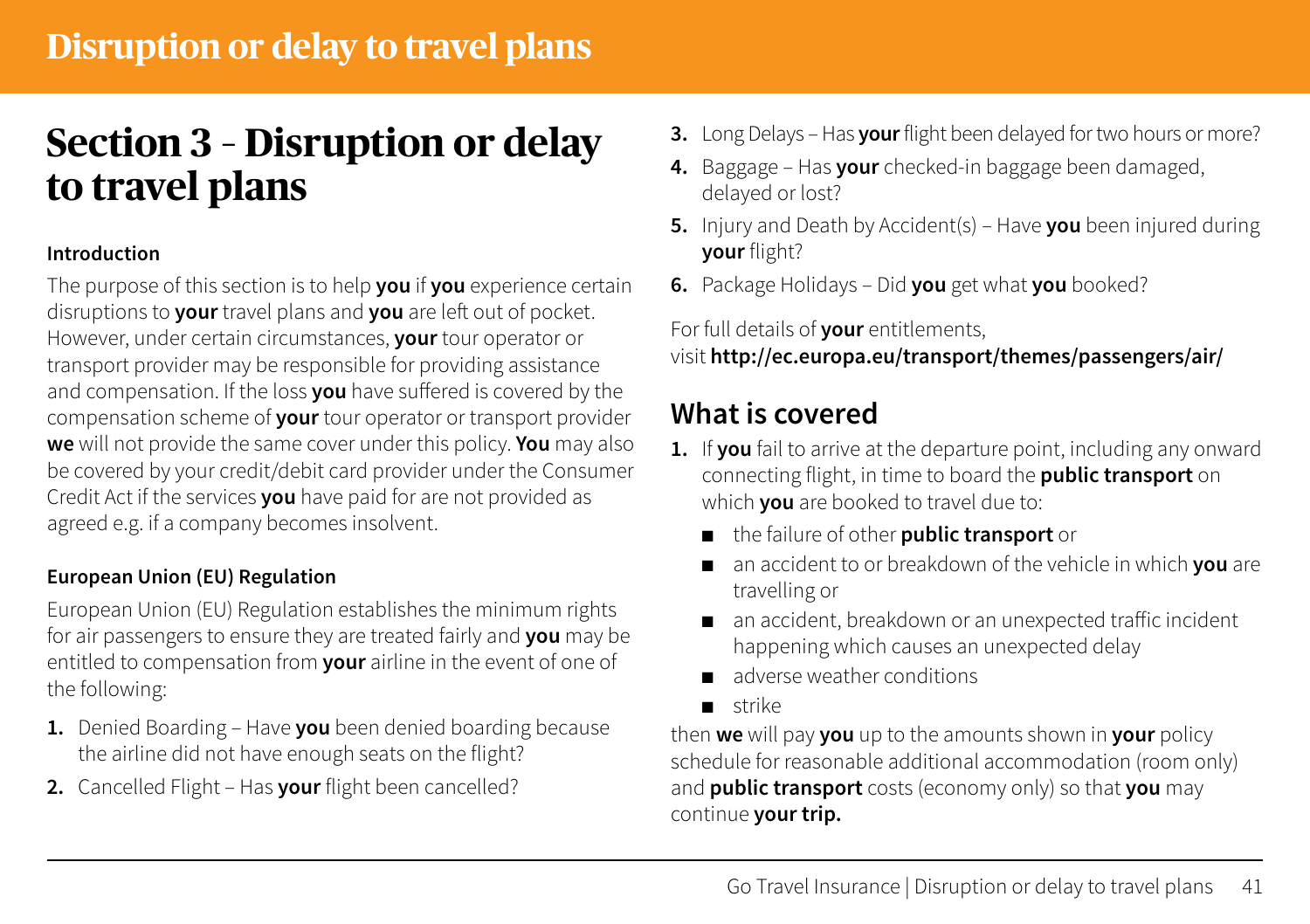- **2.** If **you** arrive later than planned at **your** destination due to a delay of **public transport we** will pay **you** up to the amounts shown in **your** policy schedule for each period of delay (as displayed in **your** policy schedule) **you** suffer up to the maximum shown *(to help you pay for telephone calls, meals and refreshments purchased during the delay)*.
- **3. We** will pay **you** up to the amount shown in **your** policy schedule for **your** reasonable additional accommodation and **public transport** travel expenses (up to the standard of **your** original booking) so that **you** may continue **your trip** If **your trip** is disrupted due to
	- a **catastrophe**; or
	- the insolvency of the accommodation provider, transport provider or their booking agents; or
	- the **public transport** on which **you** were booked to travel being cancelled or delayed for at least 12 hours, diverted or redirected after take-off; or
	- **you** are involuntarily denied boarding and no suitable alternative is offered within 12 hours.

### **Special conditions relating to claims**

Special conditions are important in the event of a claim. If **you** are unable to show they have been followed this may affect **your** ability to claim.

- **1. You** must seek financial compensation, assistance or a refund of **your** costs from **your** travel provider and invoke **your** rights under EU Air Passenger Rights legislation in the event of cancellation or delay of flights if applicable.
- **2. You** must allow enough time to arrive at the departure point and check in for **your** outward or return journey.

### **What is not covered**

- **1.** The **excess** (except under point 2 of the what is covered section).
- **2.** Any claim where **you** have been unable to evidence **your** loss, please refer to the claims evidence section.
- **3.** The cost of Air Passenger Duty (APD) at the rate published by HMRC, whether irrecoverable or not.
- **4.** Any strike or adverse weather that was publicly announced prior to **you** purchasing **your** policy or within seven days of booking any **trip**.

*An example of publicly announced adverse weather would be the point which an impending weather event is officially named by the Met Office, Environment Agency or any similar body.*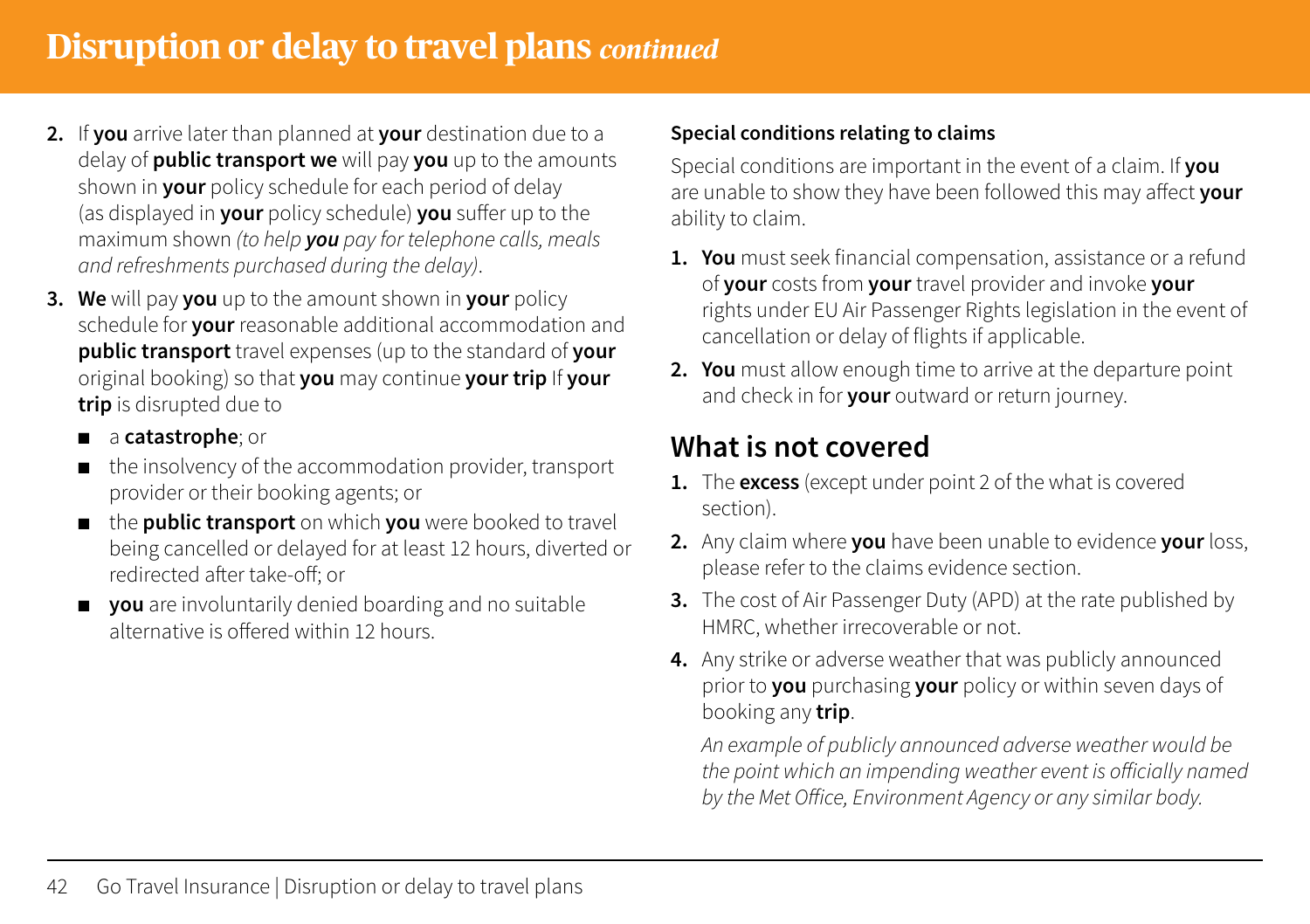- **5.** Any unused or additional costs incurred by **you** which are recoverable from:
	- The providers of the accommodation, their booking agents, travel agent or compensation scheme.
	- The providers of the transportation, their booking agents, travel agent, compensation scheme or ATOL.
	- **Your** credit or debit card provider or PayPal.
- **6.** Any travel and accommodation costs, charges and expenses where the **public transport** operator has offered reasonable alternative travel arrangements within the delay period (as displayed in **your** policy schedule) of the scheduled time of departure.
- **7.** Claims arising from:
	- Breakdown of any vehicle owned by **you** which has not been maintained in accordance with manufacturer's instructions or in the event of an accident or breakdown when a repairer's report is not provided.
	- Any costs incurred due to **you** not planning **your** journey correctly, **you** must allow enough time to complete **your** journey and arrive at the time stipulated by the travel provider.
	- Any property maintenance costs or fees incurred by **you** as part of **your** involvement of a Timeshare or Holiday Property Bond scheme are not covered.
- **8.** Any costs associated with rearranging **your** travel plans due to the **public transport** provider changing their scheduled timings which in turn impacts **your** planned itinerary.
- **9.** Any claim where **you** were unable to take **your public transport** due to delays in security and/or customs.
- **10. Your** inability to travel due to **you** not producing vaccine certificates, medical tests/documents which are needed to travel.
- **11.**Anything mentioned in the Exclusions and conditions section which are applicable to all sections of the policy.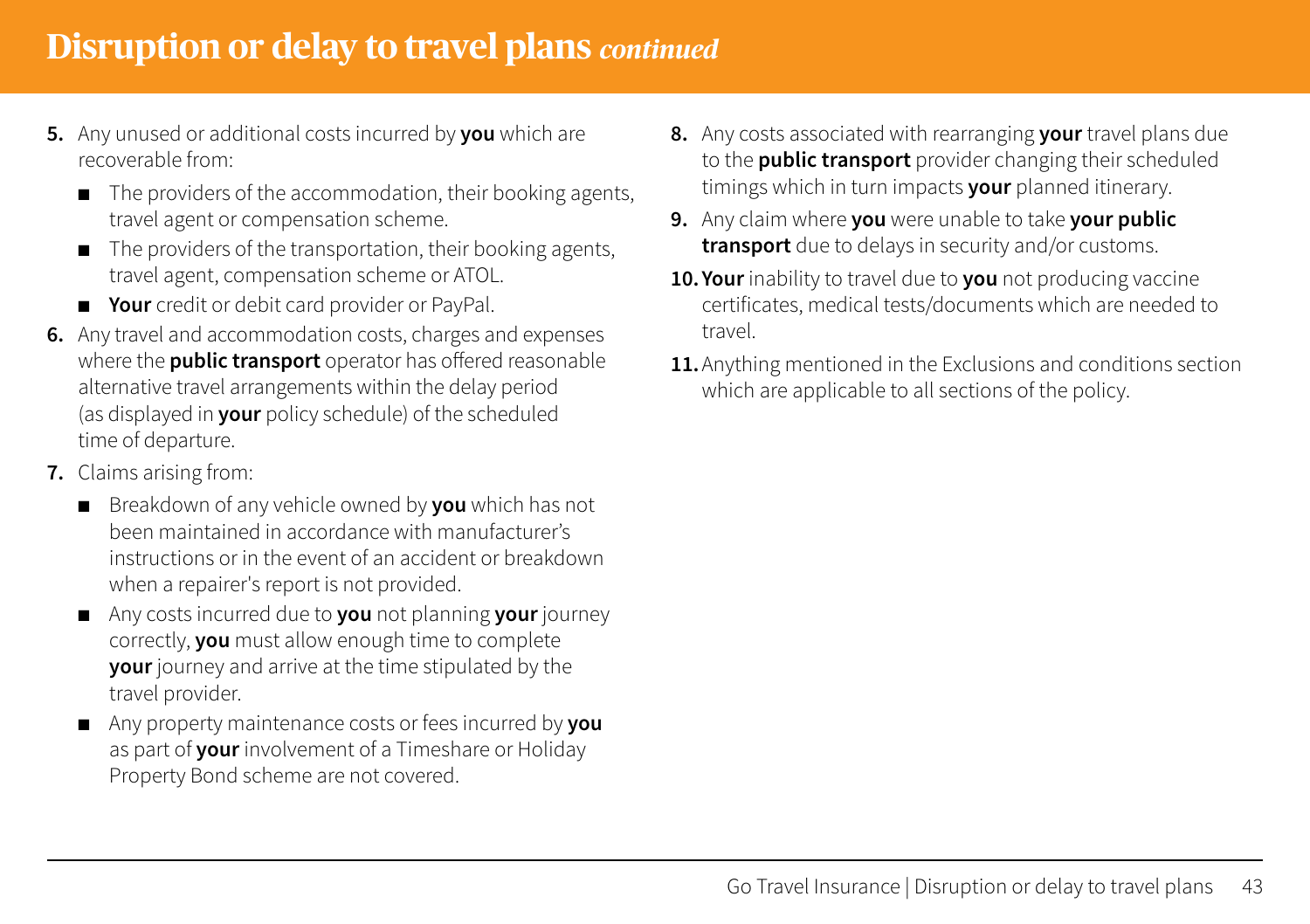## <span id="page-43-0"></span>**Section 4 – Personal belongings and money**

#### **Introduction**

The purpose of this section is to help **you** in the event of something happening to **your** suitcases (or containers of a similar nature), their contents or **your personal money**. Below explains the cover **we** provide if **your** items are lost, stolen or damaged.

### **What is covered**

- **1. We** will pay **you** up to the amounts shown in **your** policy schedule for the following items if they are accidentally lost, damaged or stolen whilst on **your trip**:
	- **a) Baggage**
	- **b) Valuables**
	- **c)** Replacement of essential items if lost in transit due to carrier error during the outward journey for more than 12 hours
	- **d) Personal money** (excluding cash)
	- **e)** Cash
	- **f)** Replacement **important documents**

The maximum **we** will pay **you** for any one item, pair or set of items under this section is shown on **your** policy schedule as the single article limit.

- If **you** need to claim, **we** will pay **you** based on today's prices minus a deduction for wear and tear and depreciation (loss of value), or **we** may replace, reinstate or repair the lost or damaged **baggage** or **valuables**.
- **2. We** will pay **you** up to the amount shown in **your** policy schedule for travel and accommodation expenses incurred when obtaining a replacement of **your important documents** which have been lost, damaged or stolen whilst outside of **your home area**.

*The intention of this is to help pay for travel and accommodation costs in getting to the embassy to obtain suitable replacements/ an alternative flight home. You must check whether any temporary documentation will enable you to continue your planned trip.*

### **Special conditions relating to claims**

Special conditions are important in the event of a claim. If **you** are unable to show they have been followed this may affect **your** ability to claim.

- **1. You** must report any theft to the Police in the country where the theft occurred as soon as possible and get a crime reference number or incident report.
- **2. You** must report any loss, theft or damage while in the care of a carrier, transport company, authority, hotel or accommodation provider and get a written record of the event.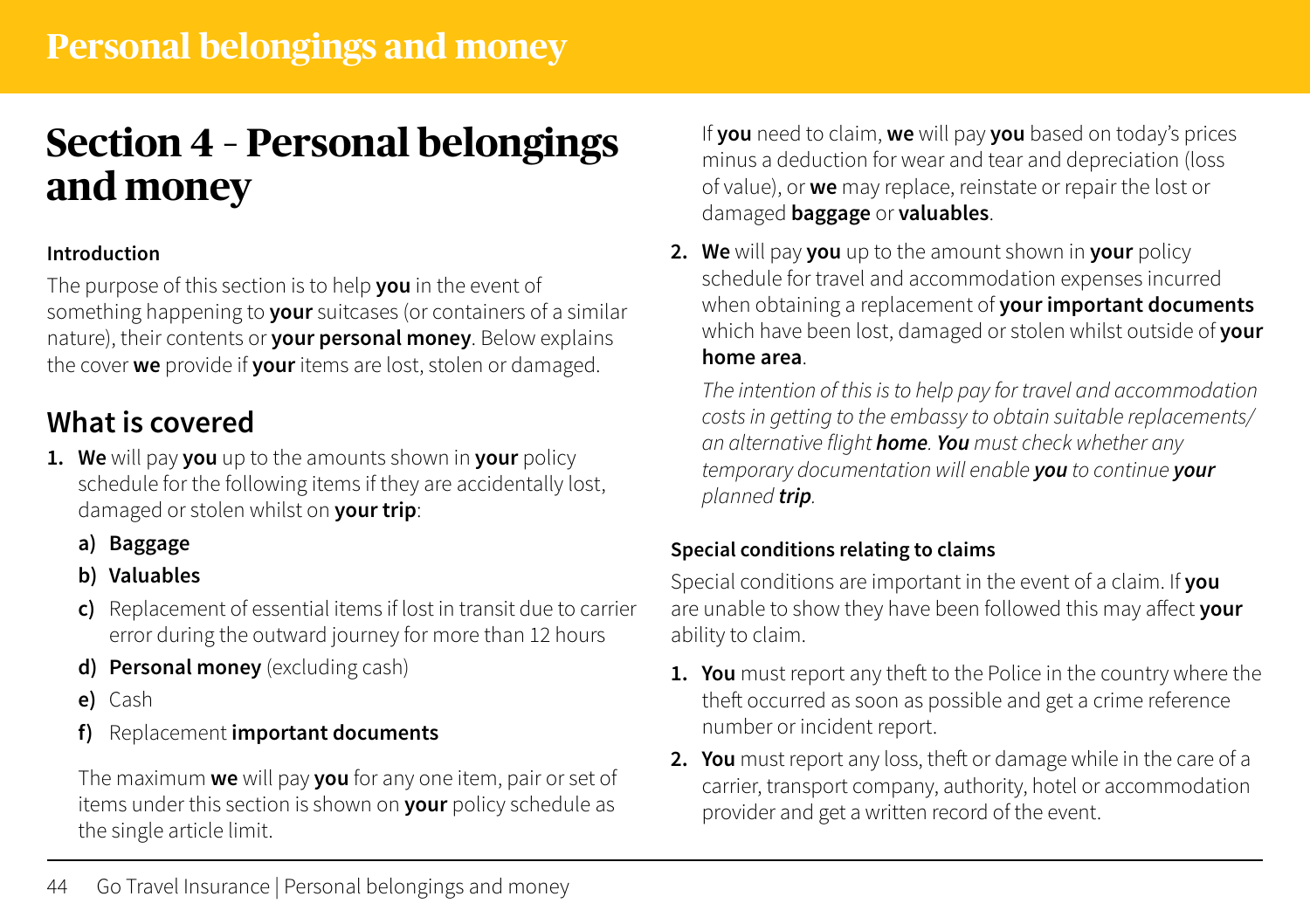## **Personal belongings and money** *continued*

**3.** If any items are lost, stolen or damaged whilst in the care of an airline **you** must report this within the time limit contained in their terms and conditions and get a Property Irregularity Report.

### **What is not covered**

- **1.** The **excess** (except for claims under point 1c of What is covered.)
- **2.** Any claim where **you** have been unable to evidence **your** loss, please refer to the claims evidence section.
- **3.** Any claims for **ski equipment** (please refer to Section 7 Winter sports if **you** have paid the premium for the additional cover)
- **4.** Loss, theft of or damage to **valuables**, cash, **important documents** or **personal money** left **unattended** at any time unless deposited in a safe, safety deposit box or left in locked accommodation.
- **5.** Loss, theft of or damage to **baggage** contained in an **unattended** vehicle unless it is locked out of sight in a secure baggage area (being a locked dashboard, boot or luggage compartment, fixed storage unit of a motorised or towed caravan, locked luggage box which is locked to a roof rack) and entry has been gained by unauthorised access.
- **6.** Loss, theft or damage:
	- **a)** Due to delay, confiscation or detention by customs or any other authority
	- **b)** Due to depreciation (loss in value) or variations in exchange rate
	- **c)** To motor accessories (excluding keys which are covered only for a car which is owned by **you**)
	- **d)** Caused by wear and tear, or
	- **e)** Mechanical or electrical breakdown.
- **7.** Loss or damage due to depreciation (loss in value), variations in exchange rate.
- **8.** Loss, theft or damage to any equipment associated with a sport or activity which is not covered by **your** policy.
- **9.** Anything mentioned in the Exclusions and conditions section which are applicable to all sections of the policy.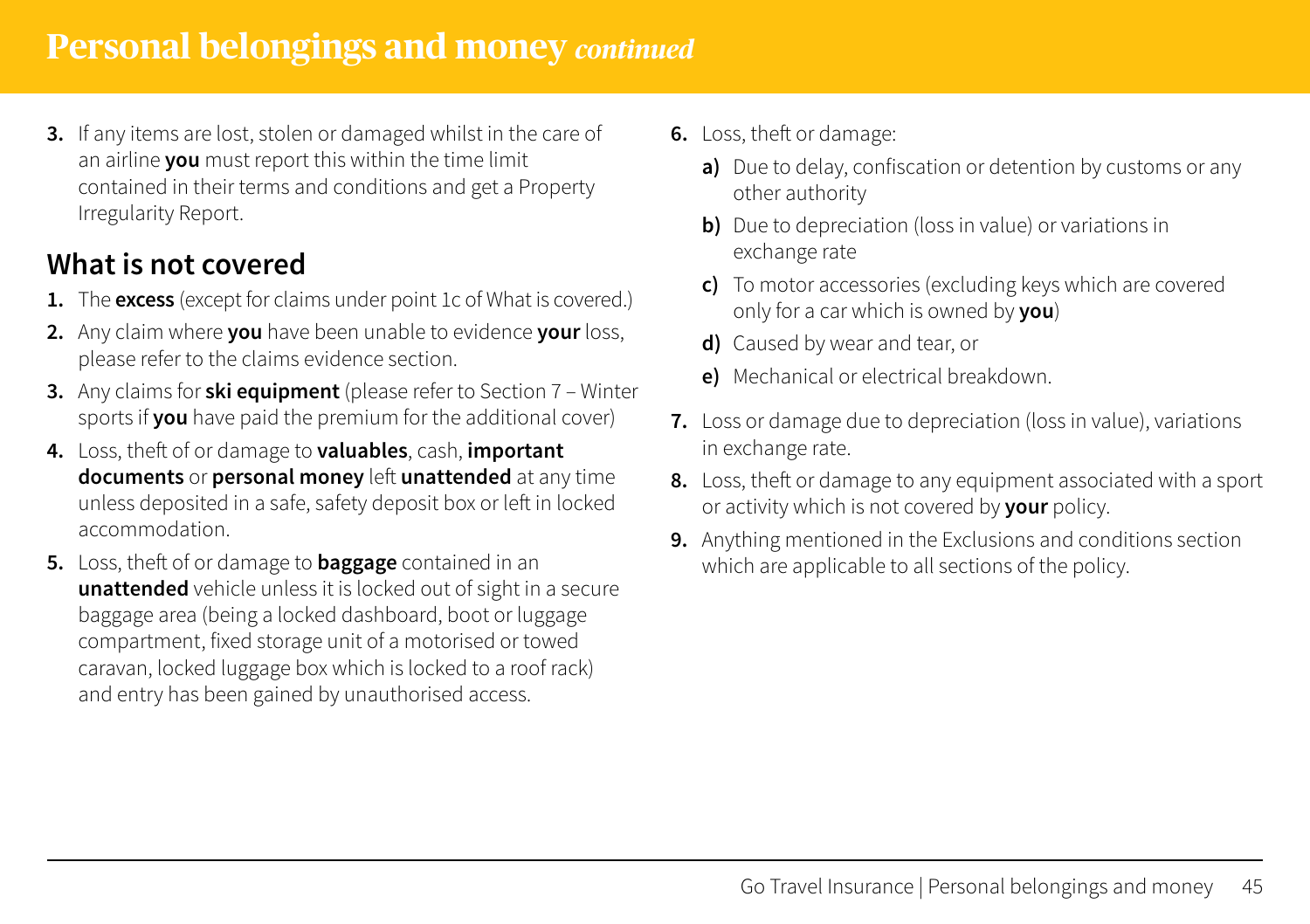## <span id="page-45-0"></span>**Section 5 – Legal and liability**

### **Introduction**

This section is split in to two parts.

The purpose of the Legal expenses and assistance section is to help **you** in the event **you** need to claim compensation if someone else causes **you** illness, injury or death.

The purpose of the Personal liability section is to help **you** in the event **you** are found liable for damage to someone else's property or cause another person illness, injury or death.

## **Section 5a – Legal expenses and assistance**

### **Introduction**

The purpose of this section is to provide **you** with legal assistance to pursue a claim for compensation if **you** suffer an injury, illness or death.

**Words with special meanings in this section** (*which are shown in italics*)

*Lawyer* 

– means the law firm or member of that law firm with appropriate qualification acting for **you**. **You** have the right to choose the lawyer acting for **you** in the following circumstances:

- **a)** Upon the commencement of court proceedings to pursue **your** claim in the **UK**.
- **b)** Should any conflict of interest or dispute over settlement arise.

## **What is covered**

**We** will pay up to the amounts shown in **your** policy schedule of benefits for legal costs to pursue a civil action for compensation, against someone else who causes **you** injury due to an **accident**, illness or death.

Where there are two or more **insured persons** insured by this policy, then the maximum amount **we** will pay for all such claims shall not exceed the amount shown **your** policy schedule.

### **Prospects of success**

**We** will only provide cover where **your** claim or any appeal **you** are pursuing or defending is more likely than not to be successful. If **you**  are seeking damages or compensation, it must also be more likely than not that any judgement obtained can be successfully enforced.

If **we** consider **your** claim is unlikely to be successful or any judgement will not be successfully enforced **we** or **you** may request a second opinion from an independent *lawyer*. If **you** seek independent legal advice any costs incurred will not be covered by this policy.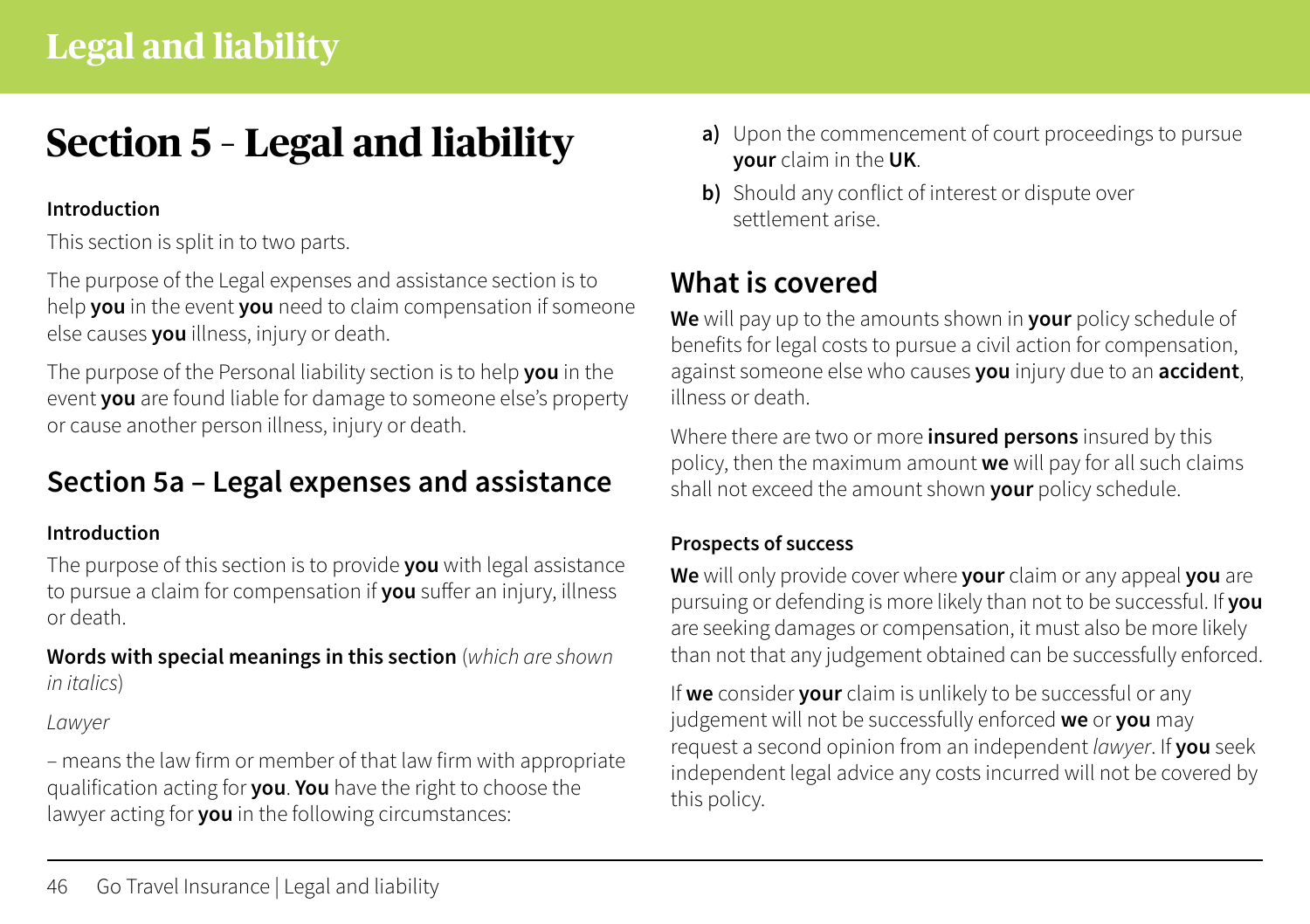## **Legal and liability** *continued*

If the independent *lawyer* agrees **your** claim is unlikely to be successful or any judgement is unenforceable then **you** cannot make a claim under this section.

### **Special conditions relating to claims**

- **1. We** shall have complete control over the legal case through agents **we** nominate, by appointing agents of **our** choice on **your** behalf with the expertise to pursue **your** claim.
- **2. You** must follow **our** agent's advice and provide any information and assistance required within a reasonable timescale.
- **3. You** must advise **us** of any offers of settlement made by the negligent third party and **you** must not accept any such offer without **our** permission.
- **4. We** may include a claim for **our** legal costs and other related expenses.
- **5. We** may, at **our** own expense, take proceedings in **your**  name to recover compensation from any third party for any legal costs incurred under this policy. **You** must give **us** any assistance **we** require from **you** and any amount recovered shall belong to **us**.

### **What is not covered**

- **1.** Legal costs and expenses incurred in pursuit of any claim against **us**, **our** appointed agents, someone **you** were travelling with, a person related to **you**, or another **insured person**.
- **2.** Legal costs and expenses incurred prior to **our** written acceptance of the case.
- **3.** Any claim where the legal costs and expenses are likely to be greater than the anticipated amount of compensation.
- **4.** Any claim where legal costs and expenses are variable depending on the outcome of the claim.
- **5.** Legal costs and expenses incurred if an action is brought in more than one country.
- **6.** Travel, accommodation and incidental costs incurred to pursue a civil action for compensation.
- **7.** The costs of any Appeal.
- **8.** Claims by **you** other than in **your** private capacity.
- **9.** Any claim where there is no representing lawyer.
- **10.**Anything mentioned in What is not covered applicable to all sections of the policy.

### **To make a claim under this section please call 0238 085 7423**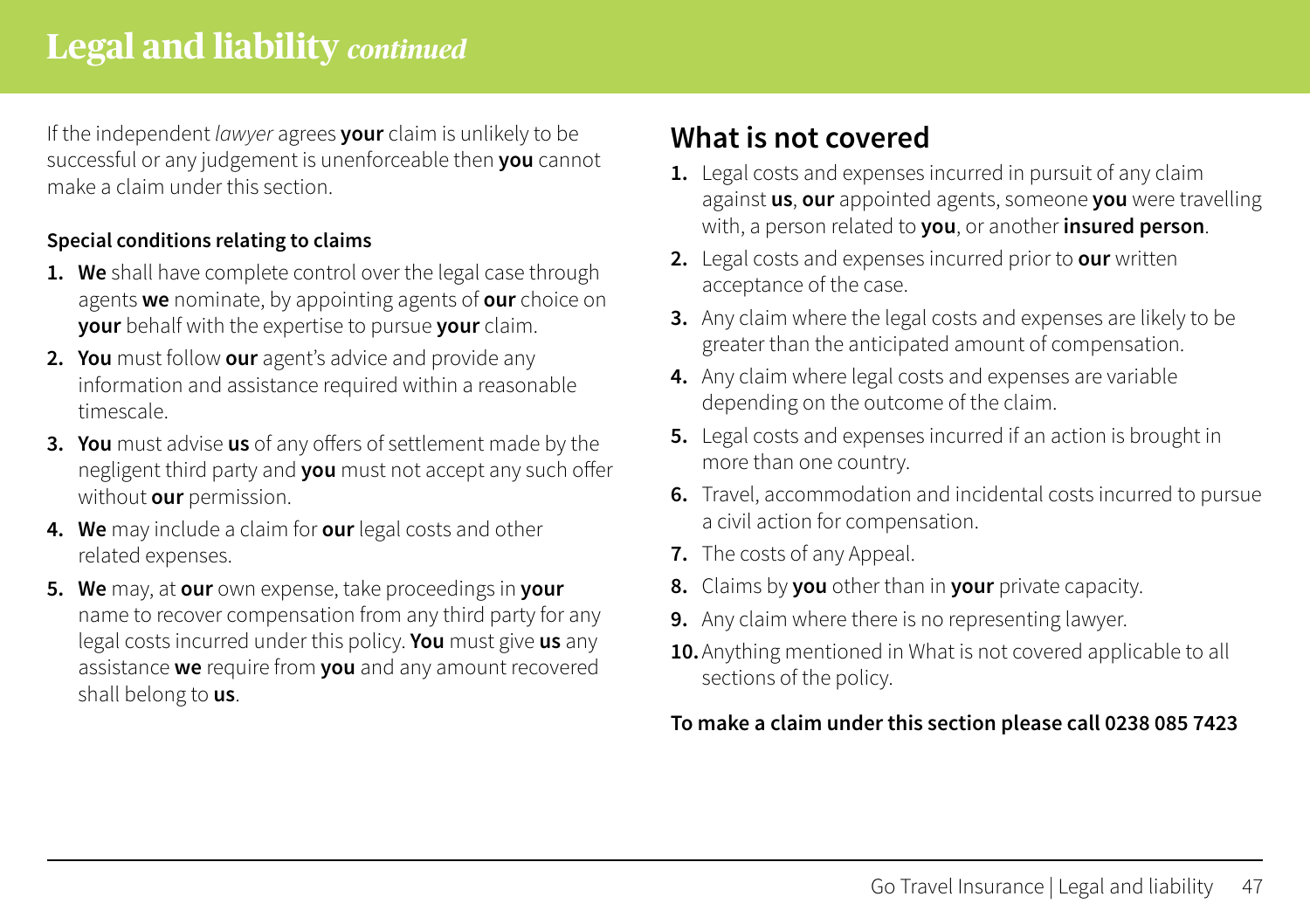## **Section 5b – Personal liability**

## **What is covered**

**We** will pay **you** up to the amount shown in **your** policy schedule (including legal costs and expenses) against any amount **you**  become legally liable to pay as compensation for any claim or series of claims arising from any one event or source of original cause for accidental:

- **1.** Injury due to an **accident**, death, illness or disease to any person who is not in **your** employment or who is not a **close relative** or persons residing with **you**.
- **2.** Loss of or damage to property that does not belong to and is neither in the charge of nor under the control of **you**, a **close relative** and/or anyone in **your** employment other than any temporary holiday accommodation occupied (but not owned) by **you**.

### **Special conditions relating to claims**

- **1. You** must give **us** written notice of any incident, which may result in a claim as soon as possible.
- **2. You** must send **us** every court claim form, summons, letter of claim or other document as soon as **you** receive it.
- **3. You** must not admit any liability or pay, offer to pay, promise to pay or negotiate any claim without **our** permission in writing.
- **4. We** will be entitled to take over and carry out in **your** name the defence of any claims for compensation or damages or otherwise against any third party. **We** will have full discretion in the conduct of any negotiation or proceedings or in the settlement of any claim and **you** will give **us** all necessary information and assistance which **we** may require.
- **5.** If **you** die, **your** legal representative(s) will have the protection of this cover providing they comply with the terms and conditions outlined in this policy.

### **What is not covered**

- **1.** The **excess** except for claims under Section 5a Legal expenses and assistance.
- **2.** Any claim where **you** have been unable to evidence **your** loss, please refer to the claims evidence section.
- **3.** Compensation or legal costs arising directly or indirectly from:
	- **a)** Liability which has been assumed by **you** under agreement (such as a hire agreement) unless the liability would have existed without the agreement.
	- **b)** Pursuit of any business, trade, profession or occupation or the supply of goods or services.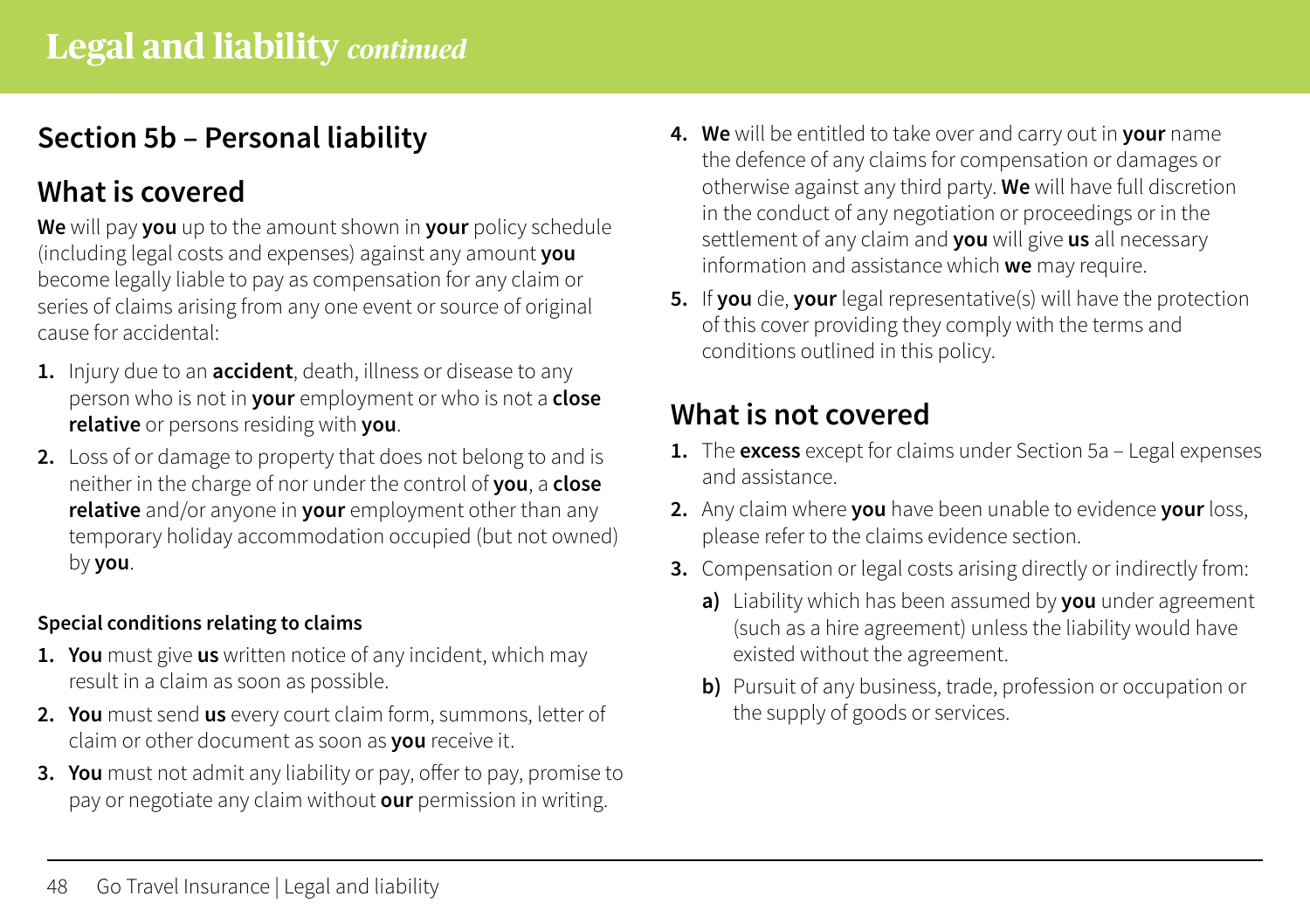## **Legal and liability** *continued*

- **c)** Ownership, possession or use of mechanically propelled vehicles, aircraft or watercraft (other than surfboards or manually propelled rowing boats, punts or canoes, and golf buggies whilst in use on a golf course.
- **d)** The transmission of any contagious or infectious disease or virus.
- **e) Your** ownership, care, custody or control of any animal.
- **f)** Any claim where the incident occurred within the **UK.**
- **4.** Anything mentioned in the Exclusions and conditions section which are applicable to all sections of the policy.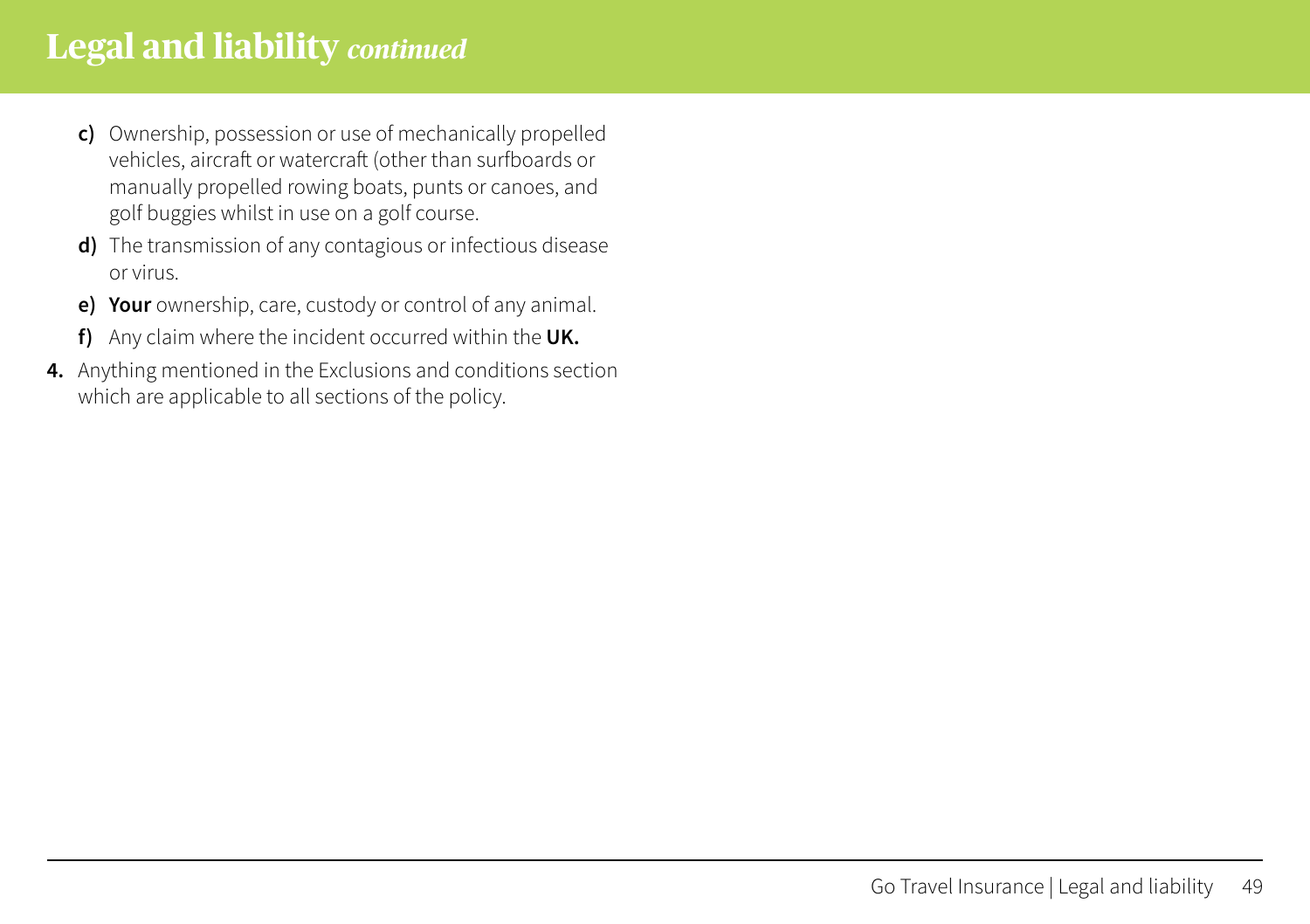## <span id="page-49-0"></span>**Section 6 – Personal accident**

### **Introduction**

The purpose of this section is to provide **you** with a financial lump sum in the event **you** suffer *permanent total disablement*, *loss of sight*, *loss of a limb* or death due to an **accident** during **your trip**. This section will not be applicable if **you** suffer any of the above as the result of an illness.

**Words with special meanings in this section** (*which are shown in italics*)

### *Loss of limb*

Loss by permanent severance of an entire hand or foot or the total, complete and permanent loss of use of an entire hand or foot.

### *Permanent total disablement*

A condition which is of a permanent and irreversible nature which is shown by medical evidence to be likely to continue for the remainder of **your** life and as certified by a registered **medical practitioner**, to the reasonable satisfaction of **our** Chief Medical Officer, and which prevents **you** from engaging in any work or occupation for remuneration or profit.

### *Loss of sight*

The total and irrecoverable loss of sight which shall be considered as having occurred:

- **a)** in both eyes, if **your** name is added to the Register of Blind Persons on the authority of a fully qualified ophthalmic specialist; or
- **b)** in one eye if the degree of sight remaining after correction is 3/60 or less on the Snellen scale (which means only seeing at 3 metres what **you** should see at 60 metres).

## **What is covered**

**We** will pay one of the benefits shown in **your** policy schedule if **you** sustain injury due to an **accident** which shall solely and independently of any other cause, result within two years either in

- **1. your** death,
- **2.** *loss of limb,*
- **3.** *loss of sight* or *permanent total disablement*.

### **Special conditions relating to claims**

**1. Our medical practitioner** may examine **you**, and where deemed necessary, **you** may be referred to a specialist for further consultation.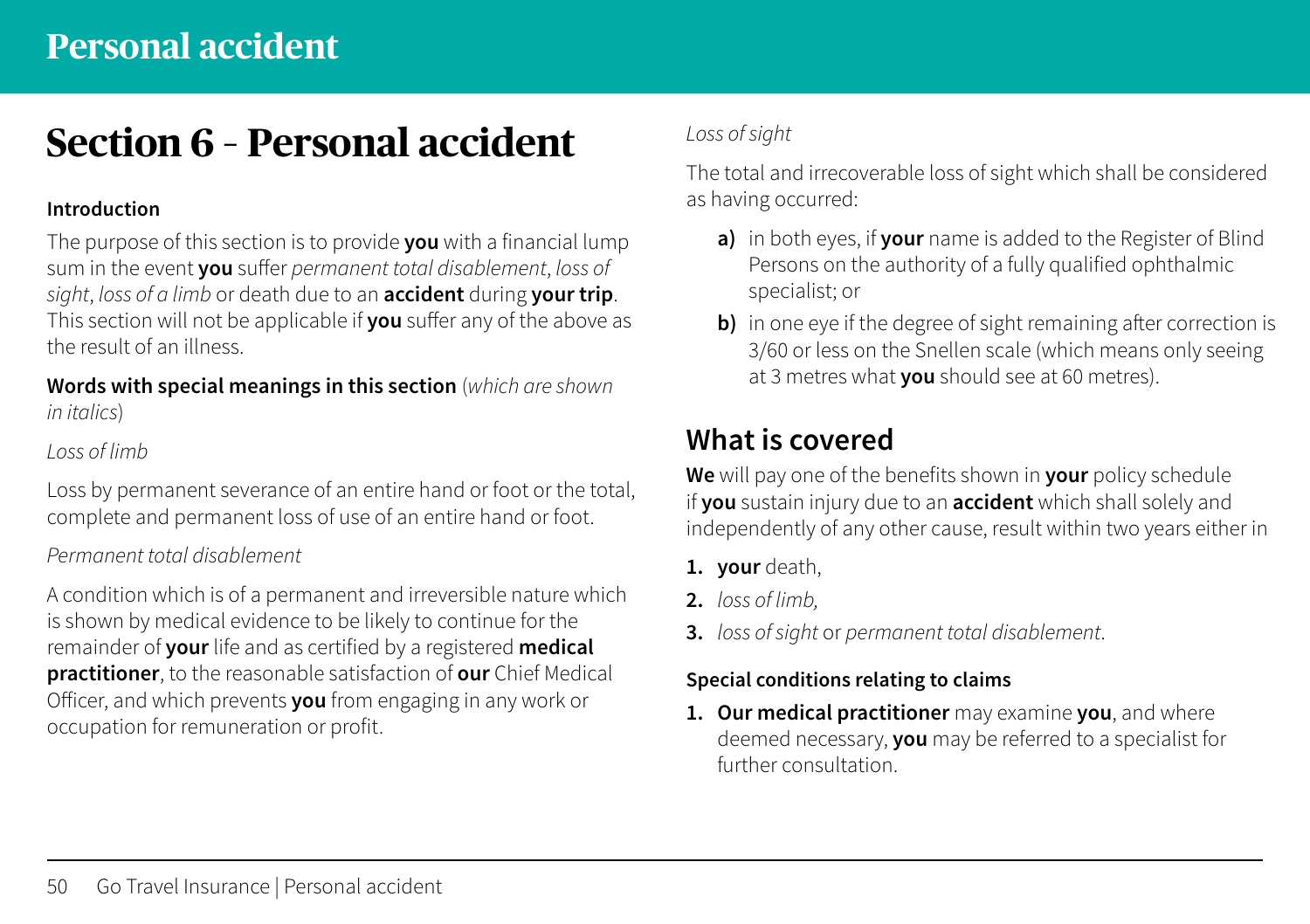### **What is not covered**

- **1.** Any claim where **you** have been unable to evidence **your** loss, please refer to the claims evidence section.
- **2.** Benefit is not payable to **you:**
	- **a)** Under more than one of benefit 1, 2 or 3 in the table above.
	- **b)** Under benefit 2 if the permanent loss of use of an entire hand or foot is only partial and not total and complete (being 100%).
	- **c)** Under benefit 3 until one year after the date **you** sustain injury due to an **accident**.
- **3.** Benefit 1 will be paid to the deceased **insured person's** estate.
- **4.** No payment will be made for persons aged 65 years or older under *Loss of one or more limbs and/or loss of sight in both eyes* or *Permanent total disablement*.
- **5.** No payment will be made if **you** sustain injury whilst participating in an activity that is not covered by this policy.
- **6.** Anything mentioned in the Exclusions and conditions section which are applicable to all sections of the policy.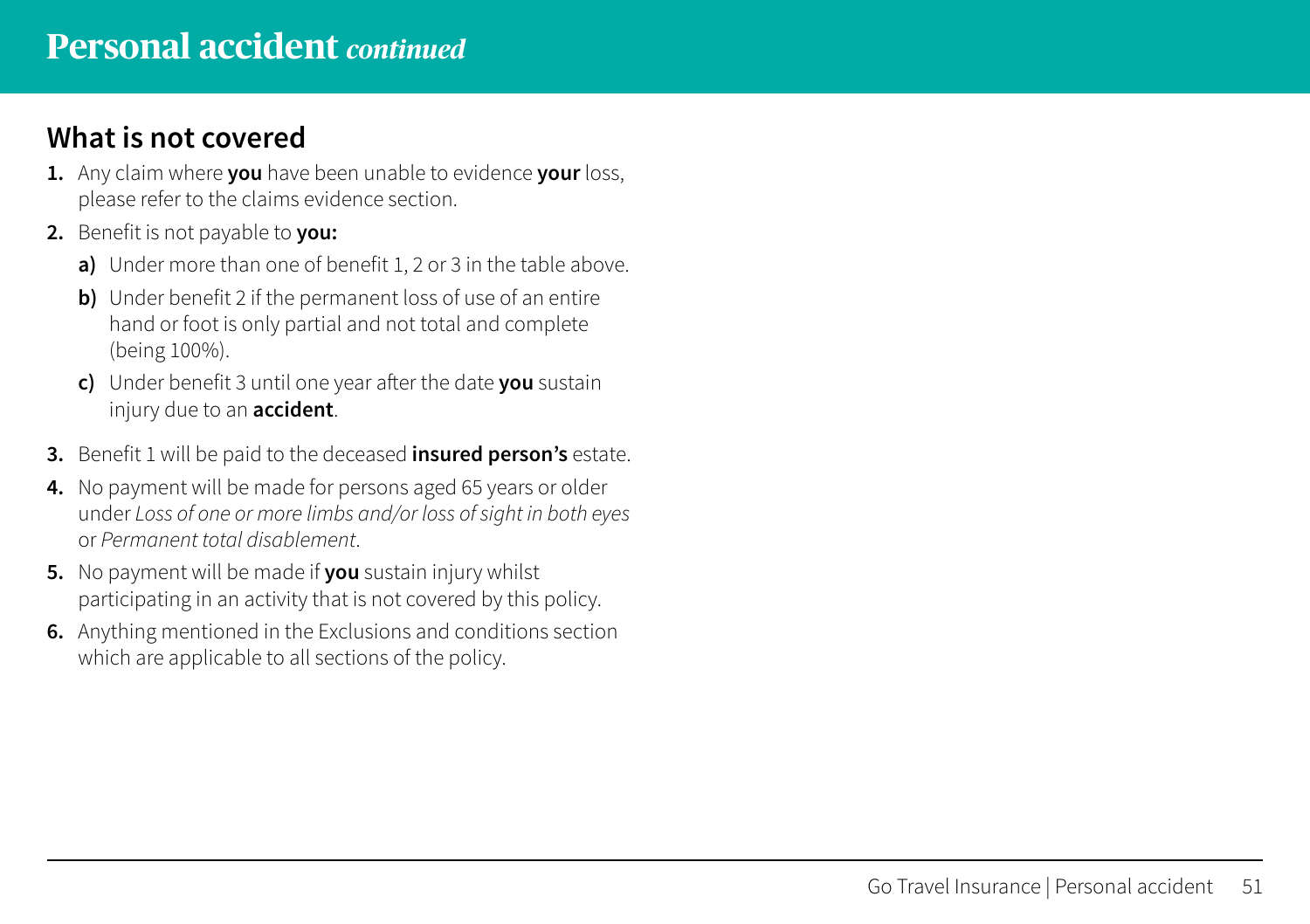## <span id="page-51-0"></span>**Winter sports**

## **Section 7 – Winter sports (only applicable if shown on your policy schedule)**

#### **Introduction**

This section is available to purchase as an optional upgrade.

The purpose of this section is to provide cover specifically for a Winter sports **trip** that involves activities or sports that are on snow or ice. It's important to check the list of covered activities at the end of this section below to ensure that any activities that **you** plan to participate in as part of **your** Winter sports **trip** are covered. The policy will not cover any professional sports or entertainment and racing events.

Cover is available only if the Winter sports section is shown as purchased in **your** policy schedule and the additional premium has been paid.

### **What is covered**

**We** will pay **you** up to the amounts shown in **your** policy schedule for:

**1.** The accidental loss of, theft of or damage to **your** own **ski equipment** (reduced to the amount shown in **your** policy schedule for hired **ski equipment**).

**2.** The cost of hiring replacement **ski equipment** if **your** owned **ski equipment** is lost, stolen or damaged (including temporary loss in transit for more than 24 hours).

The maximum **we** will pay **you** for any one item, pair or set of items under this section is shown on **your** policy schedule as the single article limit.

### **Special conditions relating to claims**

Special conditions are important in the event of a claim. If **you** are unable to show they have been followed this may affect **your** ability to claim.

- **1. You** must report any theft to the police in the country where the theft occurred as soon as possible and get a crime reference number or incident report of the loss, theft or attempted theft of **your** own **ski equipment**.
- **2. You** must report any loss, theft or damage while in the care of a carrier, transport company, authority, hotel or accommodation provider and get a written record of the event.

## **What is not covered**

- **1.** The **excess** (except for claims under point 2 of What is covered.)
- **2.** Any claim where **you** have been unable to evidence **your** loss, please refer to the claims evidence section.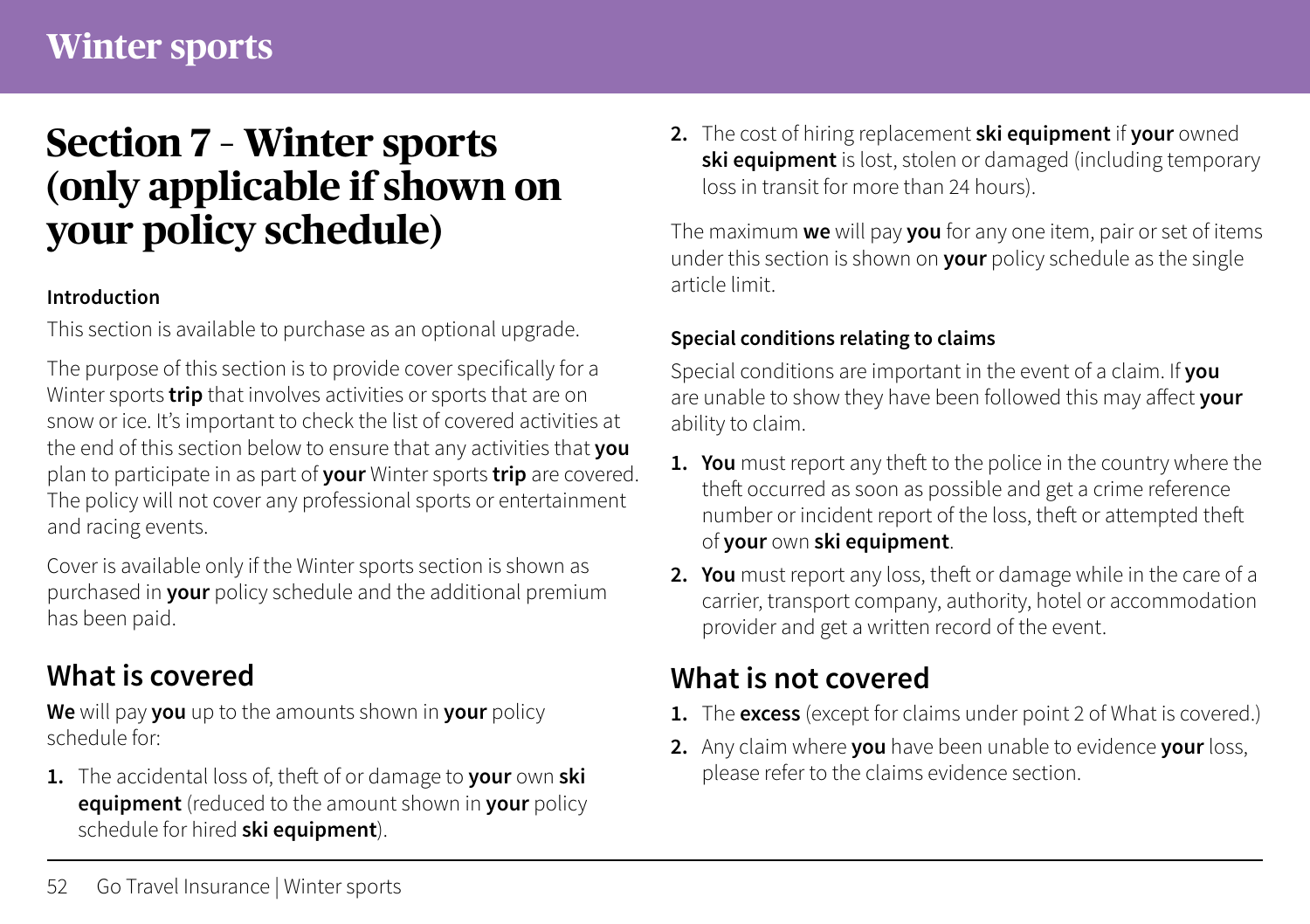- **3.** Loss, theft of or damage to **ski equipment** contained in or stolen from an **unattended** vehicle at any time unless it is locked out of sight in a secure baggage area (being a locked dashboard, boot or luggage compartment, fixed storage unit of a motorised or towed caravan, locked luggage box which is locked to a roof rack) and entry has been gained by unauthorised access.
- **4.** Loss, theft or damage:
	- **a)** due to delay, confiscation or detention by customs or any other authority
	- **b)** due to depreciation (loss in value) or variations in exchange rate
	- **c)** to motor accessories (excluding keys which are covered only for a car which is owned by **you**)
	- **d)** caused by wear and tear, or
	- **e)** mechanical or electrical breakdown.
- **5.** Anything mentioned in the General exclusions applicable to all sections of the policy.

The following sports and activities are only covered if the Winter sports option is shown as purchased in **your** policy schedule.

No cover under Section 5 – Legal and liability for those sports or activities marked with \*

- Ice hockey
- Ice skating
- Kick sledging
- Ski blading
- \*Ski dooing'
- Skiing on piste\*\*
- Skiing mono
- Skiing Nordic
- Skiing off piste within resort boundaries\*\*
- Sledging
- \*Sledging/sleigh riding as a passenger (pulled by dogs, horses or reindeer)
- Snow biking
- Snow boarding on piste\*\*
- Snow boarding off piste within resort boundaries\*\*
- Snow bobbing
- \*Snow carting
- \*Snow mobiling
- Snow shoe walking
- Tobogganing
- \*\* A piste is a recognised and marked ski run within the resort boundaries.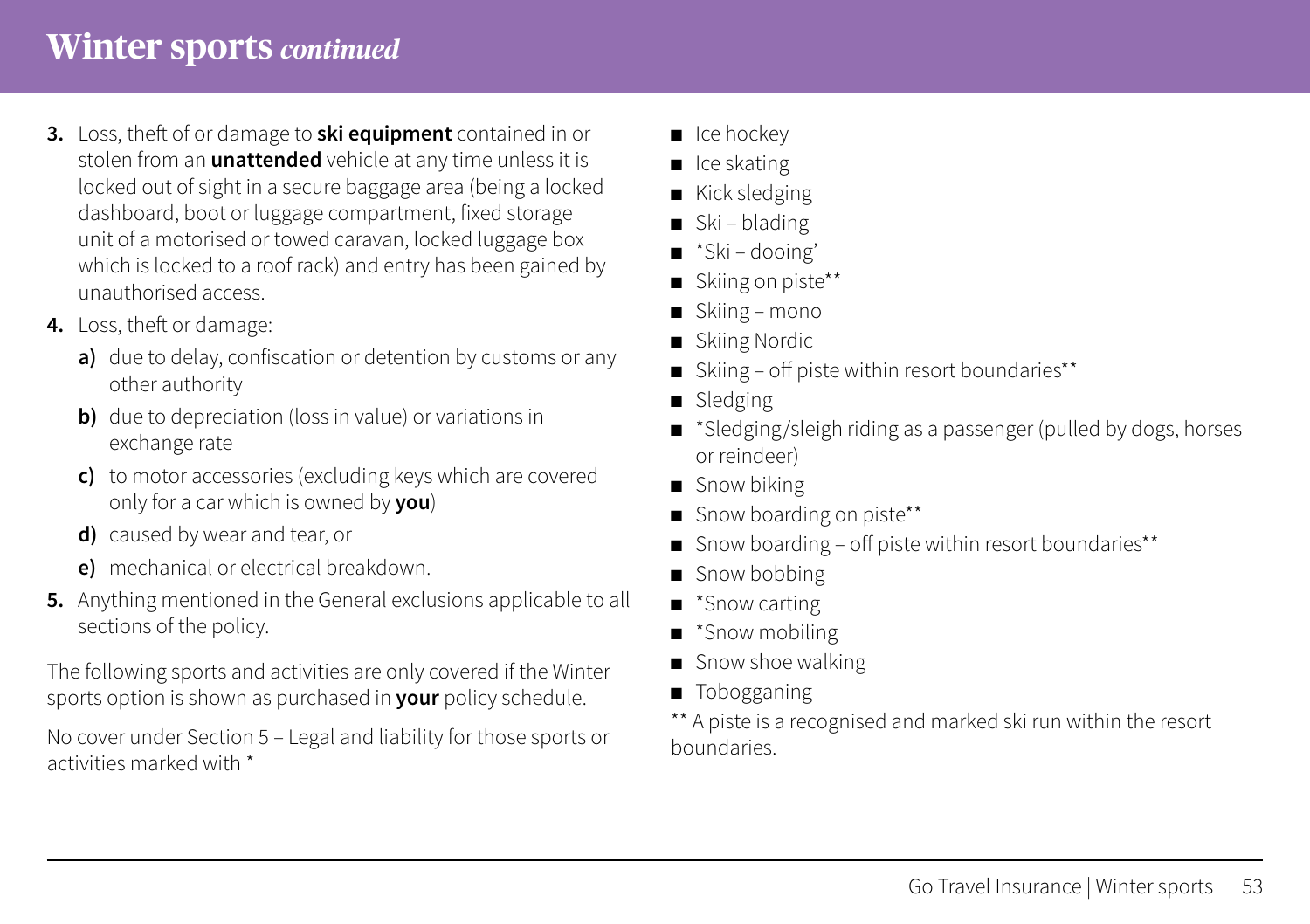## <span id="page-53-0"></span>**Complaints procedure**

**You** have the right to expect the best possible service and support. If **we** have not delivered the service **you** expected or **you** are concerned with the service provided, **we** would like the opportunity to put things right. The following will help **us** understand **your** concerns and give **you** a fair response.

If **your** complaint relates to a claim, or the sale or cover provided under **your** policy, please contact **us** as follows:

## **All claims except emergency medical assistance services only**

| Complaints Resolution |
|-----------------------|
| Civic Drive           |
| Ipswich               |
| IP12AN                |

**[customercare.INS@axa-insurance.co.uk](mailto:customercare.INS%40axa-insurance.co.uk?subject=)**

### **All sales complaints:**



<u>ේ</u>

凰

Tel: **0800 015 0980**



### **For all emergency medical assistance complaints:**



Tel: **+44 (0)1473 351 759**

### **For all legal expenses complaints:**



Tel: **0238 085 7423**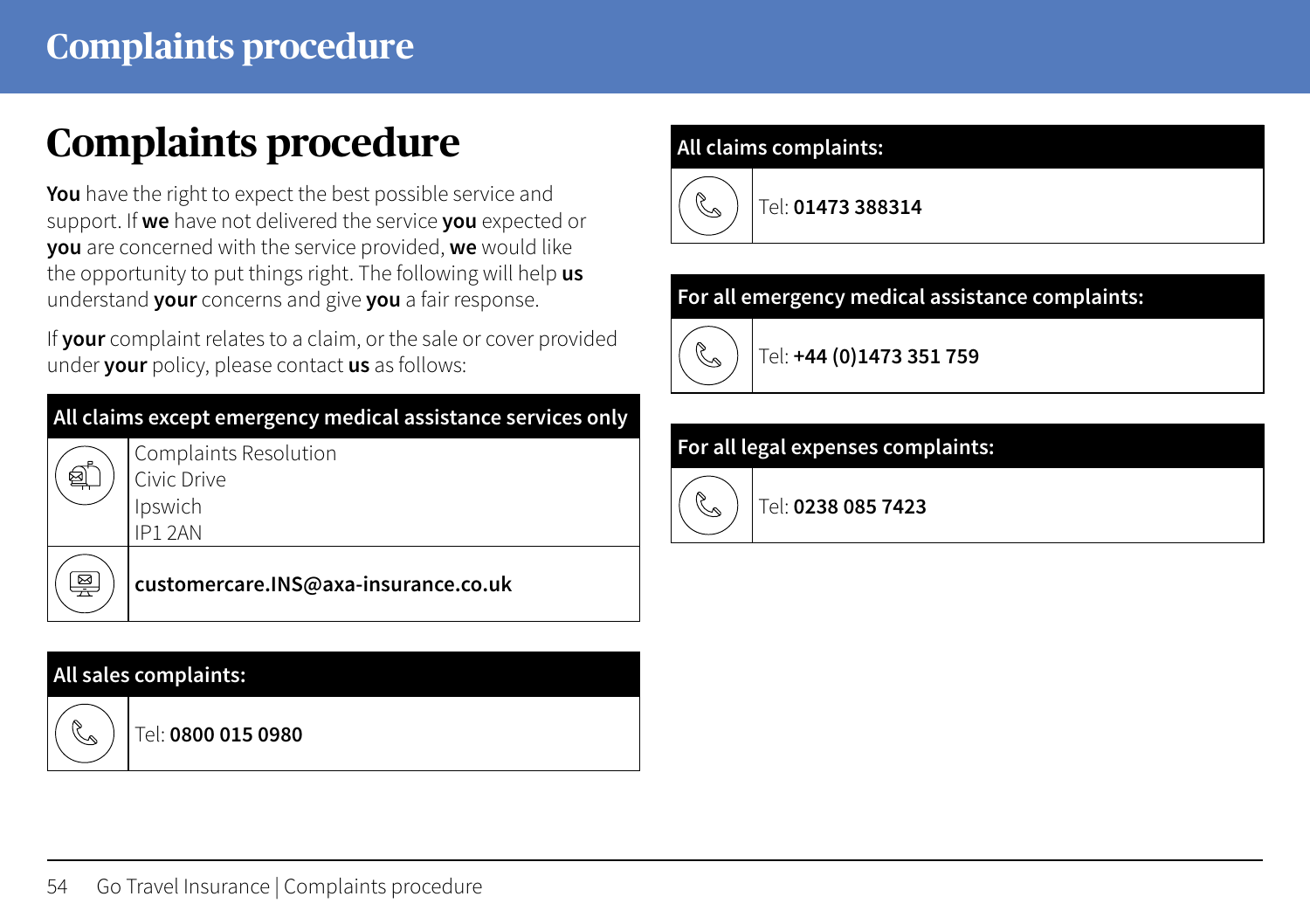## **Complaints procedure** *continued*

When **you** contact **us**, please have the following ready:

- **Your** name, address and postcode, telephone number and email address (if **you** have one).
- **Your** policy number and/or claim number and the type of policy **you** hold.
- The reason for **your** complaint.

Any written correspondence should be headed 'COMPLAINT' and **you** may include copies of supporting material.

### **What to do if you are still not satisfied**

If **you** are still not satisfied once **you** have received **our** response, then **you** may be able to refer **your** complaint to the Financial Ombudsman Service. **You** must approach the Financial Ombudsman Service within six months of **our** final response to **your** complaint. **We** will remind **you** of the time limits in the final response.

| The Financial Ombudsman Service |                                                  |  |
|---------------------------------|--------------------------------------------------|--|
|                                 | Exchange Tower<br>London<br>E14 9SR              |  |
|                                 | Telephone: 0300 123 9123 or 0800 023 4567        |  |
|                                 | Fax: 020 7964 1001                               |  |
|                                 | Email: complaint.info@financial-ombudsman.org.uk |  |
| 질                               | Website: www.financial-ombudsman.org.uk          |  |

**We** must accept the Ombudsman's final decision, but **you** are not bound by it and may take further action if **you** wish.

**Your** rights as a customer to take legal action are unaffected by **our** complaints procedure. However, the Financial Ombudsman Service may not adjudicate on any cases where litigation has commenced.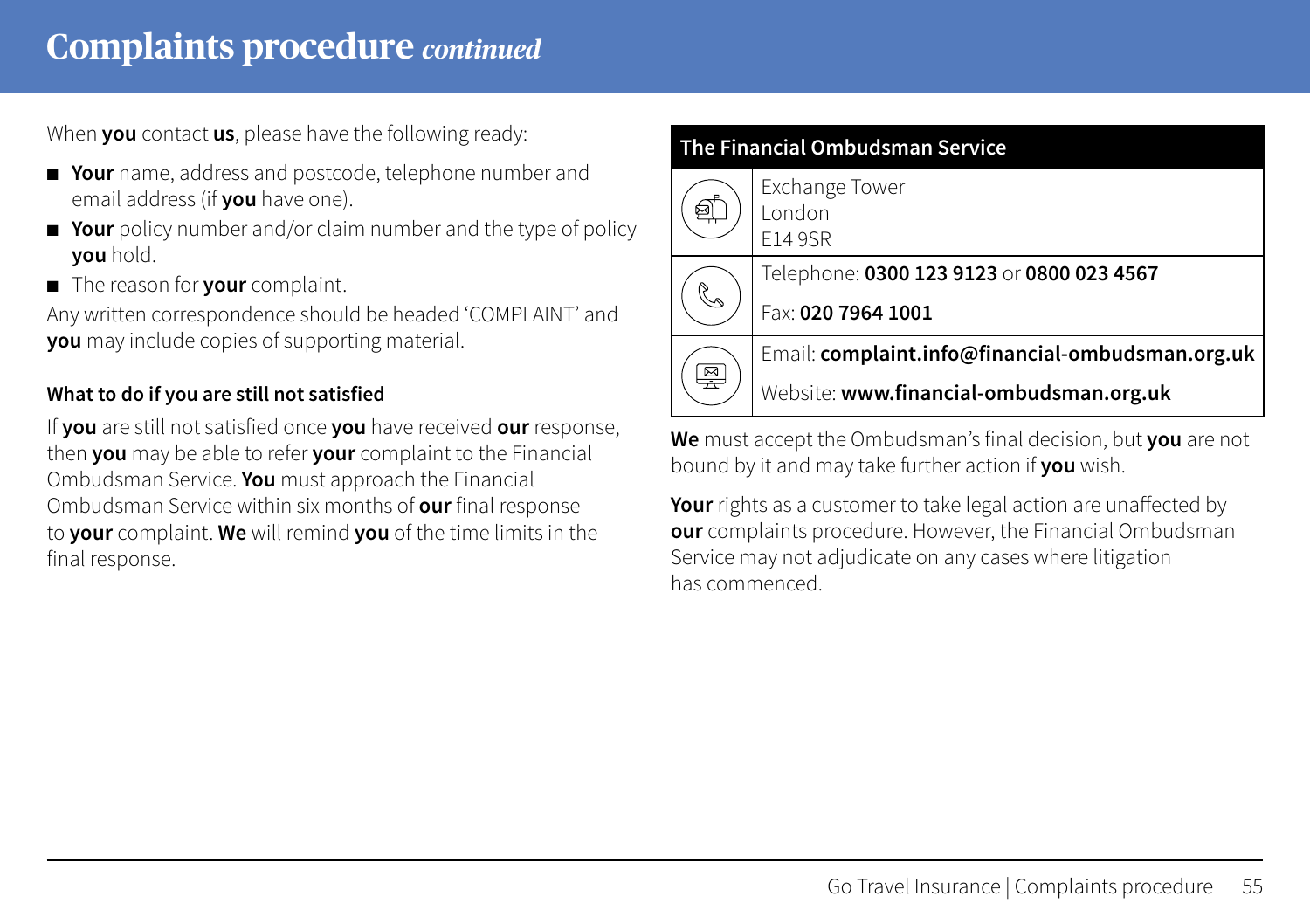## <span id="page-55-0"></span>**Data protection notice and fraud**

AXA Insurance UK plc is part of the AXA Group of companies which takes **your** privacy very seriously. For details of how **we** use the personal information **we** collect from **you** and **your** rights please view **our** privacy policy at [www.axa.co.uk/privacy-policy.](http://www.axa.co.uk/privacy-policy)

If **you** do not have access to the internet please contact **us** and **we** will send **you** a printed copy.

### **Inaccurate data**

If **you** believe that **we** are holding inaccurate information about **you**, please contact the team responsible for administering **your**  policy and they will correct any errors.

#### **Telephone calls**

Please note that for **our** mutual protection telephone calls to AXA Insurance UK plc may be monitored and/or recorded.

### **Fraud prevention, detection and claims history**

In order to prevent and detect fraud **we** may at any time:

- Share information about **you** with other organisations and public bodies including the police;
- Check and/or file **your** details with fraud prevention agencies and databases, and if **you** give **us** false or inaccurate information and **we** suspect fraud, **we** will record this. **We** and other organisations may also search these agencies and databases to:
	- Help make decisions about the provision and administration of insurance, credit and related services for **you** and members of **your** household;
	- ● Trace debtors or beneficiaries, recover debt, prevent fraud and to manage **your** accounts or insurance policies;
	- Check **your** identity to prevent money laundering, unless **you** furnish **us** with other satisfactory proof of identity;
	- Undertake credit searches and additional fraud searches.

**We** can supply on request further details of the databases **we**  access or contribute to.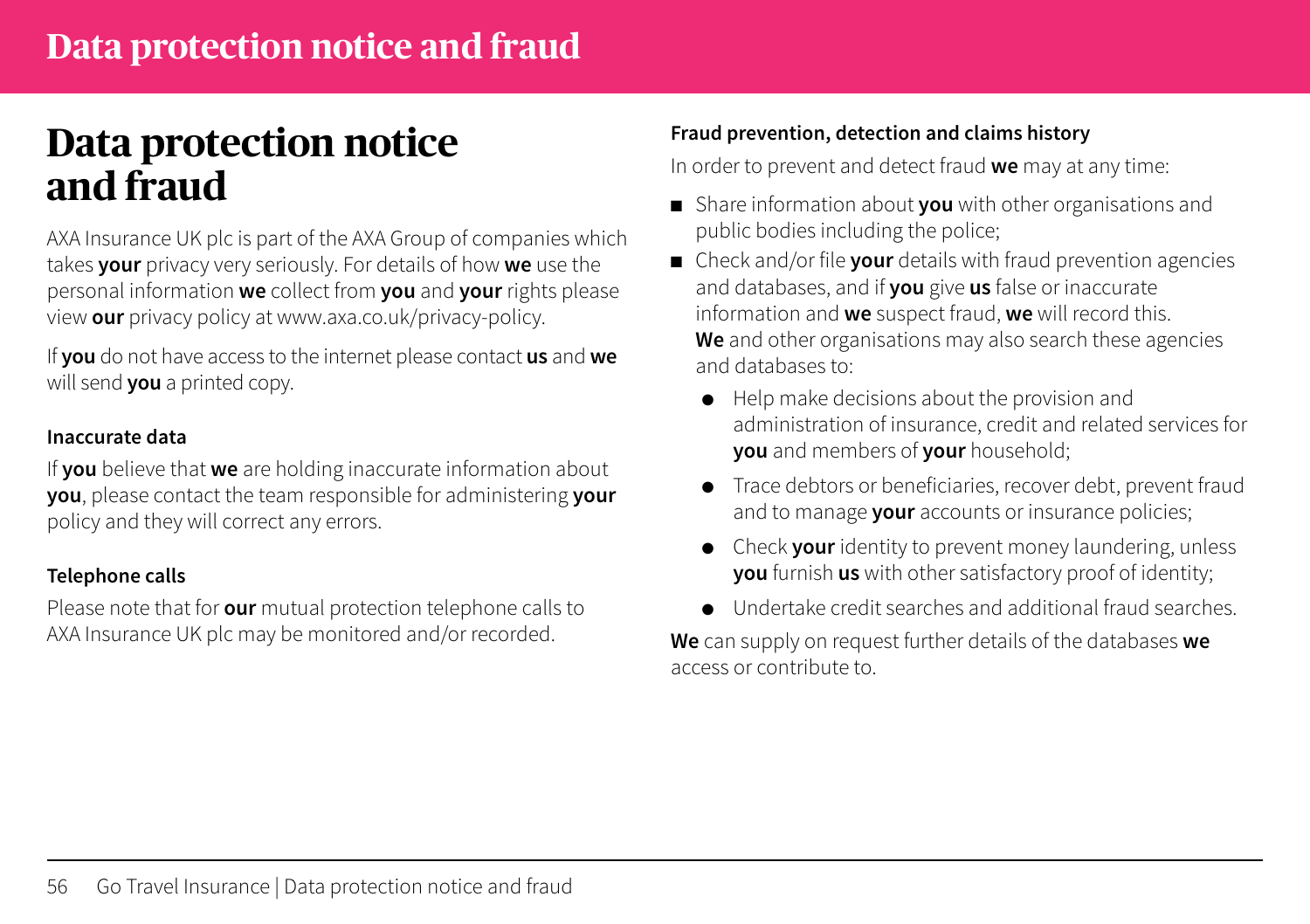## <span id="page-56-0"></span>**Important telephone numbers**

| Important telephone numbers |                                                                                     |  |
|-----------------------------|-------------------------------------------------------------------------------------|--|
|                             | All claims except legal expenses 0330 058 2984                                      |  |
| Š                           | Legal expenses only 0238 085 7423                                                   |  |
|                             | Go Travel Customer Service 0330 058 3154                                            |  |
|                             | <b>Emergency and medical service</b> from anywhere in the world +44 (0)1473 351 759 |  |
|                             | From the United Kingdom 01473 351 759                                               |  |